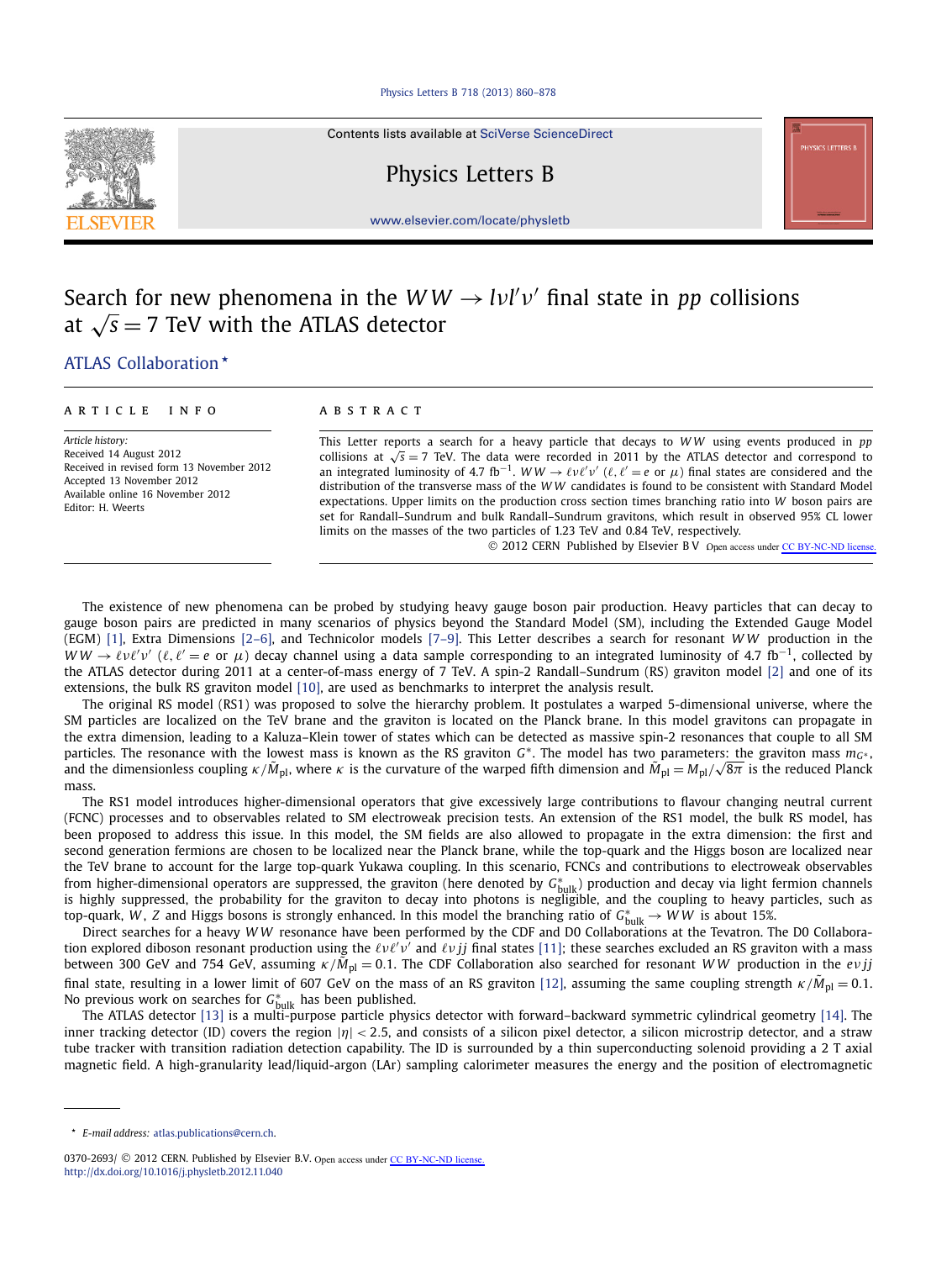showers with |*η*| *<* <sup>3</sup>*.*2. LAr sampling calorimeters are also used to measure hadronic showers in the end-cap (1*.*<sup>5</sup> *<* |*η*| *<* <sup>3</sup>*.*2) and forward  $(3.1 < |\eta| < 4.9)$  regions, while an iron/scintillator tile calorimeter measures hadronic showers in the central region ( $|\eta| < 1.7$ ). The muon spectrometer (MS) surrounds the calorimeters and consists of three large superconducting air-core toroids, each with eight coils, a system of precision tracking chambers (|*η*| *<* <sup>2</sup>*.*7), and fast tracking chambers for triggering. A three-level trigger system selects events to be recorded for offline analysis.

The data used in this analysis were recorded in 2011 at a centre-of-mass energy of 7 TeV, selected by a single-lepton (*e* or *μ*) trigger, with a threshold applied to the electron transverse energy,  $E_T$ , and to the muon transverse momentum,  $p_T$ . The single-muon trigger required a muon  $p_T > 18$  GeV, while for the single-electron trigger the threshold was raised from 20 GeV to 22 GeV for later data. The trigger object quality requirements were tightened progressively throughout the data-taking period to cope with the increasing instantaneous luminosity. After the application of data-quality requirements, the data set corresponds to a total integrated luminosity of 4.7 fb<sup>-1</sup> with an uncertainty of 3.9% [\[15,16\].](#page-6-0)

The search for resonant *W W* production is performed in the fully leptonic decay channel. Events are required to contain two oppositely-charged leptons (either electrons or muons) and large missing transverse momentum  $E_T^{\rm miss}$  due to the presence of neutrinos in the final state. Henceforth this final state is denoted by  $\ell \ell' + E_T^{\text{miss}}$ .

Events originating from *pp* collisions are selected by requiring a reconstructed primary interaction vertex with at least three tracks with  $p_T > 0.4$  GeV. Electron candidates are selected from clustered energy deposits in the electromagnetic calorimeter with  $E_T > 25$  GeV and within the ID fiducial region |*η*| *<* <sup>2</sup>*.*47, excluding the transition region between barrel and endcap calorimeters 1*.*<sup>37</sup> *<* |*η*| *<* <sup>1</sup>*.*52. A set of electron identification criteria based on the calorimeter shower shape, track quality and track-matching with the calorimeter cluster, referred to as *tight* [\[17\],](#page-6-0) is applied. Muon candidates must be reconstructed in both the ID and the MS, and have  $p_T > 25$  GeV and |*η*| *<* <sup>2</sup>*.*4. A minimum number of silicon strip and pixel hits associated to the ID muon track is also required. To ensure good reconstruction quality even for very high- $p<sub>T</sub>$  muons, the charge-to-momentum ratio of the muon tracks reconstructed in the ID and MS have to be compatible within five standard deviations. Both electron and muon candidates are required to be isolated: the transverse energy deposited in the calorimeter in a  $\Delta R = \sqrt{(\Delta \eta)^2 + (\Delta \phi)^2} = 0.3$  cone around the lepton track, excluding the energy associated to the lepton itself, must be less than 0.14 times the  $E_T$  ( $p_T$ ) of the electron (muon); and the scalar sum of the transverse momentum of all tracks with  $p_T > 1$  GeV reconstructed within  $\Delta R = 0.3$  around the lepton track, must be less than 0.13 (0.15) times the  $E_T$  ( $p_T$ ) of the electron (muon). Corrections are applied to account for electron energy leakage and energy deposition inside the isolation cone due to additional *pp* collisions occurring in the same or neighbouring bunch crossings. To ensure the leptons originate from the primary interaction vertex each candidate's longitudinal impact parameter is required to be less than 1 mm, and the transverse impact parameter divided by its resolution is required to be less than ten for electrons and less than three for muons. Any electron reconstructed in a  $\Delta R = 0.1$  cone around a muon track is discarded.

Jets tagged as originating from a *b*-quark are used in this analysis to suppress the top background. Jets are reconstructed from noise-suppressed three-dimensional topological clusters of calorimeter cells [\[18\]](#page-6-0) using the anti- $k_t$  algorithm [\[19\]](#page-6-0) with radius parameter  $R = 0.4$ . Topological clustering extends up to |*η*| *<* <sup>4</sup>*.*9, and clusters are seeded by calorimeter cell deposits exceeding the cell noise level by at least four standard deviations. Neighbouring cells exceeding the cell noise level by at least two standard deviations are then added to the clusters. At least 75% of the scalar sum of the  $p<sub>T</sub>$  of all the tracks associated to each jet must belong to tracks associated to the same primary vertex.

Jet energies are calibrated using *E*T- and *η*-dependent correction factors based on Monte Carlo (MC) simulation, and validated by collision data studies [\[20\].](#page-6-0) Jets are identified as originating from *b*-quarks using an algorithm that combines information about the impact parameter significance of tracks in the jet with the topology of semi-leptonic *b*- and *c*-hadron decays [\[21\].](#page-6-0) The chosen operating point has an efficiency of 85% for tagging *b*-jets in a MC sample of *tt* events, and a mis-tag rate of less than 5% for jets from light quarks, *c*-quarks and gluons. A scale factor is applied to the *b*-tagging efficiency and to the light- and *c*- to *b*-quark jets mis-tag rate of the MC simulation to reproduce the ones measured in the data. The fiducial kinematic region for well-reconstructed *b*-jets is  $p_T > 20$  GeV and  $|\eta|$  < 2.5. In order to remove electrons reconstructed as jets, *b*-jet candidates that lie within a  $\Delta R = 0.3$  cone around an electron track are discarded.

The  $E_{\rm T}^{\rm miss}$  is determined by the energy collected by the electromagnetic and hadronic calorimeters, and by muon tracks reconstructed in the MS and the ID [\[22\].](#page-6-0)

Candidate *W W* events are required to have exactly two oppositely-charged leptons with dilepton invariant mass greater than 106 GeV to reduce the background contamination from *Z* boson production. Three different final states are considered based on the lepton flavour, namely *ee*,  $\mu\mu$ , and  $e\mu$ . To cope with different background compositions, a different requirement on the  $E_{\rm T}^{\rm miss}$  is applied to each final state, which is  $E_{\rm T}^{\rm miss}$   $>$  30, 60 and 65 GeV for *e* $\mu$ *, ee* and  $\mu\mu$ , respectively. To reject top-quark backgrounds, events with any reconstructed *b*-jets are discarded.

The SM processes that can mimic the  $\ell\ell' + E_T^{\text{miss}}$  signature are: electroweak diboson pair production, namely *WW*, which is an irreducible background, *W Z/Z Z* when only two leptons are reconstructed in the final state, and *W γ* when the photon is reconstructed as a lepton; top-pair and single-top production, when the *b*-jets in the final state are not identified; *W /Z* production in association with jets, when either one jet is reconstructed as a lepton as for  $W+$  jets events, or fake  $E_T^{\rm miss}$  is generated from the mismeasurement of the *p*T of the leptons or jets; and QCD multi-jet production, when two jets are reconstructed as leptons.

The expected background contributions from SM diboson, single-top and  $t\bar{t}$  production are estimated using the MC simulation [\[23\].](#page-6-0) MC samples are generated at  $\sqrt{s}$  = 7 TeV using a GEANT4 [\[24\]](#page-6-0) simulation of the ATLAS detector. To improve the agreement between data and simulation, selection efficiencies are measured in both data and simulation, and correction factors are applied to the simulation. Furthermore, the simulation is tuned to reproduce the muon momentum scale and the muon momentum and electron energy resolutions observed in data. The MC predictions are normalized to the data sample integrated luminosity, except for  $W/Z +$  jets processes, whose contributions are estimated from data. *WW* and *tt* production are simulated using the next-to-leading-order (NLO) generator mc@nlo 3.4 [\[25\],](#page-6-0) interfaced to herwig 6.510 [\[26\]](#page-6-0) for hadronization and parton showering. The gg2ww [\[27\]](#page-6-0) program is used to simulate at next-to-next-to-leading order (NNLO) the *WW* production via gluon fusion, which is not implemented in MC@NLO; HERWIG 6.510 and alpgen 4 [\[28\]](#page-6-0) are used to simulate at leading order (LO) the *W Z/Z Z* and *W γ* processes respectively, and NLO corrections computed using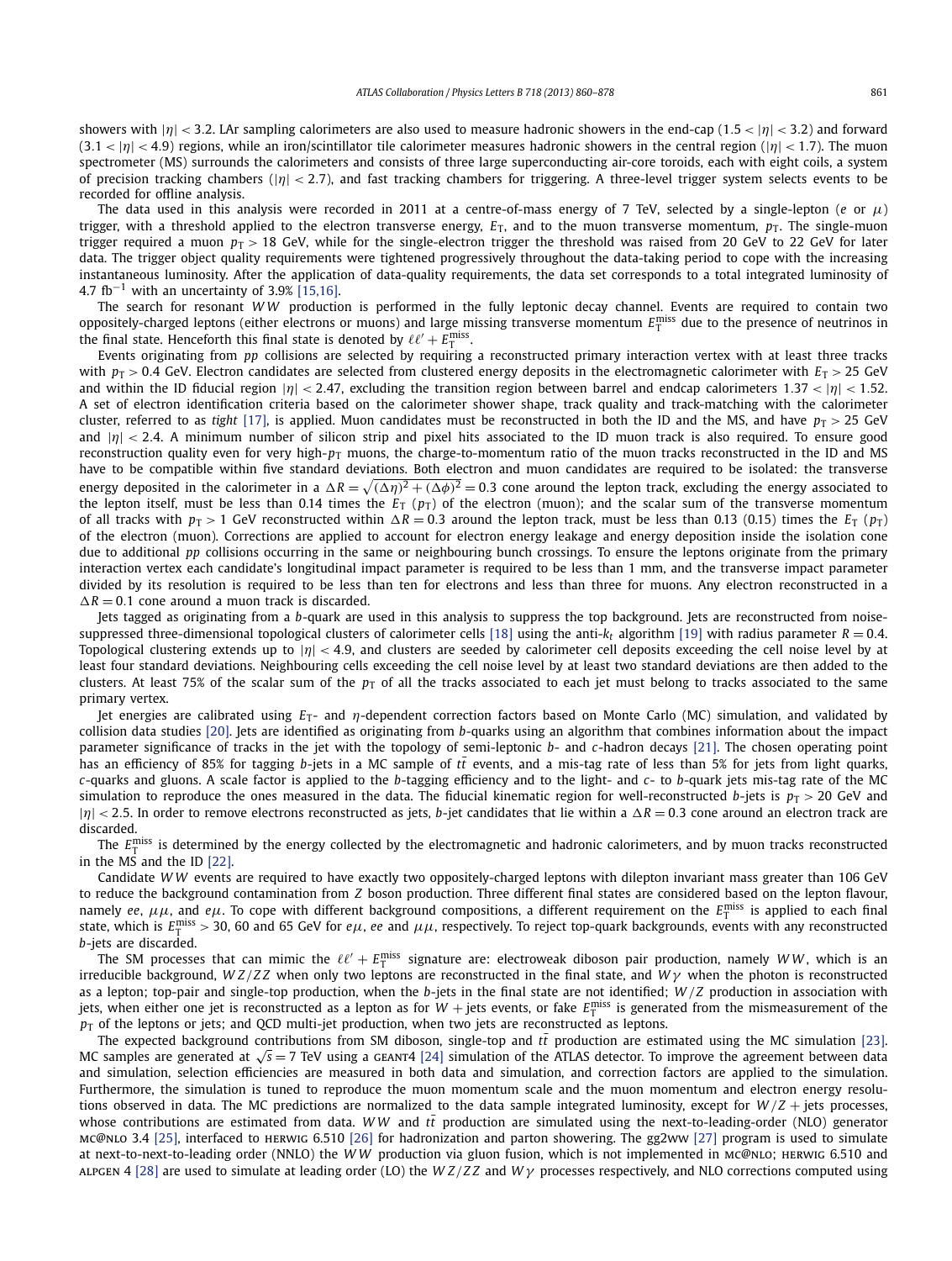MCFM [\[29\]](#page-6-0) are then applied;  $W/Z$  + jets processes are simulated at LO using ALPGEN 4 and NNLO corrections computed with FEWZ 2.0 [\[30\]](#page-6-0) are applied; single-top production is simulated at LO using acermc [\[31\].](#page-6-0)

After event selection, top-quark pair production is one of the dominant backgrounds. In order to ensure that the MC simulation correctly models the production cross section and kinematics of top-quark events, a background dominated control region (denoted by "top control region") is defined using the same selection as for the signal region, except requiring two reconstructed *b*-jets, instead of zero *b*-jets. This region is kinematically close to the signal region, and completely dominated by top-quark pair production. The number of observed events in the top control region in data is 322 for *ee*, 370 for *μμ* and 1303 for *eμ* channels, to be compared with the MC prediction of  $306 \pm 97$ ,  $400 \pm 120$  and  $1210 \pm 300$  events for the three channels, respectively. Good agreement between data and MC simulation is observed for the overall normalization and the shapes of various kinematic distributions for events in this control region, within the statistical and systematic uncertainties, which are described below.

The *Z* + jets background is one of the dominant backgrounds in the *ee* and  $\mu\mu$  channels, and it is estimated using the data-driven method described below, while its contribution in the  $e\mu$  channel is found to be small and estimated using the MC simulation. This background is mainly due to mismeasurements of lepton or jet transverse momenta that result in large  $E_{\rm T}^{\rm miss}$  in the event. Its contribution is suppressed by the high dilepton invariant mass and  $E_T^{\text{miss}}$  requirements. A control region dominated by  $Z + \text{jets}$  production (denoted by "*Z* + jets control region") is defined by applying the same set of selection cuts as for the signal region, but reversing the dilepton invariant mass cut to  $60 < m_{\ell\ell} < 106$  GeV. Since the shape of the  $m_{\ell\ell}$  distribution in data and MC simulation is in agreement over the full range 60  $< m_{\ell\ell}$  < 1000 GeV, the ratio R of Z + jets events in the signal region to those in the control region is estimated using the MC simulation. The number of data events observed in the  $Z +$ jets control region, after having subtracted the non- $Z +$ jets events contribution using MC expectations, is scaled by *R* to estimate the *Z* + jets background contribution in the signal region. The ratio *R* from *Z* + jets events generated with ALPGEN, is found to be  $0.040_{-0.006}^{+0.005}$  in the *ee* channel and  $0.046_{-0.015}^{+0.019}$  in the  $\mu\mu$  channel. The non-*Z* + jets events contribution in the *Z* + jets control region is 12% in the *ee* channel and 16% in the  $\mu\mu$  channel.

The *W* + jets process contributes to the final selected sample when one or more hadrons in a jet decay to, or are misidentified as, a charged lepton. Since the probability for a jet to be identified as a lepton may not be well modelled in the MC simulation, a data-driven method is used to estimate this contribution. A data control sample is selected by requiring one lepton which passes all the quality criteria in the lepton selection described above and a second lepton-like object. The muon-like objects are those reconstructed as muons but failing the isolation requirement. The electron-like objects are those reconstructed as *loose* electrons [\[17\]](#page-6-0) but failing both the isolation and the *tight* quality requirements. These lepton-like objects are most likely jets reconstructed as leptons. To obtain the expected number of *W* + jets events contaminating the signal region, the number of events in this *W* + jets dominated control sample is then scaled by a pass-to-fail ratio *f* , defined as the number of lepton-like objects passing the full lepton selection requirements divided by the number that fail. The non-*W* + jets events in the control region are subtracted using MC expectations. The factor *f* is measured from data for electrons and muons separately, using two control samples dominated by di-jet events. The di-jet samples are selected by tagging events with one jet and one back-to-back lepton-like object without any isolation requirement (and no *tight* requirement for the electrons) after suppressing the lepton contribution from  $W/Z$  bosons. The ratio f is measured as a function of the jet  $p<sub>T</sub>$ , and its value is found to be between 0.3 and 1.0 for electrons, and between 0.02 and 0.15 for muons.

The background contribution from QCD di-jet events in the signal region is estimated in a similar way to the *W* +jets contribution, but in this case the control sample is selected by requiring two lepton-like jets, and the ratio *f* is applied to both of them. This background contribution is found to be negligible.

The simulation of the RS *G*∗ signal is based on the LO matrix element implemented in pythia [\[32\]](#page-6-0) 6.421 event generator, with the modified LO [\[33\]](#page-6-0) parton distribution function (PDF) set MRST2007LO<sup>\*</sup> [\[34\].](#page-6-0) The coupling *κ*/ $\overline{M}_{\text{D1}} = 0.1$  is assumed. A separate MC sample is generated for each of seven graviton masses *mG*<sup>∗</sup> = 200, 350, 500, 750, 1000, 1250 and 1500 GeV. The production cross section times branching ratio  $\sigma(pp\to G^*)\times BR(G^*\to WW\to \ell\nu\ell'\nu')$   $(\ell,\ell'=e,\mu$  or  $\tau)$  decreases from 108 pb to 1.8 fb when the simulated  $m_{G^*}$ increases from 200 GeV to 1500 GeV. The G<sub>bulk</sub> signal is simulated at LO using cа<mark>lснер [\[35\]](#page-6-0) v3.2 using the CTEQ6L1 PDF set</mark> [\[36\],](#page-6-0) interfaced to pythia for parton showering and hadronization. In order to compensate for the smaller production cross section with respect to the original RS model, a larger coupling  $\kappa/\bar{M}_{\rm pl} = 1.0$  is assumed when generating these samples. Thirteen signal samples with  $G^*_{\rm bulk}$ masses between 300 GeV and 1500 GeV in 100 GeV mass steps are generated, with the predicted  $\sigma(pp\to G_{\rm bulk}^*)\times BR(G_{\rm bulk}^*\to WW\to G_{\rm bulk}^*)$  $\ell v \ell' v'$ ) ( $\ell, \ell' = e, \mu$  or  $\tau$ ) decreasing from 8.6 pb to 0.22 fb. The ATLAS fast simulation [\[37\]](#page-6-0) is used to simulate the detector response for  $b$ oth  $G^*$  and  $G^*_{\text{bulk}}$  samples. Events with  $W$  bosons decaying to  $\tau$  leptons are also considered as part of the signal if electrons or muons are present in the final state. The overall acceptance times trigger, reconstruction and selection efficiencies ( $A \times \epsilon$ ), defined as the number of signal events passing the full event selection divided by the number of generated events, increases from 3.0% at  $m_{G^*} = 200$  GeV to 40.9% at  $m_{G^*}=1500$  GeV for  $G^*$ . The corresponding  $A\times\epsilon$  for  $G^*_{\rm bulk}$  increases from 16.8% at  $m_{G^*_{\rm bulk}}=300$  GeV to 50.8% at  $m_{G^*_{\rm bulk}}=1500$  GeV. The difference in  $A \times \epsilon$  between the two models is due to different production mechanisms and the treatment of the *W* boson polarization in its decay, which is properly taken into account by calchep but not by pythia. pythia is chosen to simulate the RS *G*∗ samples, even though it does not properly account for the *W* boson polarization, in order to allow direct comparison with previous search results, which used the same pythia implementation to simulate this process.

[Table 1](#page-3-0) shows the number of events selected in data and the estimated background contributions with combined statistical and systematic uncertainties. The expected numbers of events for an RS G\* with a mass of 750 GeV and 1000 GeV, and for a G<sub></sub><sub>bulk</sub> with a mass of 600 GeV and 1000 GeV are also reported. A total of 1384  $\ell\ell'+E_T^{\rm miss}$  candidates are observed in data, while the expected number of events from SM processes is  $1280 \pm 13$ (stat)  $\pm 200$ (syst).

Several sources of systematic uncertainty on the signal and background estimates are considered. The first is related to the correction scale factors applied to MC samples in order to account for the difference in the performance of object reconstruction, identification, isolation and trigger efficiency between data and MC simulation. The uncertainty on the single-lepton trigger efficiency scale factor is 1%, while the electron and muon reconstruction and identification efficiency scale factor uncertainties are less than 1.0% and 0.4% respectively, evaluated with tag-and-probe methods using  $Z \to \ell \ell$ ,  $W \to \ell \nu$  and  $J/\psi \to \ell \ell$  events. A slight degradation of the muon reconstruction efficiency is observed at high  $p<sub>T</sub>$  in simulated MC samples. An uncertainty of the order 1% for muons with  $p<sub>T</sub> > 1$  TeV, corresponding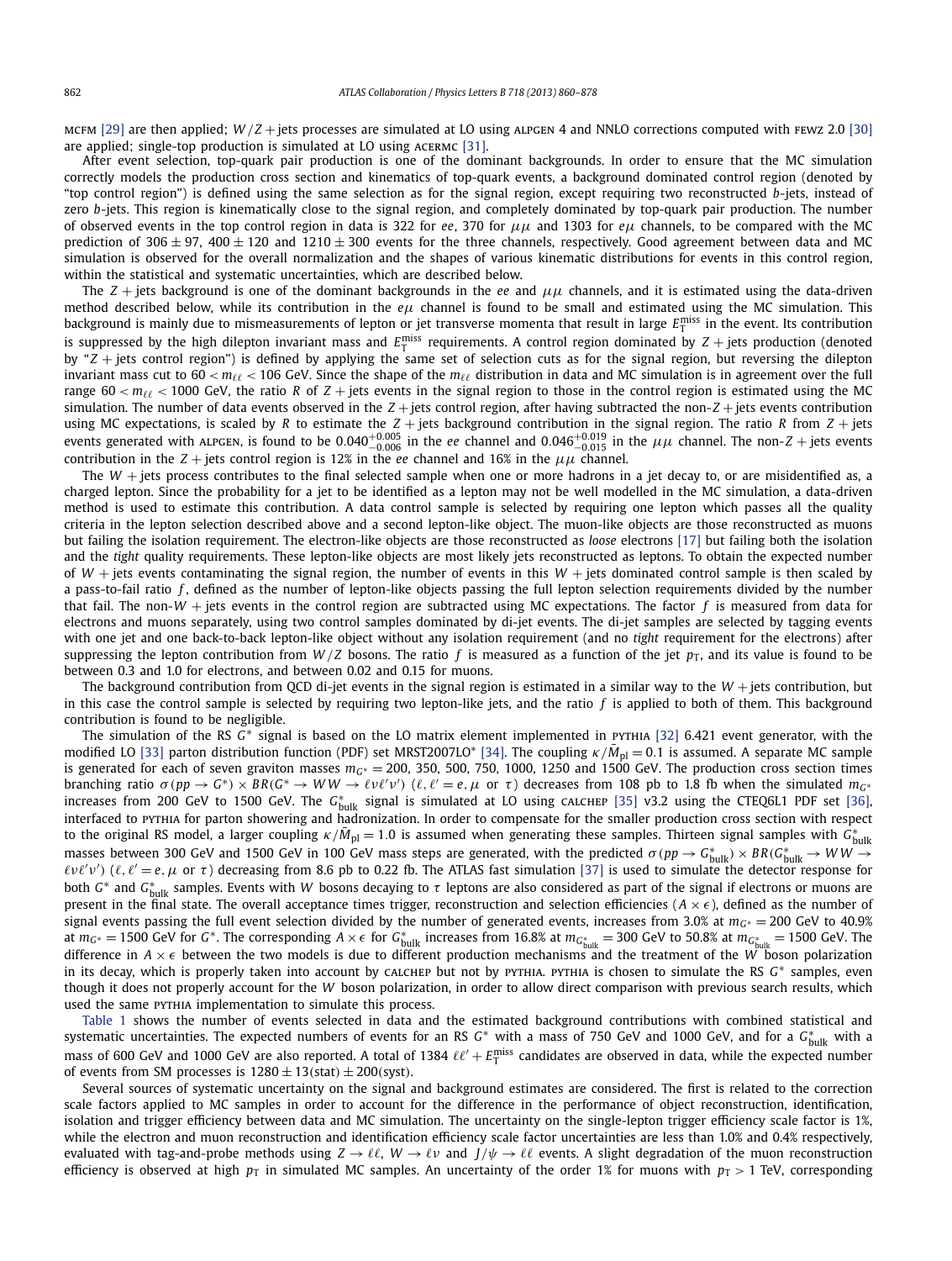| Process                         | ee             | $\mu\mu$       | $e\mu$         |
|---------------------------------|----------------|----------------|----------------|
| WW                              | $64.6 \pm 6.1$ | $82.3 \pm 6.8$ | $433 \pm 30$   |
| W Z                             | $7.3 \pm 0.9$  | $7.7 \pm 0.9$  | $28.9 \pm 2.7$ |
| ZZ                              | $2.7 \pm 0.4$  | $3.2 \pm 0.4$  | $1.5 \pm 0.3$  |
| $W\gamma$                       | $1.6 \pm 1.0$  | negl.          | $7.6 \pm 2.4$  |
| Single top                      | $12.8 \pm 2.4$ | $16.7 \pm 2.7$ | $63 \pm 12$    |
| $t\bar{t}$                      | $59 + 31$      | $76 + 38$      | $230 \pm 120$  |
| $W + jets$                      | $7.5 \pm 3.0$  | $4.7 \pm 1.9$  | $35.1 \pm 7.5$ |
| $Z + jets$                      | $55 \pm 10$    | $62 \pm 25$    | $22.2 \pm 3.3$ |
| Sum of all backgrounds          | $211 \pm 33$   | $253 \pm 46$   | $820 \pm 120$  |
| Data                            | 258            | 249            | 877            |
| RS $G^*$ (m = 750 GeV)          | $28.9 \pm 1.7$ | $29.3 \pm 1.7$ | $73.0 \pm 3.9$ |
| RS $G^*$ ( <i>m</i> = 1000 GeV) | $6.4 \pm 0.4$  | $6.4 \pm 0.4$  | $15.3 \pm 0.8$ |
| Bulk RS $G^*$ (m = 600 GeV)     | $26.3 \pm 1.5$ | $25.7 \pm 1.5$ | $73.6 \pm 3.9$ |
| Bulk RS $G^*$ (m = 1000 GeV)    | $1.4 \pm 0.1$  | $1.2 \pm 0.1$  | $3.2 \pm 0.1$  |

<span id="page-3-0"></span>**Table 1**

Estimated background yields, observed number of data events, and predicted signal yield for different graviton mass points for the three analysed channels. The quoted uncertainties are the combined statistical and systematic uncertainties.

to the magnitude of this effect, is included. The lepton isolation efficiency scale factor is determined with an uncertainty of 1% and 0.3% for electrons and muons, respectively. The MC simulation is also corrected to reproduce the lepton energy scale and resolution, with residual uncertainties *<* 1% and *<* 0*.*1% on the energy scale, and *<* 0*.*6% and *<* 5% on the resolution, for electrons and muons, respectively. Uncertainties on the jet energy scale and resolution are found to be typically 3% at high  $E_{\rm T}^{\rm miss}$ , relevant for this analysis, varying between 2–9% [\[18\].](#page-6-0) The uncertainties on the lepton and jet energy scale and resolution are propagated to the  $E_{\rm T}^{\rm miss}$ , which also receives contributions from energy deposits due to additional *pp* collisions in the same or neighbouring bunch crossings, and from energy deposits not associated to any reconstructed object. The total systematic uncertainty on the  $E_{\rm T}^{\rm miss}$  energy scale is 3.5% [\[38\].](#page-6-0) The uncertainties on the *b*-tagging efficiency for heavy-quark jets and mis-tag rate for light- and *c*-quark jets are measured in data, and are 6–15% and up to 21%, respectively [\[21\].](#page-6-0) The effect of all these sources of detector uncertainty on the shape of the distribution used to set the final cross-section limit is taken into account.

The uncertainty on the normalization of the backgrounds estimated using MC simulation includes the integrated luminosity uncertainty of 3.9% [\[15,16\],](#page-6-0) and the theoretical uncertainty on the inclusive cross sections of SM processes, namely 10% for  $t\bar{t}$  [\[39\],](#page-6-0) 9% for singletop  $[40,41]$ , 5% for  $W/Z$  + jets, 5% for *WW*, 7% for *WZ* and 5% for ZZ [\[29\],](#page-6-0) which arises from the choice of PDFs, from factorization and renormalization scale dependence, and from strong coupling constant  $(\alpha_s)$  variations.

The uncertainty on the estimate of the  $W +$  jets background includes the uncertainty on the non- $W +$  jets events subtraction in the control region, and the uncertainty on the ratio *f* . The uncertainty on the non-*W* + jets background events is 10%. The uncertainty on *f* varies between 10% and 30% depending on lepton  $p<sub>T</sub>$ , and mainly comes from differences in the kinematics and flavour composition of the di-jet events used to determine the ratio  $f$  with respect to the  $W$  + jets events to which  $f$  is applied.

The uncertainty on the data-driven normalization of the  $Z +$  jets background in the *ee* and  $\mu\mu$  due to the non- $Z +$  jets events subtraction in the control region is negligible, while the main contribution comes from the uncertainty on the factor *R*. This is evaluated accounting for possible uncertainties on the dilepton mass shape due to initial and final state radiation modeling, and on the  $E_{\rm T}^{\rm miss}$  shape due to parton shower and hadronization modeling, both determined using PYTHIA and ALPGEN  $Z +$  jets simulations. The effect of lepton scale and resolution, and  $E_{\text{T}}^{\text{miss}}$  resolution are also taken into account.

Further systematic uncertainties on the *tt* background are estimated, including the difference between event generators, parton shower models and initial- and final-state radiation models. The dominant contribution (up to 40%) is due to the parton shower model, arising from the *b*-jet requirement. The systematic uncertainties on the modelling of the kinematics of the SM *W W* process have been evaluated by comparing different MC generators; the local differences in the distributions are found to be smaller than 10%.

The effect on the signal acceptance due to the choice of the PDF set used to simulate the signal samples is also considered. It is estimated to be 1% by comparing predictions of the nominal PDF set MRST2007 LO\* with those of two NNPDF LO\* 2.1 [\[42\]](#page-6-0) sets with values of *α*<sup>s</sup> = <sup>0</sup>*.*119*,* <sup>0</sup>*.*130, and that of the CT09MCS [\[43\]](#page-6-0) PDF set, using the standard LHAPDF framework [\[44\].](#page-6-0)

No significant excess in the overall number of selected *W W* events is observed in data. The transverse mass of the *W W* candidates, defined as

$$
m_{\text{T}}^{WW} = \sqrt{\left(\sum_{i=1}^{2} p_{\text{T}}^{\ell i} + E_{\text{T}}^{\text{miss}}\right)^{2} - \left(\sum_{i=1}^{2} p_{x}^{\ell i} + E_{x}^{\text{miss}}\right)^{2} - \left(\sum_{i=1}^{2} p_{y}^{\ell i} + E_{y}^{\text{miss}}\right)^{2}},
$$

is examined for any resonant structure, where  $p_{T(x,y)}^{\ell i}$  is the  $p_T$   $(p_x, p_y)$  of the *i*-th lepton, and  $E_{x(y)}^{\text{miss}}$  is the  $x(y)$  component of the  $E_T^{\text{miss}}$ . The  $m_\text{T}^{WW}$  distribution of the WW system for the three analysed channels is presented in [Fig. 1,](#page-4-0) for data and background expectations together with the expected signal contributions from RS graviton and bulk RS graviton models. Due to the small numbers of MC events, a convolution of a Gaussian with an exponential function is used to fit the  $m_V^{WW}$  distribution of each SM background. The functional form is then used to predict the background contribution in the region  $m_\text{T}^{WW}>$  300 GeV, and the uncertainty on the fit parameters is treated as an additional systematic uncertainty on the final  $m_{\overline{1}}^{WW}$  shape.

The  $m_\text{T}^{WW}$  distribution is used to build a log-likelihood ratio (LLR) test statistic [\[45\]](#page-6-0) to assess the compatibility of the data with the presence of a signal in addition to the background in a modified frequentist approach [\[46\].](#page-6-0) Confidence levels (CL) for the signal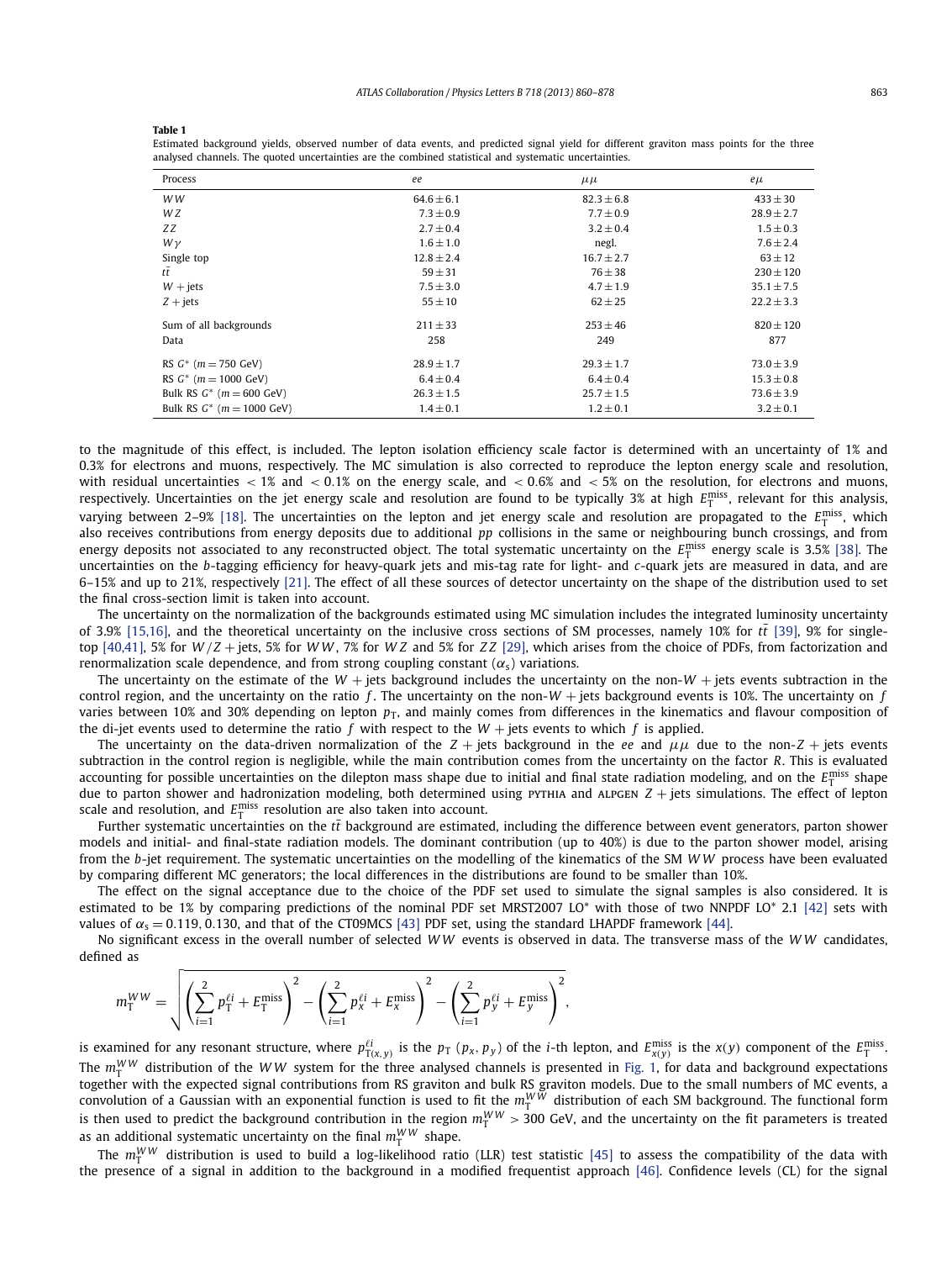<span id="page-4-0"></span>

**Fig. 1.** Observed and predicted  $m_1^{WW}$  distribution after event selection in the (a)  $\mu\mu$ , (b) ee and (c)  $e\mu$  channels. For  $m_1^{WW} >$  300 GeV, the predicted backgrounds are obtained from fits to the MC samples. Pre area represents the total statistical and systematic uncertainty on the background prediction.



**Fig. 2.** The observed and expected 95% CL upper limits on  $\sigma \times BR$  for (a) the RS graviton  $\sigma(pp \to G^*) \times BR(G^* \to WW)$  and (b) the bulk RS graviton  $\sigma(pp \to G^*_{\rm bulk}) \times$  $BR(G_{\text{bulk}}^* \to WW)$ , with the theoretical predictions at LO (dotted line). The inner and outer bands represent respectively the 1 $\sigma$  and 2 $\sigma$  uncertainty on the expected limit.

plus background hypothesis,  $CL_{s+b}$ , and background-only hypothesis,  $CL_b$ , are computed by integrating the LLR distributions obtained from simulated pseudo-experiments using Poisson statistics, and their ratio CL<sub>s</sub> is used to set the limits. Systematic uncertainties on the expected numbers of signal and background events are treated as nuisance parameters. The three analysed channels are treated separately and then combined by summing up the LLR values over all bins. All correlations are maintained among channels and between signal and background. Due to the large residual  $Z +$  jets background contamination in the  $\mu\mu$  channel, caused by the worse muon resolution at high  $p_T$ , this channel has a poorer sensitivity than the other two channels.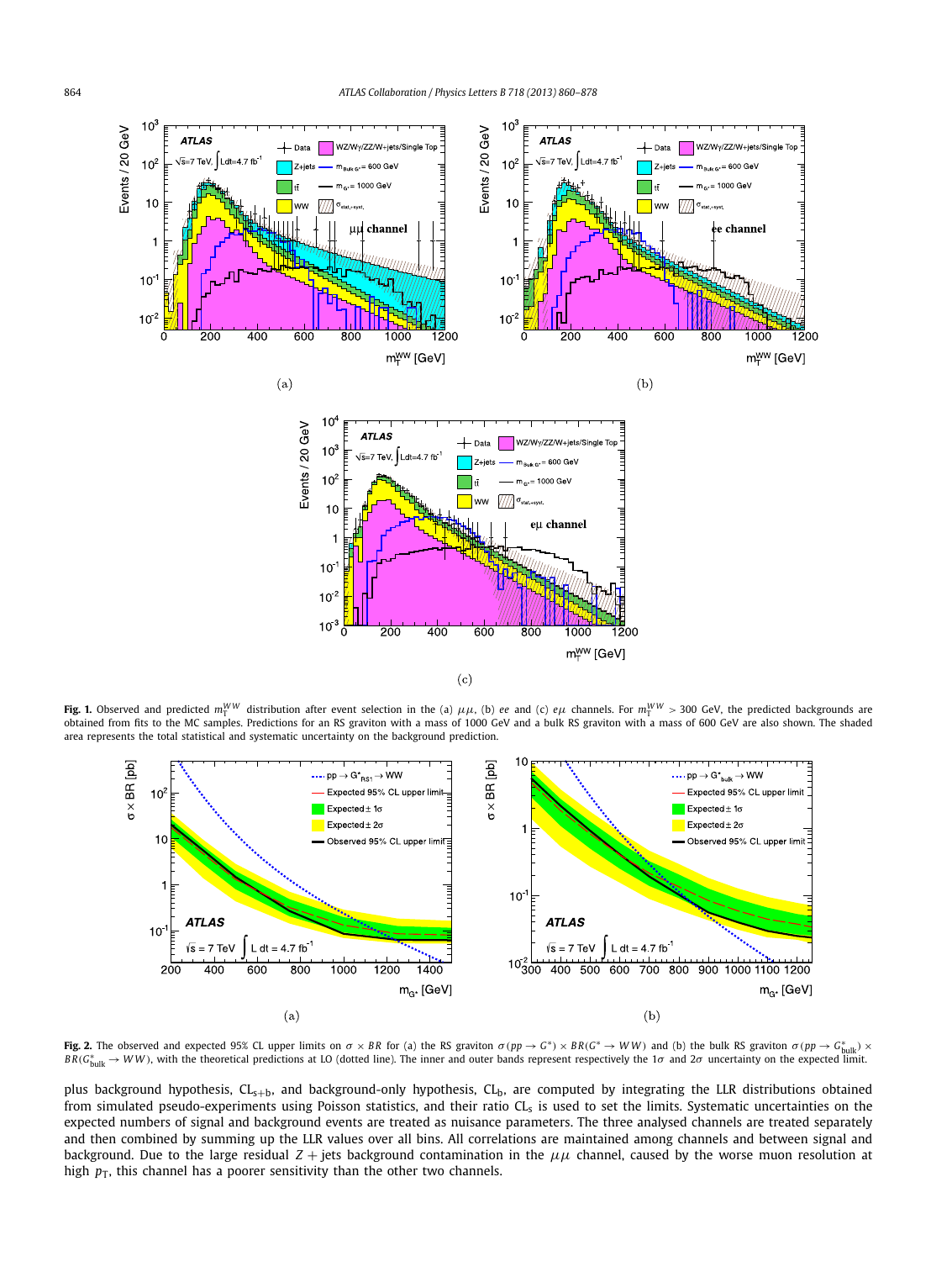**Table 2**

Expected and observed 95% CL upper limits on the cross section times branching ratio  $\sigma(pp \to G^*) \times BR(G^* \to WW)$  as a function of the RS graviton mass. For each mass point,  $A \times \epsilon$  is also reported with the combined statistical and systematic uncertainty.

| $m_{G^*}$ [GeV] | $A \times \epsilon$ [%] | Expected [pb] | Observed [pb] |
|-----------------|-------------------------|---------------|---------------|
| 200             | $3.0 \pm 0.1$           | 17.6          | 20.3          |
| 350             | $16.8 \pm 0.5$          | 4.68          | 5.51          |
| 500             | $24.4 \pm 0.7$          | 1.30          | 1.46          |
| 750             | $30.7 \pm 0.9$          | 0.315         | 0.264         |
| 1000            | $36.3 \pm 1.0$          | 0.130         | 0.084         |
| 1250            | $39.0 \pm 1.1$          | 0.085         | 0.062         |
| 1500            | $40.9 \pm 1.1$          | 0.079         | 0.061         |

#### **Table 3**

Expected and observed 95% CL upper limits on the cross section times branching ratio  $\sigma(pp\to G^*_{\rm bulk})\times BR(G^*_{\rm bulk}\to WW)$  as a function of the bulk RS graviton mass. For each mass point,  $A \times \epsilon$  is also reported with the combined statistical and systematic uncertainty.

| [GeV]<br>$m_{G_{\rm bulk}^*}$ | $A \times \epsilon$ [%] | Expected [pb] | Observed [pb] |
|-------------------------------|-------------------------|---------------|---------------|
| 300                           | $16.8 \pm 0.5$          | 4.73          | 5.48          |
| 400                           | $26.5 \pm 0.8$          | 1.81          | 2.13          |
| 500                           | $33.6 \pm 1.0$          | 0.814         | 0.910         |
| 600                           | $39.0 \pm 1.1$          | 0.398         | 0.405         |
| 700                           | $42.3 \pm 1.2$          | 0.212         | 0.189         |
| 800                           | $44.2 \pm 1.2$          | 0.134         | 0.102         |
| 900                           | $46.1 \pm 1.3$          | 0.083         | 0.056         |
| 1000                          | $47.3 \pm 1.3$          | 0.060         | 0.040         |
| 1100                          | $48.9 \pm 1.4$          | 0.044         | 0.029         |
| 1200                          | $49.2 \pm 1.4$          | 0.037         | 0.025         |
| 1300                          | $50.1 \pm 1.4$          | 0.030         | 0.022         |
| 1400                          | $50.4 \pm 1.4$          | 0.028         | 0.019         |
| 1500                          | $50.8 \pm 1.4$          | 0.027         | 0.020         |

No excess is observed in data and the *p*-value of the background-only hypothesis, defined as the probability for the background to produce an excess of equal or larger size than the observed one, is found to be greater than 0.08 in all  $m_{\rm T}^{WW}$  regions. Upper limits are therefore derived on the production cross section times branching ratio (*σ* × *B R*) for RS gravitons and bulk RS gravitons decaying to *W W* . The observed (expected) 95% CL upper limits on  $\sigma(pp\to G^*/G_{\rm bulk}^*)\times BR(G^*/G_{\rm bulk}^*\to WW)$  as a function of  $m_{G^*}$  and  $m_{G_{\rm bulk}^*}$  are shown in [Fig. 2](#page-4-0) and reported in Tables 2 and 3, corresponding to an observed (expected) 95% CL lower limit of 1.23 (1.13) TeV and 0.84 (0.74) TeV on the masses of the  $G^*$  and  $G^*_{\text{bulk}}$ , respectively. Tables 2 and 3 also report the  $A \times \epsilon$  values for each signal sample.

In conclusion, a generic search for resonant production of a pair of *W* bosons in two opposite sign leptons and large  $E_{\rm T}^{\rm miss}$  final state has been performed using 4.7 fb−<sup>1</sup> of data collected with the ATLAS detector in *pp* collisions at <sup>√</sup>*<sup>s</sup>* <sup>=</sup> 7 TeV at the LHC. No significant excess of events is observed and upper limits on the production cross section times branching ratio are set for two benchmark models: RS *G*∗ and bulk RS *G*∗. The observed (expected) 95% CL lower limit on the masses of the two particles is found to be 1.23 (1.13) TeV for *G*<sup>∗</sup> and 0.84 (0.74) TeV for *G*<sup>\*</sup><sub>bulk</sub>, assuming the coupling *κ/M*<sub>pl</sub> = 0.1 and *κ/M*<sub>pl</sub> = 1.0, respectively.

## **Acknowledgements**

We thank CERN for the very successful operation of the LHC, as well as the support staff from our institutions without whom ATLAS could not be operated efficiently.

We acknowledge the support of ANPCyT, Argentina; YerPhI, Armenia; ARC, Australia; BMWF and FWF, Austria; ANAS, Azerbaijan; SSTC, Belarus; CNPq and FAPESP, Brazil; NSERC, NRC and CFI, Canada; CERN; CONICYT, Chile; CAS, MOST and NSFC, China; COLCIENCIAS, Colombia; MSMT CR, MPO CR and VSC CR, Czech Republic; DNRF, DNSRC and Lundbeck Foundation, Denmark; EPLANET, ERC and NSRF, European Union; IN2P3-CNRS, CEA-DSM/IRFU, France; GNSF, Georgia; BMBF, DFG, HGF, MPG and AvH Foundation, Germany; GSRT and NSRF, Greece; ISF, MINERVA, GIF, DIP and Benoziyo Center, Israel; INFN, Italy; MEXT and JSPS, Japan; CNRST, Morocco; FOM and NWO, Netherlands; BRF and RCN, Norway; MNiSW, Poland; GRICES and FCT, Portugal; MERYS (MECTS), Romania; MES of Russia and ROSATOM, Russian Federation; JINR; MSTD, Serbia; MSSR, Slovakia; ARRS and MVZT, Slovenia; DST/NRF, South Africa; MICINN, Spain; SRC and Wallenberg Foundation, Sweden; SER, SNSF and Cantons of Bern and Geneva, Switzerland; NSC, Taiwan; TAEK, Turkey; STFC, the Royal Society and Leverhulme Trust, United Kingdom; DOE and NSF, United States of America.

The crucial computing support from all WLCG partners is acknowledged gratefully, in particular from CERN and the ATLAS Tier-1 facilities at TRIUMF (Canada), NDGF (Denmark, Norway, Sweden), CC-IN2P3 (France), KIT/GridKA (Germany), INFN-CNAF (Italy), NL-T1 (Netherlands), PIC (Spain), ASGC (Taiwan), RAL (UK) and BNL (USA) and in the Tier-2 facilities worldwide.

## **Open access**

This article is published Open Access at [sciencedirect.com.](http://www.sciencedirect.com) It is distributed under the terms of the Creative Commons Attribution License 3.0, which permits unrestricted use, distribution, and reproduction in any medium, provided the original authors and source are credited.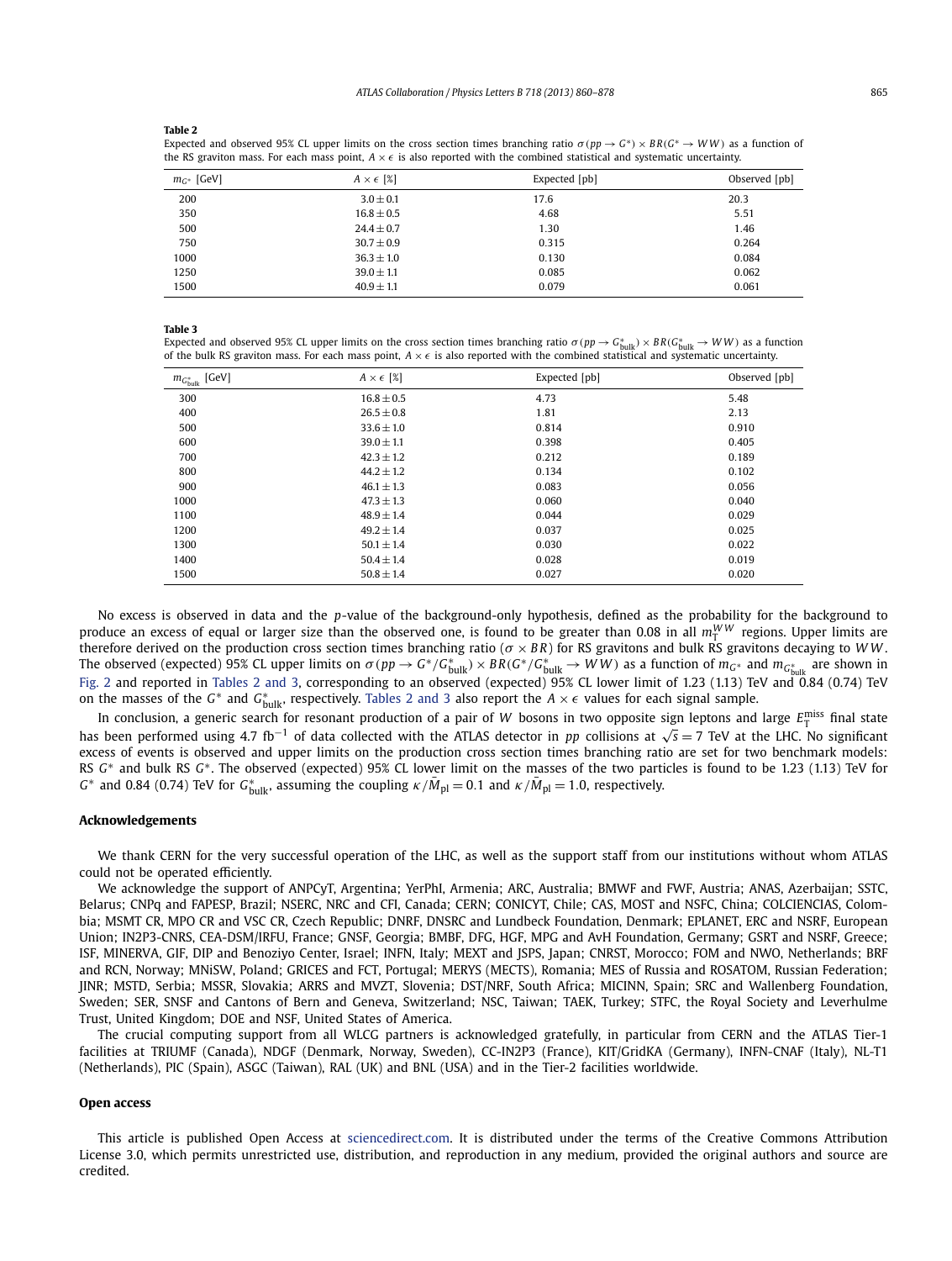#### <span id="page-6-0"></span>**References**

- [1] G. Altarelli, B. Mele, M. Ruiz-Altaba, Z. Phys. C Part. Fields 45 (1989) 109.
- [2] L. Randall, R. Sundrum, Phys. Rev. Lett. 83 (1999) 3370, arXiv:hep-ph/9905221.
- [3] H. Davoudiasl, J.L. Hewett, T.G. Rizzo, Phys. Lett. B 473 (2000) 43, arXiv:hep-ph/9911262.
- [4] N. Arkani-Hamed, S. Dimopoulos, G. Dvali, Phys. Lett. B 429 (1998) 263, arXiv:hep-ph/9803315.
- [5] I. Antoniadis, N. Arkani-Hamed, S. Dimopoulos, G. Dvali, Phys. Lett. B 436 (1998) 257, arXiv:hep-ph/9804398.
- [6] N. Arkani-Hamed, S. Dimopoulos, G. Dvali, Phys. Rev. D 59 (1999) 086004, arXiv:hep-ph/9807344.
- [7] E. Eichten, K. Lane, Phys. Lett. B 669 (2008) 235, arXiv:0706.2339 [hep-ph].
- [8] S. Catterall, L. Del Debbio, J. Giedt, L. Keegan, Phys. Rev. D 85 (2012) 094501, arXiv:1108.3794 [hep-ph].
- [9] J. Andersen, et al., Eur. Phys. J. 126 (2011) 81, arXiv:1104.1255 [hep-ph].
- [10] K. Agashe, H. Davoudiasl, G. Perez, A. Soni, Phys. Rev. D 76 (2007) 036006, arXiv:hep-ph/0701186.
- [11] V.M. Abazov, et al., D0 Collaboration, Phys. Rev. Lett. 107 (2011) 011801, arXiv:1011.6278 [hep-ex].
- [12] T. Aaltonen, et al., CDF Collaboration, Phys. Rev. Lett. 104 (2010) 241801, arXiv:1004.4946 [hep-ex].
- [13] ATLAS Collaboration, IINST 3 (2008) S08003.
- [14] ATLAS uses a right-handed coordinate system with its origin at the nominal interaction point (IP) in the centre of the detector and the *z*-axis along the beam pipe. The *x*-axis points from the IP to the centre of the LHC ring, and the *y* axis points upward. Cylindrical coordinates *(R,φ)* are used in the transverse plane, *φ* being the azimuthal angle around the beam pipe. The pseudorapidity is defined in terms of the polar angle  $\theta$  as  $\eta = -\ln \tan(\theta/2)$ .
- [15] ATLAS Collaboration, Eur. Phys. J. C 71 (2011) 1630, arXiv:1101.2185 [hep-ex].
- [16] ATLAS Collaboration, ATLAS-CONF-2011-116, available at <https://cdsweb.cern.ch/record/1367408>, 2011.
- [17] ATLAS Collaboration, Eur. Phys. J. C 72 (2012) 1909, arXiv:1110.3174 [hep-ex].
- [18] ATLAS Collaboration, arXiv:1112.6426 [hep-ex], 2011.
- [19] M. Cacciari, G.P. Salam, G. Soyez, JHEP 0804 (2008) 063, arXiv:0802.1189 [hep-ph].
- [20] ATLAS Collaboration, ATLAS-CONF-2011-032, available at <https://cdsweb.cern.ch/record/1333972>, 2011.
- [21] ATLAS Collaboration, ATLAS-CONF-2011-102, available at <http://cdsweb.cern.ch/record/1369219>, 2011.
- [22] ATLAS Collaboration, Eur. Phys. J. C 72 (2012) 1844, arXiv:1108.5602 [hep-ex].
- [23] ATLAS Collaboration, Eur. Phys. J. C 70 (2010) 823, arXiv:1005.4568.
- [24] S. Agostinelli, et al., GEANT4, Nucl. Instrum. Meth. A 506 (2003) 250.
- [25] S. Frixione, B.R. Webber, JHEP 0206 (2002) 029, arXiv:hep-ph/0204244.
- [26] G. Corcella, et al., JHEP 0101 (2001) 010.
- [27] T. Binoth, M. Ciccolini, N. Kauer, M. Kramer, JHEP 0612 (2006) 046, arXiv:hep-ph/0611170.
- [28] M. Mangano, et al., IHEP 0307 (2003) 001.
- [29] J.M. Campbell, R.K. Ellis, C. Williams, JHEP 1107 (2011) 018, arXiv:1105.0020 [hep-ph].
- [30] R. Gavin, Y. Li, F. Petriello, S. Quackenbush, Comput. Phys. Commun. 182 (2011) 2388, arXiv:1011.3540 [hep-ph].
- [31] B.P. Kersevan, E. Richter-Was, arXiv:hep-ph/0405247, 2004.
- [32] T. Sjostrand, S. Mrenna, P.Z. Skands, JHEP 0605 (2006) 026, arXiv:hep-ph/0603175.
- [33] A. Sherstnev, R. Thorne, arXiv:0807.2132 [hep-ph], 2008.
- [34] R. Thorne, A. Martin, W. Stirling, G. Watt, arXiv:0907.2387 [hep-ph], 2009.
- [35] A. Pukhov, E. Boos, M. Dubinin, V. Edneral, V. Ilyin, et al., arXiv:hep-ph/9908288, 1999.
- [36] J. Pumplin, D. Stump, J. Huston, H. Lai, P.M. Nadolsky, et al., JHEP 0207 (2002) 012, arXiv:hep-ph/0201195.
- [37] ATLAS Collaboration, Eur. Phys. J. C 70 (2010) 823, arXiv:1005.4568 [physics.ins-det].
- [38] ATLAS Collaboration, Eur. Phys. J. C 72 (2012) 1844, arXiv:1108.5602 [hep-ex].
- [39] S. Moch, P. Uwer, Phys. Rev. D 78 (2008) 034003, arXiv:0804.1476 [hep-ph].
- [40] N. Kidonakis, Phys. Rev. D 83 (2011) 091503, arXiv:1103.2792 [hep-ph].
- [41] N. Kidonakis, Phys. Rev. D 81 (2010) 054028, arXiv:1001.5034 [hep-ph].
- [42] R.D. Ball, L. Del Debbio, S. Forte, A. Guffanti, J.I. Latorre, et al., Nucl. Phys. B 838 (2010) 136, arXiv:1002.4407 [hep-ph].
- [43] H.-L. Lai, J. Huston, S. Mrenna, P. Nadolsky, D. Stump, et al., JHEP 1004 (2010) 035, arXiv:0910.4183 [hep-ph].
- [44] M. Whalley, D. Bourilkov, R. Group, arXiv:hep-ph/0508110, 2005.
- [45] T. Junk, Nucl. Instrum. Meth. A 434 (1999) 435, arXiv:hep-ex/9902006.
- [46] G. Cowan, K. Cranmer, E. Gross, O. Vitells, Eur. Phys. J. C 71 (2011) 1554, arXiv:1007.1727 [physics.data-an].

# **ATLAS Collaboration**

G. Aad  $^{48}$  $^{48}$  $^{48}$ , T. Abajyan  $^{21}$ , B. Abbott  $^{111}$ , J. Abdallah  $^{12}$ , S. Abdel Khalek  $^{115}$ , A.A. Abdelalim  $^{49}$  $^{49}$  $^{49}$ , O. Abdinov  $^{11}$ , R. Aben [105](#page-16-0), B. Abi [112,](#page-16-0) M. Abolins [88,](#page-16-0) O.S. AbouZeid [158,](#page-17-0) H. Abramowicz [153,](#page-17-0) H. Abreu [136,](#page-17-0) E. Acerbi [89a](#page-16-0)*,*[89b,](#page-16-0) B.S. Acharya [164a](#page-17-0)*,*[164b,](#page-17-0) L. Adamczyk [38,](#page-15-0) D.L. Adams [25,](#page-15-0) T.N. Addy [56,](#page-16-0) J. Adelman [176](#page-17-0), S. Adomeit [98,](#page-16-0) P. Adragna [75](#page-16-0), T. Adye [129,](#page-17-0) S. Aefsky [23,](#page-15-0) J.A. Aguilar-Saavedra [124b](#page-17-0)*,[a](#page-17-0)*, M. Agustoni [17](#page-15-0), M. Aharrouche [81,](#page-16-0) S.P. Ahlen [22,](#page-15-0) F. Ahles [48,](#page-16-0) A. Ahmad [148,](#page-17-0) M. Ahsan [41,](#page-15-0) G. Aielli [133a](#page-17-0)*,*[133b,](#page-17-0) T. Akdogan [19a,](#page-15-0) T.P.A. Åkesson [79](#page-16-0), G. Akimoto  $^{155}$  $^{155}$  $^{155}$ , A.V. Akimov  $^{94}$ , M.S. Alam  $^2$ , M.A. Alam  $^{76}$ , J. Albert  $^{169}$ , S. Albrand  $^{55}$ , M. Aleksa  $^{30}$ , I.N. Aleksandrov <sup>64</sup>, F. Alessandria <sup>[89a](#page-16-0)</sup>, C. Alexa <sup>26a</sup>, G. Alexander <sup>153</sup>, G. Alexandre <sup>49</sup>, T. Alexopoulos <sup>10</sup>, M. Alhroob [164a](#page-17-0)*,*[164c](#page-17-0), M. Aliev [16,](#page-15-0) G. Alimonti [89a,](#page-16-0) J. Alison [120,](#page-16-0) B.M.M. Allbrooke [18,](#page-15-0) P.P. Allport [73](#page-16-0), S.E. Allwood-Spiers [53,](#page-16-0) J. Almond [82,](#page-16-0) A. Aloisio [102a](#page-16-0)*,*[102b,](#page-16-0) R. Alon [172,](#page-17-0) A. Alonso [79,](#page-16-0) F. Alonso [70,](#page-16-0) B. Alvarez Gonzalez [88,](#page-16-0) M.G. Alviggi [102a](#page-16-0)*,*[102b,](#page-16-0) K. Amako [65,](#page-16-0) C. Amelung [23,](#page-15-0) V.V. Ammosov [128](#page-17-0)*,*[∗](#page-18-0), A. Amorim [124a](#page-16-0)*,[b](#page-17-0)*, N. Amram [153,](#page-17-0) C. Anastopoulos [30,](#page-15-0) L.S. Ancu [17](#page-15-0), N. Andari [115,](#page-16-0) T. Andeen [35,](#page-15-0) C.F. Anders [58b,](#page-16-0) G. Anders [58a,](#page-16-0) K.J. Anderson [31,](#page-15-0) A. Andreazza [89a](#page-16-0)*,*[89b,](#page-16-0) V. Andrei [58a,](#page-16-0) X.S. Anduaga [70,](#page-16-0) P. Anger<sup>44</sup>, A. Angerami <sup>35</sup>, F. Anghinolfi <sup>30</sup>, A. Anisenkov <sup>107</sup>, N. Anjos <sup>[124a](#page-16-0)</sup>, A. Annovi <sup>47</sup>, A. Antonaki <sup>[9](#page-15-0)</sup>, M. Antonelli  $^{47}$ , A. Antonov  $^{96}$ , J. Antos  $^{144\text{b}}$ , F. Anulli  $^{132\text{a}}$ , M. Aoki  $^{101}$ , S. Aoun  $^{83}$ , L. Aperio Bella  $^5$ , R. Apolle [118](#page-16-0)*,[c](#page-17-0)*, G. Arabidze [88,](#page-16-0) I. Aracena [143,](#page-17-0) Y. Arai [65,](#page-16-0) A.T.H. Arce [45,](#page-15-0) S. Arfaoui [148,](#page-17-0) J-F. Arguin [15,](#page-15-0) E. Arik [19a](#page-15-0)*,*[∗](#page-18-0), M. Arik [19a,](#page-15-0) A.J. Armbruster [87,](#page-16-0) O. Arnaez [81](#page-16-0), V. Arnal [80,](#page-16-0) C. Arnault [115,](#page-16-0) A. Artamonov [95,](#page-16-0) G. Artoni [132a](#page-17-0)*,*[132b,](#page-17-0) D. Arutinov [21,](#page-15-0) S. Asai [155,](#page-17-0) R. Asfandiyarov [173,](#page-17-0) S. Ask [28,](#page-15-0) B. Åsman [146a](#page-17-0)*,*[146b,](#page-17-0)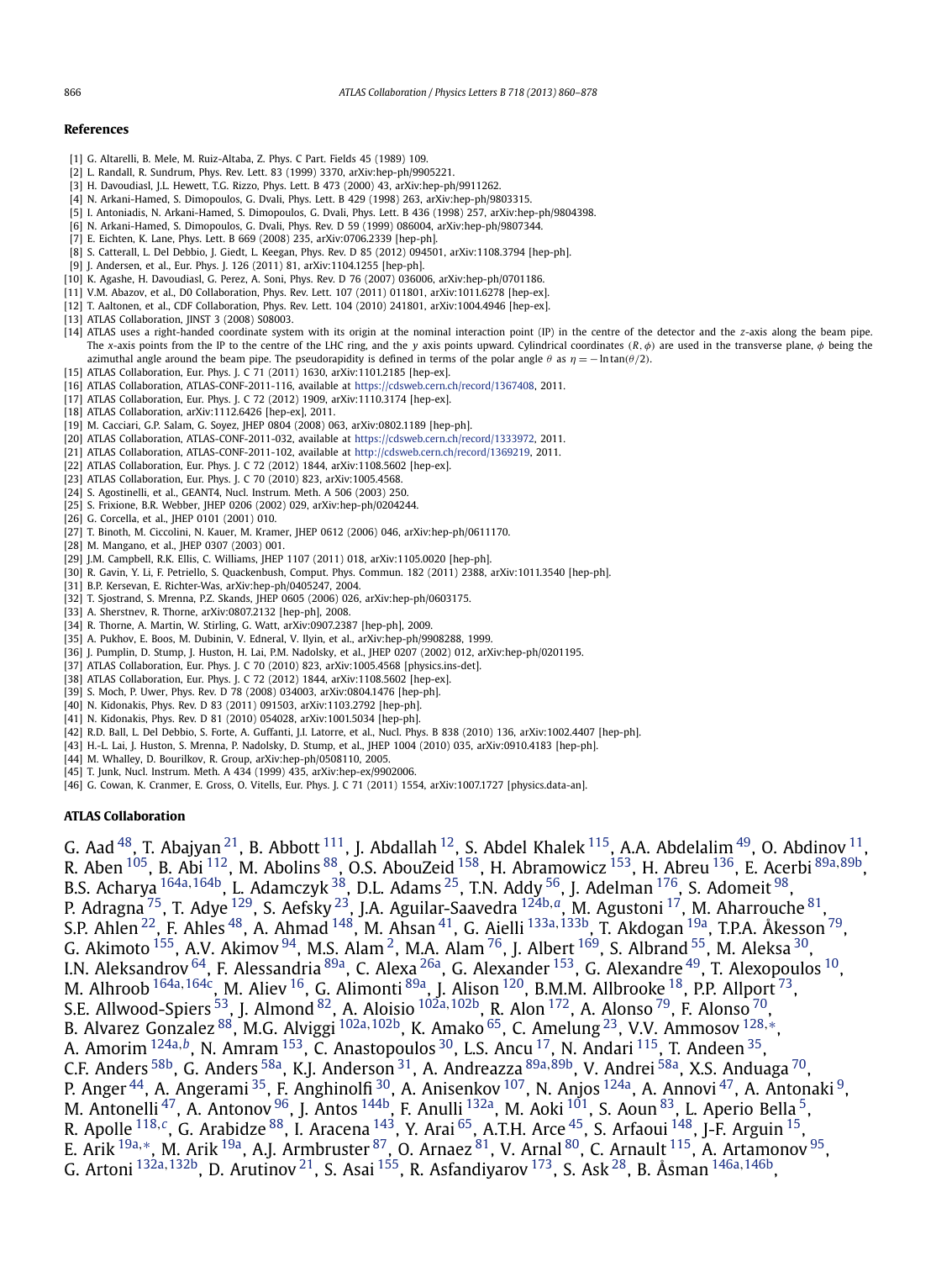L. Asquith  $^6$ , K. Assamagan  $^{25}$ , A. Astbury  $^{169}$ , M. Atkinson  $^{165}$ , B. Aubert  $^5$ , E. Auge  $^{115}$ , K. Augsten  $^{127},$ M. Aurousseau [145a,](#page-17-0) G. Avolio [163,](#page-17-0) R. Avramidou [10,](#page-15-0) D. Axen [168,](#page-17-0) G. Azuelos [93](#page-16-0)*,[d](#page-17-0)*, Y. Azuma [155,](#page-17-0) M.A. Baak [30,](#page-15-0) G. Baccaglioni [89a,](#page-16-0) C. Bacci [134a](#page-17-0)*,*[134b,](#page-17-0) A.M. Bach [15,](#page-15-0) H. Bachacou [136,](#page-17-0) K. Bachas [30,](#page-15-0) M. Backes [49,](#page-16-0) M. Backhaus [21,](#page-15-0) E. Badescu [26a,](#page-15-0) P. Bagnaia [132a](#page-17-0)*,*[132b,](#page-17-0) S. Bahinipati [3,](#page-15-0) Y. Bai [33a,](#page-15-0) D.C. Bailey [158,](#page-17-0) T. Bain [158,](#page-17-0) J.T. Baines <sup>129</sup>, O.K. Baker <sup>176</sup>, M.D. Baker <sup>25</sup>, S. Baker <sup>77</sup>, E. Banas <sup>39</sup>, P. Banerjee <sup>93</sup>, Sw. Banerjee <sup>173</sup>, D. Banfi $^{\rm 30}$  $^{\rm 30}$  $^{\rm 30}$ , A. Bangert  $^{\rm 150}$  $^{\rm 150}$  $^{\rm 150}$ , V. Bansal  $^{\rm 169}$ , H.S. Bansil  $^{\rm 18}$  $^{\rm 18}$  $^{\rm 18}$ , L. Barak  $^{\rm 172}$ , S.P. Baranov  $^{\rm 94}$ , A. Barbaro Galtieri  $^{\rm 15}$ , T. Barber [48,](#page-16-0) E.L. Barberio [86,](#page-16-0) D. Barberis [50a](#page-16-0)*,*[50b,](#page-16-0) M. Barbero [21,](#page-15-0) D.Y. Bardin [64,](#page-16-0) T. Barillari [99,](#page-16-0) M. Barisonzi  $^{175}$  $^{175}$  $^{175}$ , T. Barklow  $^{143}$ , N. Barlow  $^{28}$ , B.M. Barnett  $^{129}$  $^{129}$  $^{129}$ , R.M. Barnett  $^{15}$ , A. Baroncelli  $^{134}$ , G. Barone  $^{49}$  $^{49}$  $^{49}$ , A.J. Barr  $^{118}$ , F. Barreiro  $^{80}$ , J. Barreiro Guimarães da Costa  $^{57}$ , P. Barrillon  $^{115}$ , R. Bartoldus  $^{143}$ , A.E. Barton <sup>71</sup>, V. Bartsch <sup>149</sup>, A. Basye <sup>165</sup>, R.L. Bates <sup>53</sup>, L. Batkova <sup>[144a](#page-17-0)</sup>, J.R. Batley <sup>28</sup>, A. Battaglia <sup>17</sup>, M. Battistin [30,](#page-15-0) F. Bauer [136,](#page-17-0) H.S. Bawa [143](#page-17-0)*,[e](#page-17-0)*, S. Beale [98,](#page-16-0) T. Beau [78](#page-16-0), P.H. Beauchemin [161,](#page-17-0) R. Beccherle [50a,](#page-16-0) P. Bechtle  $^{21}$ , H.P. Beck <sup>17</sup>, A.K. Becker <sup>175</sup>, S. Becker <sup>98</sup>, M. Beckingham <sup>138</sup>, K.H. Becks  $^{175}$ , A.J. Beddall  $^{19c}$ , A. Beddall <sup>[19c](#page-15-0)</sup>, S. Bedikian <sup>[176](#page-17-0)</sup>, V.A. Bednyakov <sup>64</sup>, C.P. Bee <sup>83</sup>, L.J. Beemster <sup>[105](#page-16-0)</sup>, M. Begel <sup>25</sup>, S. Behar Harpaz <sup>152</sup>, M. Beimforde <sup>99</sup>, C. Belanger-Champagne <sup>85</sup>, P.J. Bell <sup>49</sup>, W.H. Bell <sup>49</sup>, G. Bella <sup>153</sup>, L. Bellagamba [20a,](#page-15-0) F. Bellina [30,](#page-15-0) M. Bellomo [30,](#page-15-0) A. Belloni [57,](#page-16-0) O. Beloborodova [107](#page-16-0)*,[f](#page-17-0)* , K. Belotskiy [96,](#page-16-0) O. Beltramello [30,](#page-15-0) O. Benary [153](#page-17-0), D. Benchekroun [135a,](#page-17-0) K. Bendtz [146a](#page-17-0)*,*[146b,](#page-17-0) N. Benekos [165,](#page-17-0) Y. Benhammou <sup>153</sup>, E. Benhar Noccioli <sup>[49](#page-16-0)</sup>, J.A. Benitez Garcia <sup>159b</sup>, D.P. Benjamin <sup>45</sup>, M. Benoit <sup>115</sup>, J.R. Bensinger <sup>23</sup>, K. Benslama <sup>130</sup>, S. Bentvelsen <sup>105</sup>, D. Berge <sup>30</sup>, E. Bergeaas Kuutmann <sup>42</sup>, N. Berger <sup>5</sup>, F. Berghaus  $^{169}$ , E. Berglund  $^{105}$ , J. Beringer  $^{15}$ , P. Bernat  $^{77}$ , R. Bernhard  $^{48}$ , C. Bernius  $^{25}$ , T. Berry  $^{76}$ , C. Bertella [83,](#page-16-0) A. Bertin [20a](#page-15-0)*,*[20b,](#page-15-0) F. Bertolucci [122a](#page-16-0)*,*[122b](#page-16-0), M.I. Besana [89a](#page-16-0)*,*[89b,](#page-16-0) G.J. Besjes [104,](#page-16-0) N. Besson [136](#page-17-0), S. Bethke [99,](#page-16-0) W. Bhimji [46,](#page-15-0) R.M. Bianchi [30,](#page-15-0) M. Bianco [72a](#page-16-0)*,*[72b,](#page-16-0) O. Biebel [98,](#page-16-0) S.P. Bieniek [77,](#page-16-0) K. Bierwagen [54,](#page-16-0) J. Biesiada [15,](#page-15-0) M. Biglietti [134a,](#page-17-0) H. Bilokon [47,](#page-16-0) M. Bindi [20a](#page-15-0)*,*[20b](#page-15-0), S. Binet [115,](#page-16-0) A. Bingul [19c,](#page-15-0) C. Bini [132a](#page-17-0)*,*[132b,](#page-17-0) C. Biscarat  $178$ , B. Bittner  $99$ , K.M. Black  $^{22}$ , R.E. Blair  $^6$ , J.-B. Blanchard  $136$ , G. Blanchot  $^{30}$ , T. Blazek  $144a$ , I. Bloch  $^{42}$ , C. Blocker  $^{23}$ , J. Blocki  $^{39}$ , A. Blondel  $^{49}$ , W. Blum  $^{81}$ , U. Blumenschein  $^{54}$ , G.J. Bobbink  $^{105}$ , V.B. Bobrovnikov  $^{107}$ , S.S. Bocchetta  $^{79}$ , A. Bocci  $^{45}$ , C.R. Boddy  $^{118}$ , M. Boehler  $^{48}$ , J. Boek  $^{175}$ , N. Boelaert  $^{36}$ , J.A. Bogaerts [30,](#page-15-0) A. Bogdanchikov [107,](#page-16-0) A. Bogouch [90](#page-16-0)*,*[∗](#page-18-0), C. Bohm [146a,](#page-17-0) J. Bohm [125,](#page-17-0) V. Boisvert [76,](#page-16-0) T. Bold [38,](#page-15-0) V. Boldea  $^{26a}$ , N.M. Bolnet  $^{136}$  $^{136}$  $^{136}$ , M. Bomben  $^{78}$ , M. Bona  $^{75}$ , M. Boonekamp  $^{136}$ , C.N. Booth  $^{139}$ , S. Bordoni  $^{78}$ , C. Borer [17,](#page-15-0) A. Borisov [128,](#page-17-0) G. Borissov [71,](#page-16-0) I. Borjanovic [13a,](#page-15-0) M. Borri [82,](#page-16-0) S. Borroni [87,](#page-16-0) V. Bortolotto [134a](#page-17-0)*,*[134b,](#page-17-0) K. Bos  $^{105}$ , D. Boscherini  $^{20a}$ , M. Bosman  $^{12}$ , H. Boterenbrood  $^{105}$ , J. Bouchami  $^{93}$ , J. Boudreau  $^{123},$ E.V. Bouhova-Thacker  $^{71}$ , D. Boumediene  $^{34}$  $^{34}$  $^{34}$ , C. Bourdarios  $^{115}$ , N. Bousson  $^{83}$ , A. Boveia  $^{31}$ , J. Boyd  $^{30}$ , I.R. Boyko  $^{64}$ , I. Bozovic-Jelisavcic  $^{13b}$ , J. Bracinik  $^{18}$  $^{18}$  $^{18}$ , P. Branchini  $^{134a}$ , A. Brandt  $^{8}$ , G. Brandt  $^{118}$ , O. Brandt [54,](#page-16-0) U. Bratzler [156,](#page-17-0) B. Brau [84,](#page-16-0) J.E. Brau [114,](#page-16-0) H.M. Braun [175](#page-17-0)*,*[∗](#page-18-0), S.F. Brazzale [164a](#page-17-0)*,*[164c,](#page-17-0) B. Brelier [158,](#page-17-0) J. Bremer  $^{30}$ , K. Brendlinger  $^{120}$ , R. Brenner  $^{166}$ , S. Bressler  $^{172}$  $^{172}$  $^{172}$ , D. Britton  $^{53}$ , F.M. Brochu  $^{28}$ , I. Brock  $^{21}$ , R. Brock  $^{88}$ , F. Broggi  $^{89\mathrm{a}}$ , C. Bromberg  $^{88}$ , J. Bronner  $^{99}$ , G. Brooijmans  $^{35}$ , T. Brooks  $^{76}$ , W.K. Brooks  $^{32\mathrm{b}}$ , G. Brown  $^{82}$ , H. Brown  $^8$ , P.A. Bruckman de Renstrom  $^{39}$  $^{39}$  $^{39}$ , D. Bruncko  $^{144\mathrm{b}}$ , R. Bruneliere  $^{48}$ , S. Brunet  $^{60}$ , A. Bruni <sup>20a</sup>, G. Bruni <sup>20a</sup>, M. Bruschi <sup>20a</sup>, T. Buanes <sup>14</sup>, Q. Buat <sup>55</sup>, F. Bucci <sup>49</sup>, J. Buchanan <sup>118</sup>, P. Buchholz  $^{141}$ , R.M. Buckingham  $^{118}$ , A.G. Buckley  $^{46}$ , S.I. Buda  $^{26a}$ , I.A. Budagov  $^{64}$  $^{64}$  $^{64}$ , B. Budick  $^{108}$ , V. Büscher  $^{81}$ , L. Bugge  $^{117}$ , O. Bulekov  $^{96}$ , A.C. Bundock  $^{73}$ , M. Bunse  $^{43}$ , T. Buran  $^{117}$ , H. Burckhart  $^{30}$ , S. Burdin  $^{73}$ , T. Burgess  $^{14}$ , S. Burke  $^{129}$ , E. Busato  $^{34}$ , P. Bussey  $^{53}$ , C.P. Buszello  $^{166}$  $^{166}$  $^{166}$ , B. Butler  $^{143}$ , J.M. Butler <sup>22</sup>, C.M. Buttar <sup>53</sup>, J.M. Butterworth <sup>77</sup>, W. Buttinger <sup>28</sup>, M. Byszewski <sup>[30](#page-15-0)</sup>, S. Cabrera Urbán <sup>167</sup>, D. Caforio [20a](#page-15-0)*,*[20b,](#page-15-0) O. Cakir [4a,](#page-15-0) P. Calafiura [15,](#page-15-0) G. Calderini [78,](#page-16-0) P. Calfayan [98,](#page-16-0) R. Calkins [106,](#page-16-0) L.P. Caloba [24a,](#page-15-0) R. Caloi [132a](#page-17-0)*,*[132b,](#page-17-0) D. Calvet [34,](#page-15-0) S. Calvet [34,](#page-15-0) R. Camacho Toro [34,](#page-15-0) P. Camarri [133a](#page-17-0)*,*[133b,](#page-17-0) D. Cameron [117,](#page-16-0) L.M. Caminada [15,](#page-15-0) R. Caminal Armadans [12,](#page-15-0) S. Campana [30,](#page-15-0) M. Campanelli [77,](#page-16-0) V. Canale [102a](#page-16-0)*,*[102b,](#page-16-0) F. Canelli [31](#page-15-0)*,[g](#page-17-0)*, A. Canepa [159a,](#page-17-0) J. Cantero [80,](#page-16-0) R. Cantrill [76,](#page-16-0) L. Capasso [102a](#page-16-0)*,*[102b](#page-16-0), M.D.M. Capeans Garrido [30,](#page-15-0) I. Caprini [26a,](#page-15-0) M. Caprini [26a,](#page-15-0) D. Capriotti [99,](#page-16-0) M. Capua [37a](#page-15-0)*,*[37b,](#page-15-0) R. Caputo [81,](#page-16-0) R. Cardarelli [133a,](#page-17-0) T. Carli [30,](#page-15-0) G. Carlino [102a,](#page-16-0) L. Carminati [89a](#page-16-0)*,*[89b,](#page-16-0) B. Caron [85,](#page-16-0) S. Caron [104,](#page-16-0) E. Carquin [32b,](#page-15-0) G.D. Carrillo Montoya [173,](#page-17-0) A.A. Carter [75,](#page-16-0) J.R. Carter [28,](#page-15-0) J. Carvalho [124a](#page-16-0)*,[h](#page-17-0)*, D. Casadei [108,](#page-16-0) M.P. Casado [12](#page-15-0), M. Cascella [122a](#page-16-0)*,*[122b,](#page-16-0) C. Caso [50a](#page-16-0)*,*[50b](#page-16-0)*,*[∗](#page-18-0), A.M. Castaneda Hernandez [173](#page-17-0)*,[i](#page-17-0)* , E. Castaneda-Miranda [173,](#page-17-0) V. Castillo Gimenez [167,](#page-17-0) N.F. Castro <sup>124a</sup>, G. Cataldi <sup>72a</sup>, P. Catastini <sup>57</sup>, A. Catinaccio <sup>30</sup>, J.R. Catmore <sup>30</sup>, A. Cattai <sup>30</sup>, G. Cattani [133a](#page-17-0)*,*[133b](#page-17-0), S. Caughron [88,](#page-16-0) V. Cavaliere [165,](#page-17-0) P. Cavalleri [78,](#page-16-0) D. Cavalli [89a,](#page-16-0) M. Cavalli-Sforza [12,](#page-15-0) V. Cavasinni [122a](#page-16-0)*,*[122b,](#page-16-0) F. Ceradini [134a](#page-17-0)*,*[134b,](#page-17-0) A.S. Cerqueira [24b,](#page-15-0) A. Cerri [30,](#page-15-0) L. Cerrito [75,](#page-16-0) F. Cerutti [47,](#page-16-0) S.A. Cetin <sup>19b</sup>, A. Chafaq <sup>1[3](#page-15-0)5a</sup>, D. Chakraborty <sup>106</sup>, I. Chalupkova <sup>126</sup>, K. Chan <sup>3</sup>, P. Chang <sup>165</sup>, B. Chapleau <sup>85</sup>,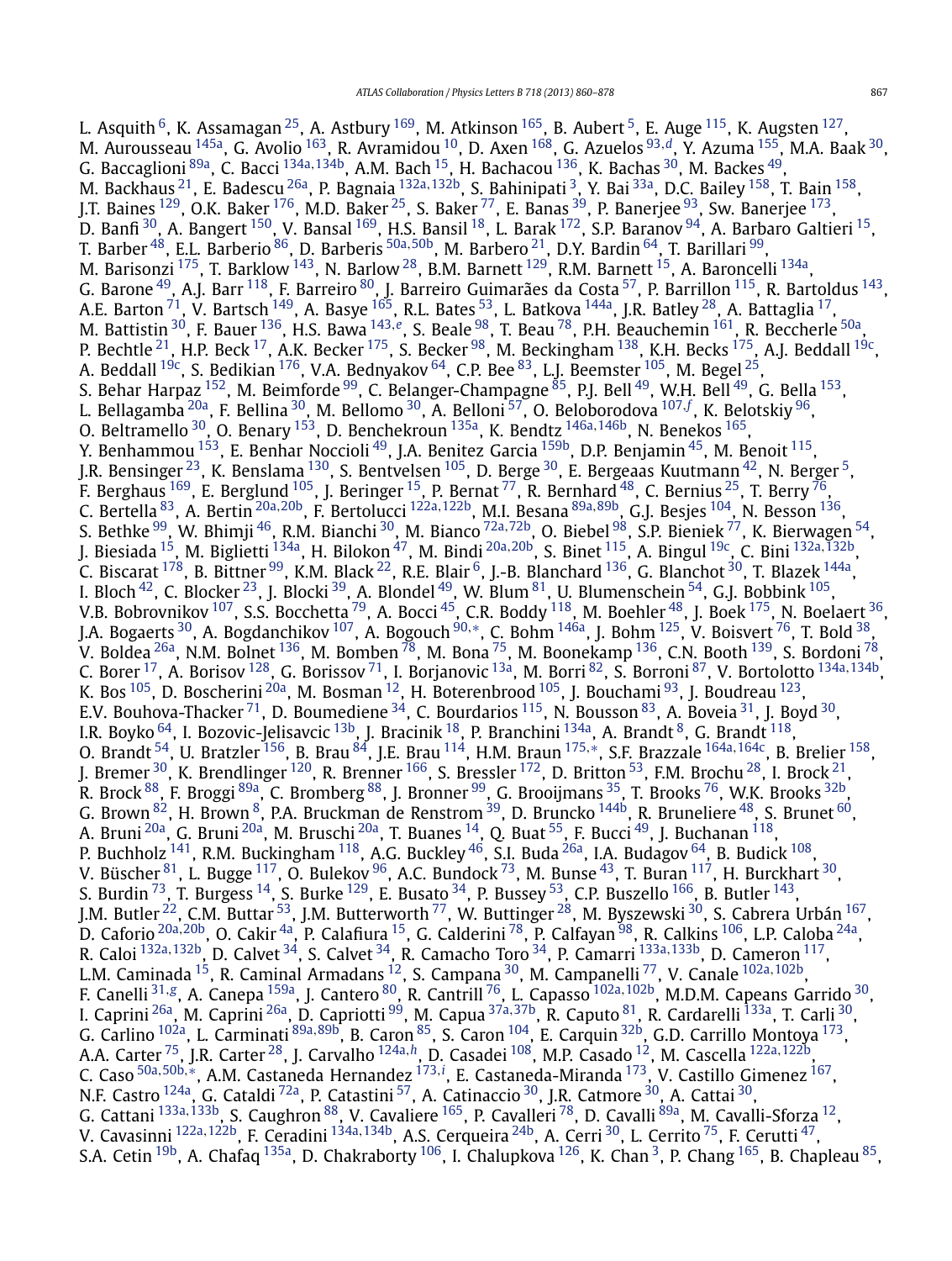J.D. Chapman <sup>28</sup>, J.W. Chapman <sup>[87](#page-16-0)</sup>, E. Chareyre <sup>78</sup>, D.G. Charlton <sup>18</sup>, V. Chavda <sup>82</sup>, C.A. Chavez Barajas <sup>30</sup>, S. Cheatham  $85$ , S. Chekanov  $^6$ , S.V. Chekulaev  $^{159a}$ , G.A. Chelkov  $^{64}$ , M.A. Chelstowska  $^{104}$ , C. Chen  $^{63}$ , H. Chen <sup>25</sup>, S. Chen <sup>33c</sup>, X. Chen <sup>173</sup>, Y. Chen <sup>35</sup>, A. Cheplakov <sup>64</sup>, R. Cherkaoui El Moursli <sup>[135e](#page-17-0)</sup>, V. Chernyatin [25](#page-15-0), E. Cheu [7,](#page-15-0) S.L. Cheung [158,](#page-17-0) L. Chevalier [136,](#page-17-0) G. Chiefari [102a](#page-16-0)*,*[102b,](#page-16-0) L. Chikovani [51a](#page-16-0)*,*[∗](#page-18-0), J.T. Childers  $^{30}$ , A. Chilingarov  $^{71}$ , G. Chiodini  $^{72}$ a, A.S. Chisholm  $^{18}$ , R.T. Chislett  $^{77}$ , A. Chitan  $^{26}$ a, M.V. Chizhov  $^{64}$ , G. Choudalakis  $^{31}$ , S. Chouridou  $^{137}$ , I.A. Christidi  $^{77}$ , A. Christov  $^{48}$ , D. Chromek-Burckhart [30,](#page-15-0) M.L. Chu [151,](#page-17-0) J. Chudoba [125,](#page-17-0) G. Ciapetti [132a](#page-17-0)*,*[132b](#page-17-0), A.K. Ciftci [4a,](#page-15-0) R. Ciftci [4a,](#page-15-0) D. Cinca [34,](#page-15-0) V. Cindro [74,](#page-16-0) C. Ciocca [20a](#page-15-0)*,*[20b,](#page-15-0) A. Ciocio [15,](#page-15-0) M. Cirilli [87,](#page-16-0) P. Cirkovic [13b,](#page-15-0) M. Citterio [89a,](#page-16-0) M. Ciubancan <sup>26a</sup>, A. Clark <sup>49</sup>, P.J. Clark <sup>46</sup>, R.N. Clarke <sup>[15](#page-15-0)</sup>, W. Cleland <sup>123</sup>, J.C. Clemens <sup>83</sup>, B. Clement <sup>55</sup>, C. Clement [146a](#page-17-0)*,*[146b,](#page-17-0) Y. Coadou [83,](#page-16-0) M. Cobal [164a](#page-17-0)*,*[164c,](#page-17-0) A. Coccaro [138](#page-17-0), J. Cochran [63,](#page-16-0) J.G. Cogan [143,](#page-17-0) J. Coggeshall <sup>165</sup>, E. Cogneras <sup>178</sup>, J. Colas <sup>5</sup>, S. Cole <sup>106</sup>, A.P. Colijn <sup>[105](#page-16-0)</sup>, N.J. Collins <sup>18</sup>, C. Collins-Tooth <sup>53</sup>, J. Collot [55,](#page-16-0) T. Colombo [119a](#page-16-0)*,*[119b,](#page-16-0) G. Colon [84,](#page-16-0) P. Conde Muiño [124a](#page-16-0), E. Coniavitis [118,](#page-16-0) M.C. Conidi [12,](#page-15-0) S.M. Consonni [89a](#page-16-0)*,*[89b,](#page-16-0) V. Consorti [48,](#page-16-0) S. Constantinescu [26a,](#page-15-0) C. Conta [119a](#page-16-0)*,*[119b](#page-16-0), G. Conti [57,](#page-16-0) F. Conventi [102a](#page-16-0)*,[j](#page-17-0)* , M. Cooke <sup>15</sup>, B.D. Cooper <sup>77</sup>, A.M. Cooper-Sarkar <sup>118</sup>, K. Copic <sup>15</sup>, T. Cornelissen <sup>[175](#page-17-0)</sup>, M. Corradi <sup>20a</sup>, F. Corriveau [85](#page-16-0)*,[k](#page-17-0)*, A. Cortes-Gonzalez [165,](#page-17-0) G. Cortiana [99,](#page-16-0) G. Costa [89a,](#page-16-0) M.J. Costa [167,](#page-17-0) D. Costanzo [139,](#page-17-0) D. Côté [30,](#page-15-0) L. Courneyea [169,](#page-17-0) G. Cowan [76,](#page-16-0) C. Cowden [28,](#page-15-0) B.E. Cox [82,](#page-16-0) K. Cranmer [108,](#page-16-0) F. Crescioli [122a](#page-16-0)*,*[122b,](#page-16-0) M. Cristinziani [21,](#page-15-0) G. Crosetti [37a](#page-15-0)*,*[37b,](#page-15-0) S. Crépé-Renaudin [55,](#page-16-0) C.-M. Cuciuc [26a,](#page-15-0) C. Cuenca Almenar [176,](#page-17-0) T. Cuhadar Donszelmann <sup>139</sup>, M. Curatolo <sup>47</sup>, C.J. Curtis <sup>18</sup>, C. Cuthbert <sup>150</sup>, P. Cwetanski <sup>60</sup>, H. Czirr <sup>141</sup>, P. Czodrowski [44,](#page-15-0) Z. Czyczula [176,](#page-17-0) S. D'Auria [53,](#page-16-0) M. D'Onofrio [73,](#page-16-0) A. D'Orazio [132a](#page-17-0)*,*[132b,](#page-17-0) M.J. Da Cunha Sargedas De Sousa <sup>124a</sup>, C. Da Via <sup>[82](#page-16-0)</sup>, W. Dabrowski <sup>38</sup>, A. Dafinca <sup>118</sup>, T. Dai <sup>87</sup>, C. Dallapiccola [84,](#page-16-0) M. Dam [36,](#page-15-0) M. Dameri [50a](#page-16-0)*,*[50b,](#page-16-0) D.S. Damiani [137](#page-17-0), H.O. Danielsson [30,](#page-15-0) V. Dao [49,](#page-16-0) G. Darbo  $^{50\text{a}}$ , G.L. Darlea  $^{26\text{b}}$ , J.A. Dassoulas  $^{42}$ , W. Davey  $^{21}$ , T. Davidek  $^{126}$ , N. Davidson  $^{86}$  $^{86}$  $^{86}$ , R. Davidson  $^{71}$  $^{71}$  $^{71}$ , E. Davies [118](#page-16-0)*,[c](#page-17-0)*, M. Davies [93,](#page-16-0) O. Davignon [78,](#page-16-0) A.R. Davison [77,](#page-16-0) Y. Davygora [58a,](#page-16-0) E. Dawe [142,](#page-17-0) I. Dawson [139,](#page-17-0) R.K. Daya-Ishmukhametova [23,](#page-15-0) K. De [8,](#page-15-0) R. de Asmundis [102a,](#page-16-0) S. De Castro [20a](#page-15-0)*,*[20b,](#page-15-0) S. De Cecco [78,](#page-16-0) J. de Graat  $^{98}$ , N. De Groot  $^{104}$ , P. de Jong  $^{105}$ , C. De La Taille  $^{115}$ , H. De la Torre  $^{80}$ , F. De Lorenzi  $^{63}$  $^{63}$  $^{63}$ , L. de Mora [71,](#page-16-0) L. De Nooij [105,](#page-16-0) D. De Pedis [132a,](#page-17-0) A. De Salvo [132a,](#page-17-0) U. De Sanctis [164a](#page-17-0)*,*[164c,](#page-17-0) A. De Santo [149,](#page-17-0) J.B. De Vivie De Regie [115](#page-16-0), G. De Zorzi [132a](#page-17-0)*,*[132b,](#page-17-0) W.J. Dearnaley [71,](#page-16-0) R. Debbe [25,](#page-15-0) C. Debenedetti [46](#page-15-0), B. Dechenaux [55,](#page-16-0) D.V. Dedovich [64,](#page-16-0) J. Degenhardt [120,](#page-16-0) C. Del Papa [164a](#page-17-0)*,*[164c,](#page-17-0) J. Del Peso [80,](#page-16-0) T. Del Prete [122a](#page-16-0)*,*[122b,](#page-16-0) T. Delemontex [55](#page-16-0), M. Deliyergiyev [74,](#page-16-0) A. Dell'Acqua [30,](#page-15-0) L. Dell'Asta [22,](#page-15-0) M. Della Pietra <sup>[102a](#page-16-0),[j](#page-17-0)</sup>, D. della Volpe <sup>102a,102b</sup>, M. Delmastro <sup>5</sup>, P.A. Delsart <sup>[55](#page-16-0)</sup>, C. Deluca <sup>105</sup>, S. Demers <sup>176</sup>, M. Demichev <sup>64</sup>, B. Demirkoz <sup>[12](#page-15-0), [</sup>, J. Deng <sup>[163](#page-17-0)</sup>, S.P. Denisov <sup>[128](#page-17-0)</sup>, D. Derendarz <sup>39</sup>, J.E. Derkaoui <sup>135d</sup>, F. Derue  $^{78}$ , P. Dervan  $^{73}$  $^{73}$  $^{73}$ , K. Desch  $^{21}$ , E. Devetak  $^{148}$ , P.O. Deviveiros  $^{105}$ , A. Dewhurst  $^{129}$ , B. DeWilde  $^{148}$ , S. Dhaliwal [158,](#page-17-0) R. Dhullipudi [25](#page-15-0)*,[m](#page-17-0)*, A. Di Ciaccio [133a](#page-17-0)*,*[133b,](#page-17-0) L. Di Ciaccio [5,](#page-15-0) A. Di Girolamo [30,](#page-15-0) B. Di Girolamo [30,](#page-15-0) S. Di Luise [134a](#page-17-0)*,*[134b,](#page-17-0) A. Di Mattia [173,](#page-17-0) B. Di Micco [30,](#page-15-0) R. Di Nardo [47,](#page-16-0) A. Di Simone [133a](#page-17-0)*,*[133b,](#page-17-0) R. Di Sipio [20a](#page-15-0)*,*[20b](#page-15-0), M.A. Diaz [32a,](#page-15-0) E.B. Diehl [87,](#page-16-0) J. Dietrich [42,](#page-15-0) T.A. Dietzsch [58a,](#page-16-0) S. Diglio [86,](#page-16-0) K. Dindar Yagci [40,](#page-15-0) J. Dingfelder [21,](#page-15-0) F. Dinut [26a,](#page-15-0) C. Dionisi [132a](#page-17-0)*,*[132b,](#page-17-0) P. Dita [26a,](#page-15-0) S. Dita [26a,](#page-15-0) F. Dittus [30,](#page-15-0) F. Djama [83,](#page-16-0) T. Djobava [51b,](#page-16-0) M.A.B. do Vale [24c](#page-15-0), A. Do Valle Wemans [124a](#page-16-0)*,[n](#page-17-0)*, T.K.O. Doan [5,](#page-15-0) M. Dobbs [85,](#page-16-0) R. Dobinson [30](#page-15-0)*,*[∗](#page-18-0), D. Dobos [30,](#page-15-0) E. Dobson [30](#page-15-0)*,[o](#page-17-0)*, J. Dodd [35,](#page-15-0) C. Doglioni [49,](#page-16-0) T. Doherty [53,](#page-16-0) Y. Doi [65](#page-16-0)*,*[∗](#page-18-0), J. Dolejsi [126,](#page-17-0) I. Dolenc [74,](#page-16-0) Z. Dolezal [126,](#page-17-0) B.A. Dolgoshein [96](#page-16-0)*,*[∗](#page-18-0), T. Dohmae [155,](#page-17-0) M. Donadelli [24d,](#page-15-0) J. Donini [34,](#page-15-0) J. Dopke [30,](#page-15-0) A. Doria [102a,](#page-16-0) A. Dos Anjos [173,](#page-17-0) A. Dotti [122a](#page-16-0)*,*[122b,](#page-16-0) M.T. Dova [70,](#page-16-0) A.D. Doxiadis [105,](#page-16-0) A.T. Doyle  $^{53}$ , M. Dris  $^{10}$ , J. Dubbert  $^{99}$ , S. Dube  $^{15}$ , E. Duchovni  $^{172}$ , G. Duckeck  $^{98}$ , D. Duda  $^{175}$ , A. Dudarev <sup>[30](#page-15-0)</sup>, F. Dudziak <sup>63</sup>, M. Dührssen <sup>30</sup>, I.P. Duerdoth <sup>82</sup>, L. Duflot <sup>115</sup>, M-A. Dufour <sup>85</sup>, L. Duguid <sup>[76](#page-16-0)</sup>, M. Dunford <sup>30</sup>, H. Duran Yildiz <sup>[4a](#page-15-0)</sup>, R. Duxfield <sup>139</sup>, M. Dwuznik <sup>38</sup>, F. Dydak <sup>30</sup>, M. Düren <sup>52</sup>, J. Ebke <sup>98</sup>, S. Eckweiler  $^{81}$ , K. Edmonds  $^{81}$ , W. Edson  $^2$ , C.A. Edwards  $^{76}$ , N.C. Edwards  $^{53}$ , W. Ehrenfeld  $^{42}$ , T. Eifert  $^{143}$ , G. Eigen  $^{14}$ , K. Einsweiler  $^{15}$ , E. Eisenhandler  $^{75}$ , T. Ekelof  $^{166}$  $^{166}$  $^{166}$ , M. El Kacimi  $^{135\mathrm{c}}$ , M. Ellert  $^{166}$ , S. Elles  $^5$ , F. Ellinghaus <sup>81</sup>, K. Ellis <sup>75</sup>, N. Ellis <sup>[30](#page-15-0)</sup>, J. Elmsheuser <sup>98</sup>, M. Elsing <sup>30</sup>, D. Emeliyanov <sup>129</sup>, R. Engelmann <sup>148</sup>, A. Engl <sup>98</sup>, B. Epp <sup>61</sup>, J. Erdmann <sup>54</sup>, A. Ereditato <sup>17</sup>, D. Eriksson <sup>146a</sup>, J. Ernst <sup>[2](#page-15-0)</sup>, M. Ernst <sup>25</sup>, J. Ernwein <sup>136</sup>, D. Errede  $^{165}$  $^{165}$  $^{165}$ , S. Errede  $^{165}$ , E. Ertel  $^{81}$ , M. Escalier  $^{115}$ , H. Esch  $^{43}$ , C. Escobar  $^{123}$ , X. Espinal Curull  $^{12}$ , B. Esposito [47,](#page-16-0) F. Etienne [83,](#page-16-0) A.I. Etienvre [136,](#page-17-0) E. Etzion [153,](#page-17-0) D. Evangelakou [54,](#page-16-0) H. Evans [60,](#page-16-0) L. Fabbri [20a](#page-15-0)*,*[20b](#page-15-0), C. Fabre [30,](#page-15-0) R.M. Fakhrutdinov [128,](#page-17-0) S. Falciano [132a,](#page-17-0) Y. Fang [173,](#page-17-0) M. Fanti [89a](#page-16-0)*,*[89b,](#page-16-0) A. Farbin [8,](#page-15-0) A. Farilla [134a,](#page-17-0) J. Farley <sup>148</sup>, T. Farooque <sup>158</sup>, S. Farrell <sup>[163](#page-17-0)</sup>, S.M. Farrington <sup>170</sup>, P. Farthouat <sup>[30](#page-15-0)</sup>, F. Fassi <sup>167</sup>, P. Fassnacht <sup>30</sup>, D. Fassouliotis [9,](#page-15-0) B. Fatholahzadeh [158,](#page-17-0) A. Favareto [89a](#page-16-0)*,*[89b,](#page-16-0) L. Fayard [115,](#page-16-0) S. Fazio [37a](#page-15-0)*,*[37b,](#page-15-0) R. Febbraro [34](#page-15-0),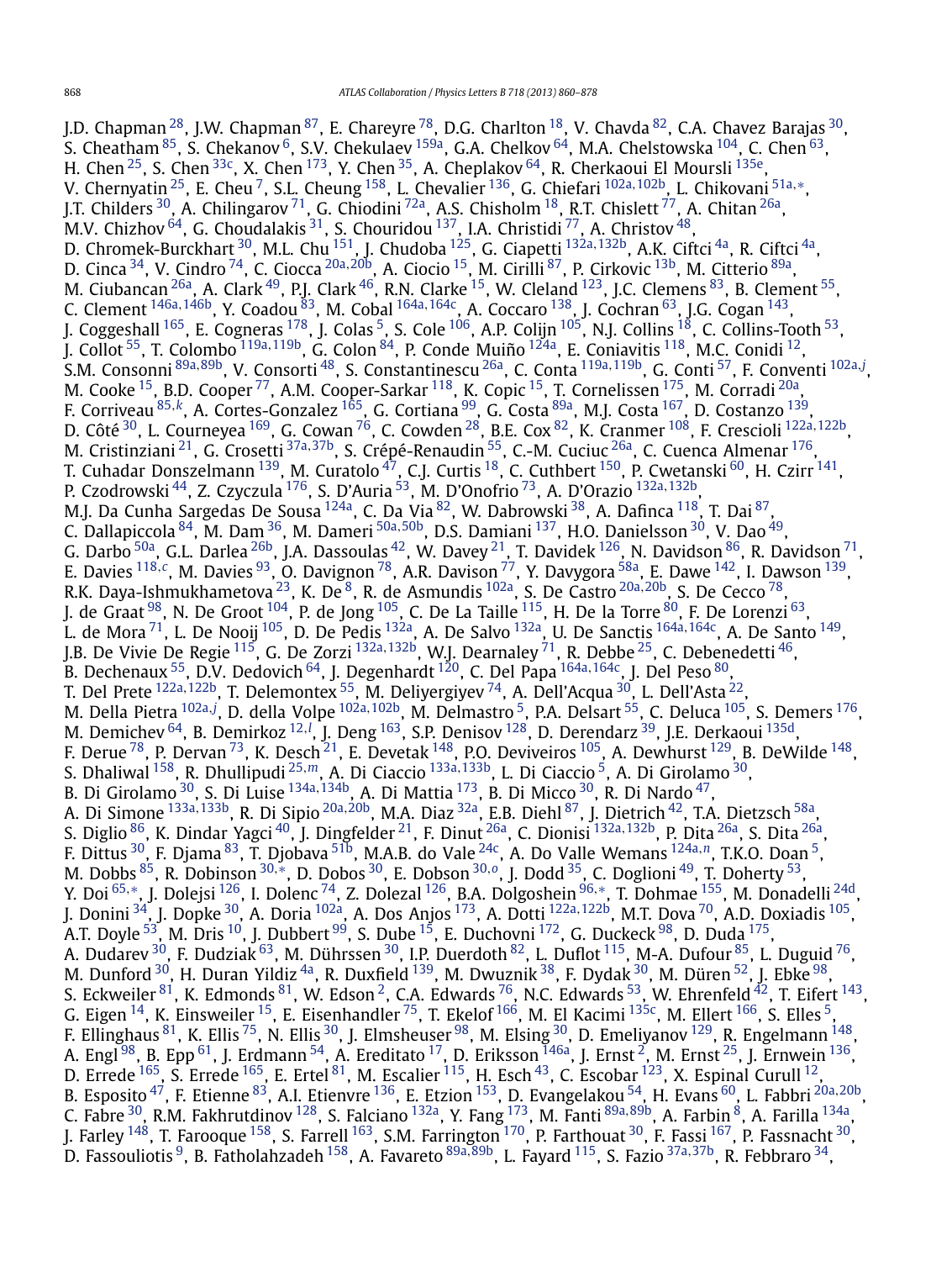P. Federic <sup>144a</sup>, O.L. Fedin <sup>121</sup>, W. Fedorko <sup>88</sup>, M. Fehling-Kaschek <sup>48</sup>, L. Feligioni <sup>83</sup>, D. Fellmann <sup>6</sup>, C. Feng $^{33\text{d}}$ , E.J. Feng $^6$  $^6$ , A.B. Fenyuk  $^{128}$ , J. Ferencei  $^{144\text{b}}$ , W. Fernando $^6$ , S. Ferrag $^{53}$  $^{53}$  $^{53}$ , J. Ferrando $^{53}$ , V. Ferrara <sup>42</sup>, A. Ferrari <sup>166</sup>, P. Ferrari <sup>105</sup>, R. Ferrari <sup>119a</sup>, D.E. Ferreira de Lima <sup>53</sup>, A. Ferrer <sup>167</sup>, D. Ferrere <sup>49</sup>, C. Ferretti <sup>87</sup>, A. Ferretto Parodi <sup>[50a](#page-16-0),50b</sup>, M. Fiascaris <sup>31</sup>, F. Fiedler <sup>81</sup>, A. Filipčič <sup>74</sup>, F. Filthaut <sup>104</sup>, M. Fincke-Keeler [169,](#page-17-0) M.C.N. Fiolhais [124a](#page-16-0)*,[h](#page-17-0)*, L. Fiorini [167](#page-17-0), A. Firan [40](#page-15-0), G. Fischer [42,](#page-15-0) M.J. Fisher [109,](#page-16-0) M. Flechl $^{48}$  $^{48}$  $^{48}$ , I. Fleck $^{141}$ , J. Fleckner $^{81}$  $^{81}$  $^{81}$ , P. Fleischmann $^{174}$ , S. Fleischmann $^{175}$ , T. Flick $^{175}$ , A. Floderus $^{79}$ , L.R. Flores Castillo <sup>[17](#page-15-0)3</sup>, M.J. Flowerdew <sup>99</sup>, T. Fonseca Martin <sup>17</sup>, A. Formica <sup>136</sup>, A. Forti <sup>82</sup>, D. Fortin <sup>159a</sup>, D. Fournier [115,](#page-16-0) H. Fox [71,](#page-16-0) P. Francavilla [12,](#page-15-0) M. Franchini [20a](#page-15-0)*,*[20b,](#page-15-0) S. Franchino [119a](#page-16-0)*,*[119b,](#page-16-0) D. Francis [30,](#page-15-0) T. Frank [172,](#page-17-0) S. Franz [30,](#page-15-0) M. Fraternali [119a](#page-16-0)*,*[119b,](#page-16-0) S. Fratina [120,](#page-16-0) S.T. French [28,](#page-15-0) C. Friedrich [42,](#page-15-0) F. Friedrich [44,](#page-15-0) R. Froeschl $^{\rm 30}$ , D. Froidevaux $^{\rm 30}$ , J.A. Frost $^{\rm 28}$ , C. Fukunaga  $^{\rm 156}$ , E. Fullana Torregrosa  $^{\rm 30}$ , B.G. Fulsom  $^{\rm 143}$  $^{\rm 143}$  $^{\rm 143}$ , J. Fuster [167,](#page-17-0) C. Gabaldon [30,](#page-15-0) O. Gabizon [172,](#page-17-0) T. Gadfort [25](#page-15-0), S. Gadomski [49,](#page-16-0) G. Gagliardi [50a](#page-16-0)*,*[50b,](#page-16-0) P. Gagnon [60,](#page-16-0) C. Galea [98](#page-16-0), E.J. Gallas [118,](#page-16-0) V. Gallo [17,](#page-15-0) B.J. Gallop [129,](#page-17-0) P. Gallus [125,](#page-17-0) K.K. Gan [109,](#page-16-0) Y.S. Gao [143](#page-17-0)*,[e](#page-17-0)*, A. Gaponenko <sup>15</sup>, F. Garberson <sup>176</sup>, M. Garcia-Sciveres <sup>15</sup>, C. García <sup>167</sup>, J.E. García Navarro <sup>167</sup>, R.W. Gardner  $^{31}$ , N. Garelli  $^{30}$ , H. Garitaonandia  $^{105}$ , V. Garonne  $^{30}$ , C. Gatti  $^{47}$ , G. Gaudio  $^{119$ a, B. Gaur  $^{141}$ , L. Gauthier [136](#page-17-0), P. Gauzzi [132a](#page-17-0)*,*[132b,](#page-17-0) I.L. Gavrilenko [94,](#page-16-0) C. Gay [168,](#page-17-0) G. Gaycken [21,](#page-15-0) E.N. Gazis [10,](#page-15-0) P. Ge [33d](#page-15-0), Z. Gecse [168,](#page-17-0) C.N.P. Gee [129,](#page-17-0) D.A.A. Geerts [105,](#page-16-0) Ch. Geich-Gimbel [21,](#page-15-0) K. Gellerstedt [146a](#page-17-0)*,*[146b,](#page-17-0) C. Gemme [50a,](#page-16-0) A. Gemmell [53,](#page-16-0) M.H. Genest [55,](#page-16-0) S. Gentile [132a](#page-17-0)*,*[132b,](#page-17-0) M. George [54,](#page-16-0) S. George [76,](#page-16-0) P. Gerlach [175,](#page-17-0) A. Gershon [153,](#page-17-0) C. Geweniger [58a,](#page-16-0) H. Ghazlane [135b,](#page-17-0) N. Ghodbane [34,](#page-15-0) B. Giacobbe [20a,](#page-15-0) S. Giagu [132a](#page-17-0)*,*[132b,](#page-17-0) V. Giakoumopoulou  $^9$  $^9$ , V. Giangiobbe  $^{12}$ , F. Gianotti  $^{30}$ , B. Gibbard  $^{25}$ , A. Gibson  $^{158}$ , S.M. Gibson  $^{30}$ , D. Gillberg [29,](#page-15-0) A.R. Gillman [129,](#page-17-0) D.M. Gingrich [3](#page-15-0)*,[d](#page-17-0)*, J. Ginzburg [153,](#page-17-0) N. Giokaris [9,](#page-15-0) M.P. Giordani [164c,](#page-17-0) R. Giordano [102a](#page-16-0)*,*[102b,](#page-16-0) F.M. Giorgi [16,](#page-15-0) P. Giovannini [99,](#page-16-0) P.F. Giraud [136,](#page-17-0) D. Giugni [89a,](#page-16-0) M. Giunta [93](#page-16-0), P. Giusti <sup>20a</sup>, B.K. Gjelsten <sup>117</sup>, L.K. Gladilin <sup>97</sup>, C. Glasman <sup>80</sup>, J. Glatzer <sup>[48](#page-16-0)</sup>, A. Glazov <sup>42</sup>, K.W. Glitza <sup>175</sup>, G.L. Glonti  $^{64}$ , J.R. Goddard  $^{75}$ , J. Godfrey  $^{142}$ , J. Godlewski  $^{30}$  $^{30}$  $^{30}$ , M. Goebel  $^{42}$ , T. Göpfert  $^{44}$ , C. Goeringer  $^{81}$ , C. Gössling [43,](#page-15-0) S. Goldfarb [87,](#page-16-0) T. Golling [176,](#page-17-0) A. Gomes [124a](#page-16-0)*,[b](#page-17-0)*, L.S. Gomez Fajardo [42,](#page-15-0) R. Gonçalo [76,](#page-16-0) J. Goncalves Pinto Firmino Da Costa [42,](#page-15-0) L. Gonella [21](#page-15-0), S. Gonzalez [173,](#page-17-0) S. González de la Hoz [167,](#page-17-0) G. Gonzalez Parra  $^{12}$ , M.L. Gonzalez Silva  $^{27}$ , S. Gonzalez-Sevilla  $^{49}$ , J.J. Goodson  $^{148}$ , L. Goossens  $^{30}$ , P.A. Gorbounov [95,](#page-16-0) H.A. Gordon [25,](#page-15-0) I. Gorelov [103,](#page-16-0) G. Gorfine [175,](#page-17-0) B. Gorini [30,](#page-15-0) E. Gorini [72a](#page-16-0)*,*[72b,](#page-16-0) A. Gorišek [74,](#page-16-0) E. Gornicki  $^{39}$ , B. Gosdzik  $^{42}$ , A.T. Goshaw  $^6$ , M. Gosselink  $^{105}$ , M.I. Gostkin  $^{64}$ , I. Gough Eschrich  $^{163}$ , M. Gouighri  $^{135$ a, D. Goujdami  $^{135}$ c, M.P. Goulette  $^{49}$ , A.G. Goussiou  $^{138}$ , C. Goy  $^5$ , S. Gozpinar  $^{23}$ , I. Grabowska-Bold [38,](#page-15-0) P. Grafström [20a](#page-15-0)*,*[20b,](#page-15-0) K-J. Grahn [42,](#page-15-0) F. Grancagnolo [72a,](#page-16-0) S. Grancagnolo [16,](#page-15-0) V. Grassi  $^{148}$ , V. Gratchev  $^{121}$ , N. Grau  $^{35}$  $^{35}$  $^{35}$ , H.M. Gray  $^{30}$ , J.A. Gray  $^{148}$ , E. Graziani  $^{134}$ , O.G. Grebenyuk  $^{121}$ , T. Greenshaw [73,](#page-16-0) Z.D. Greenwood [25](#page-15-0)*,[m](#page-17-0)*, K. Gregersen [36](#page-15-0), I.M. Gregor [42](#page-15-0), P. Grenier [143,](#page-17-0) J. Griffiths [8,](#page-15-0) N. Grigalashvili  $^{64}$ , A.A. Grillo  $^{137}$ , S. Grinstein  $^{12}$ , Ph. Gris  $^{34}$ , Y.V. Grishkevich  $^{97}$ , J.-F. Grivaz  $^{115}$ , E. Gross  $^{172}$ , J. Grosse-Knetter  $^{54}$ , J. Groth-Jensen  $^{172}$ , K. Grybel  $^{141}$ , D. Guest  $^{176}$ , C. Guicheney  $^{34}$ , S. Guindon [54,](#page-16-0) U. Gul [53,](#page-16-0) H. Guler [85](#page-16-0)*,[p](#page-17-0)*, J. Gunther [125,](#page-17-0) B. Guo [158](#page-17-0), J. Guo [35,](#page-15-0) P. Gutierrez [111,](#page-16-0) N. Guttman [153,](#page-17-0) O. Gutzwiller  $^{173}$ , C. Guyot  $^{136}$ , C. Gwenlan  $^{118}$ , C.B. Gwilliam  $^{73}$ , A. Haas  $^{143}$ , S. Haas  $^{30}$ , C. Haber  $^{15}$ , H.K. Hadavand  $^{40}$ , D.R. Hadley  $^{18}$ , P. Haefner  $^{21}$ , F. Hahn  $^{30}$ , S. Haider  $^{30}$ , Z. Hajduk  $^{39}$ , H. Hakobyan  $^{177}$ , D. Hall [118,](#page-16-0) J. Haller [54,](#page-16-0) K. Hamacher [175,](#page-17-0) P. Hamal [113,](#page-16-0) M. Hamer [54,](#page-16-0) A. Hamilton [145b](#page-17-0)*,[q](#page-18-0)*, S. Hamilton [161,](#page-17-0) L. Han <sup>33b</sup>, K. Hanagaki <sup>116</sup>, K. Hanawa <sup>160</sup>, M. Hance <sup>15</sup>, C. Handel <sup>81</sup>, P. Hanke <sup>58a</sup>, J.R. Hansen <sup>36</sup>, J.B. Hansen <sup>36</sup>, J.D. Hansen <sup>36</sup>, P.H. Hansen <sup>36</sup>, P. Hansson <sup>[143](#page-17-0)</sup>, K. Hara <sup>160</sup>, G.A. Hare <sup>[137](#page-17-0)</sup>, T. Harenberg <sup>175</sup>, S. Harkusha  $^{90}$ , D. Harper  $^{87}$ , R.D. Harrington  $^{46}$ , O.M. Harris  $^{138}$ , J. Hartert  $^{48}$ , F. Hartjes  $^{105}$ , T. Haruyama  $^{65}$ , A. Harvey  $^{56}$ , S. Hasegawa  $^{101}$ , Y. Hasegawa  $^{140}$ , S. Hassani  $^{136}$ , S. Haug  $^{17}$ , M. Hauschild  $^{30}$ , R. Hauser  $^{88}$ , M. Havranek  $^{21}$ , C.M. Hawkes  $^{18}$  $^{18}$  $^{18}$ , R.J. Hawkings  $^{30}$ , A.D. Hawkins  $^{79}$ , D. Hawkins  $^{163}$ , T. Hayakawa  $^{66}$ , T. Hayashi  $^{160}$  $^{160}$  $^{160}$ , D. Hayden  $^{76}$ , C.P. Hays  $^{118}$ , H.S. Hayward  $^{73}$ , S.J. Haywood  $^{129}$  $^{129}$  $^{129}$ , M. He  $^{33{\rm d}}$ , S.J. Head  $^{18}$ , V. Hedberg  $^{79}$ , L. Heelan  $^8$ , S. Heim  $^{88}$ , B. Heinemann  $^{15}$ , S. Heisterkamp  $^{36}$ , L. Helary  $^{22}$ , C. Heller [98,](#page-16-0) M. Heller [30,](#page-15-0) S. Hellman [146a](#page-17-0)*,*[146b,](#page-17-0) D. Hellmich [21,](#page-15-0) C. Helsens [12,](#page-15-0) R.C.W. Henderson [71,](#page-16-0) M. Henke <sup>58a</sup>, A. Henrichs <sup>54</sup>, A.M. Henriques Correia <sup>30</sup>, S. Henrot-Versille <sup>115</sup>, C. Hensel <sup>54</sup>, T. Henß <sup>175</sup>, C.M. Hernandez <sup>8</sup>, Y. Hernández Jiménez <sup>167</sup>, R. Herrberg <sup>16</sup>, G. Herten <sup>48</sup>, R. Hertenberger <sup>98</sup>, L. Hervas <sup>30</sup>, G.G. Hesketh  $^{77}$ , N.P. Hessey  $^{105}$ , E. Higón-Rodriguez  $^{167}$ , J.C. Hill  $^{28}$ , K.H. Hiller  $^{42}$  $^{42}$  $^{42}$ , S. Hillert  $^{21}$ , S.J. Hillier  $^{18}$ , I. Hinchliffe  $^{15}$ , E. Hines  $^{120}$ , M. Hirose  $^{116}$ , F. Hirsch  $^{43}$ , D. Hirschbuehl  $^{175}$ , J. Hobbs  $^{148}$  $^{148}$  $^{148}$ , N. Hod  $^{153}$ , M.C. Hodgkinson  $^{139}$ , P. Hodgson  $^{139}$ , A. Hoecker  $^{30}$ , M.R. Hoeferkamp  $^{103}$ , J. Hoffman  $^{40}$  $^{40}$  $^{40}$ , D. Hoffmann <sup>83</sup>, M. Hohlfeld <sup>81</sup>, M. Holder <sup>141</sup>, S.O. Holmgren <sup>146a</sup>, T. Holy <sup>127</sup>, J.L. Holzbauer <sup>88</sup>,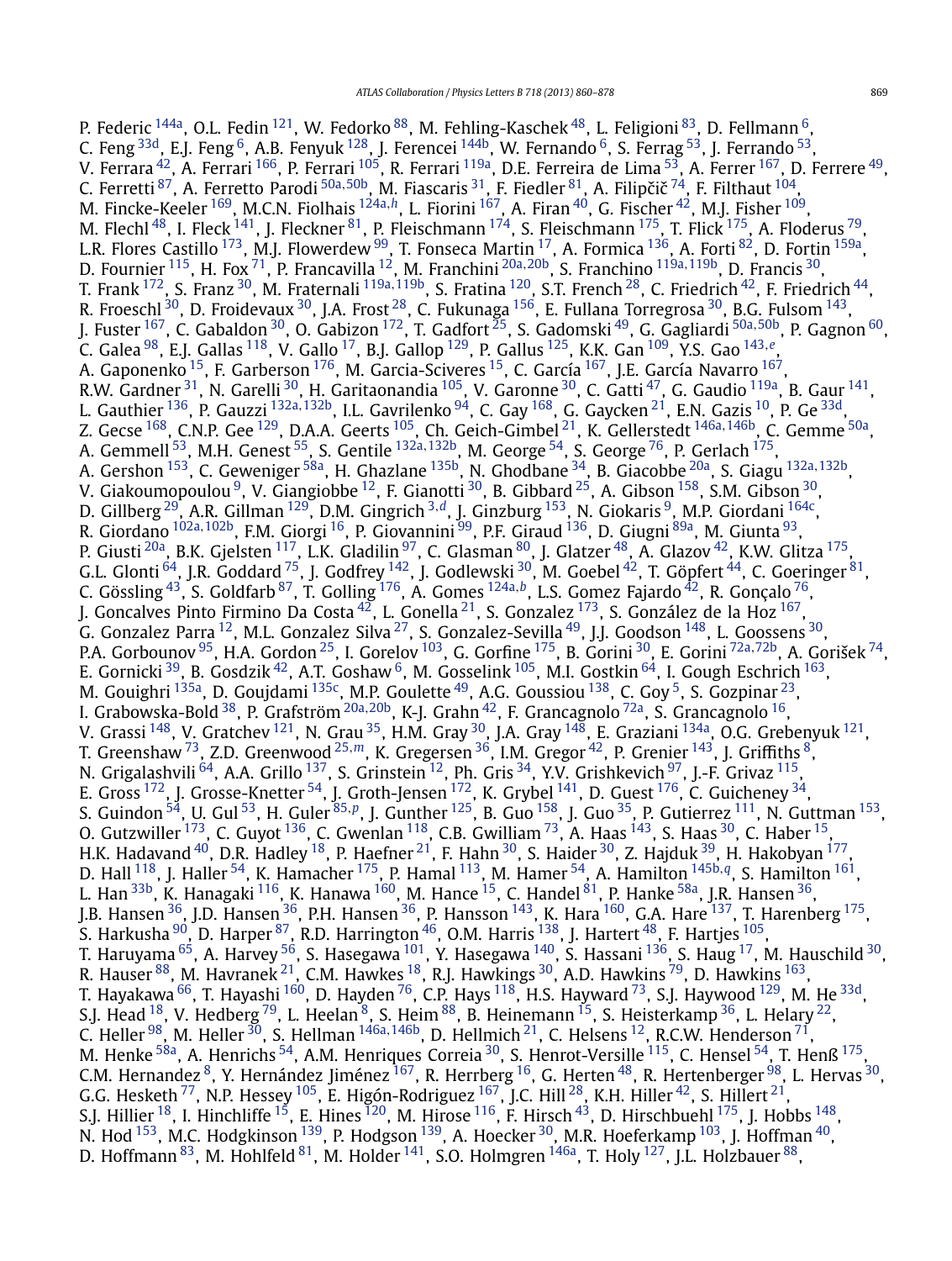T.M. Hong  $^{120}$  $^{120}$  $^{120}$ , L. Hooft van Huysduynen  $^{108}$  $^{108}$  $^{108}$ , S. Horner  $^{48}$ , J-Y. Hostachy  $^{55}$ , S. Hou  $^{151}$ , A. Hoummada  $^{135\mathrm{a}}$ , J. Howard  $^{118}$ , J. Howarth  $^{82}$ , I. Hristova  $^{16}$ , J. Hrivnac  $^{115}$ , T. Hryn'ova  $^5$ , P.J. Hsu  $^{81}$ , S.-C. Hsu  $^{15}$ , D. Hu  $^{35}$ , Z. Hubacek  $^{127}$ , F. Hubaut  $^{83}$ , F. Huegging  $^{21}$ , A. Huettmann  $^{42}$ , T.B. Huffman  $^{118}$ , E.W. Hughes  $^{35}$ , G. Hughes <sup>71</sup>, M. Huhtinen <sup>30</sup>, M. Hurwitz <sup>15</sup>, U. Husemann <sup>42</sup>, N. Huseynov <sup>[64](#page-16-0),[r](#page-18-0)</sup>, J. Huston <sup>88</sup>, J. Huth <sup>[57](#page-16-0)</sup>, G. Iacobucci  $^{49}$ , G. Iakovidis  $^{10}$ , M. Ibbotson  $^{82}$ , I. Ibragimov  $^{141}$  $^{141}$  $^{141}$ , L. Iconomidou-Fayard  $^{115}$ , J. Idarraga  $^{115}$ , P. Iengo  $^{102}$ , O. Igonkina  $^{105}$  $^{105}$  $^{105}$ , Y. Ikegami  $^{65}$  $^{65}$  $^{65}$ , M. Ikeno  $^{65}$ , D. Iliadis  $^{154}$ , N. Ilic  $^{158}$ , T. Ince  $^{21}$ , J. Inigo-Golfin [30,](#page-15-0) P. Ioannou [9,](#page-15-0) M. Iodice [134a,](#page-17-0) K. Iordanidou [9,](#page-15-0) V. Ippolito [132a](#page-17-0)*,*[132b](#page-17-0), A. Irles Quiles [167,](#page-17-0) C. Isaksson  $^{166}$  $^{166}$  $^{166}$ , M. Ishino  $^{67}$ , M. Ishitsuka  $^{157}$ , R. Ishmukhametov  $^{40}$ , C. Issever  $^{118}$ , S. Istin  $^{19a}$ , A.V. Ivashin <sup>[128](#page-17-0)</sup>, W. Iwanski <sup>39</sup>, H. Iwasaki <sup>65</sup>, J.M. Izen <sup>[41](#page-15-0)</sup>, V. Izzo <sup>102a</sup>, B. Jackson <sup>120</sup>, J.N. Jackson <sup>73</sup>, P. Jackson  $^1$ , M.R. Jaekel  $^{30}$ , V. Jain  $^{60}$ , K. Jakobs  $^{48}$ , S. Jakobsen  $^{36}$ , T. Jakoubek  $^{125}$ , J. Jakubek  $^{127}$ , D.K. Jana  $^{111}$ , E. Jansen  $^{77}$ , H. Jansen  $^{30}$ , A. Jantsch  $^{99}$ , M. Janus  $^{48}$ , G. Jarlskog  $^{79}$ , L. Jeanty  $^{57}$ , I. Jen-La Plante <sup>31</sup>, D. Jennens <sup>86</sup>, P. Jenni <sup>[30](#page-15-0)</sup>, A.E. Loevschall-Jensen <sup>36</sup>, P. Jež <sup>36</sup>, S. Jézéquel <sup>5</sup>, M.K. Jha <sup>20a</sup>, H. Ji  $^{173}$ , W. Ji  $^{81}$ , J. Jia  $^{148}$ , Y. Jiang  $^{33b}$  $^{33b}$  $^{33b}$ , M. Jimenez Belenguer  $^{42}$ , S. Jin  $^{33a}$ , O. Jinnouchi  $^{157}$ , M.D. Joergensen [36](#page-15-0), D. Joffe [40,](#page-15-0) M. Johansen [146a](#page-17-0)*,*[146b,](#page-17-0) K.E. Johansson [146a,](#page-17-0) P. Johansson [139,](#page-17-0) S. Johnert [42,](#page-15-0) K.A. Johns [7,](#page-15-0) K. Jon-And [146a](#page-17-0)*,*[146b,](#page-17-0) G. Jones [170](#page-17-0), R.W.L. Jones [71,](#page-16-0) T.J. Jones [73,](#page-16-0) C. Joram [30,](#page-15-0) P.M. Jorge [124a,](#page-16-0) K.D. Joshi  $^{82}$ , J. Jovicevic  $^{147}$  $^{147}$  $^{147}$ , T. Jovin  $^{13b}$ , X. Ju  $^{173}$ , C.A. Jung  $^{43}$ , R.M. Jungst  $^{30}$ , V. Juranek  $^{125}$ , P. Jussel  $^{61}$ , A. Juste Rozas <sup>12</sup>, S. Kabana <sup>17</sup>, M. Kaci <sup>167</sup>, A. Kaczmarska <sup>39</sup>, P. Kadlecik <sup>36</sup>, M. Kado <sup>115</sup>, H. Kagan <sup>[109](#page-16-0)</sup>, M. Kagan <sup>57</sup>, E. Kajomovitz <sup>[152](#page-17-0)</sup>, S. Kalinin <sup>175</sup>, L.V. Kalinovskaya <sup>64</sup>, S. Kama <sup>40</sup>, N. Kanaya <sup>155</sup>, M. Kaneda <sup>30</sup>, S. Kaneti $^{28}$ , T. Kanno  $^{157}$ , V.A. Kantserov  $^{96}$ , J. Kanzaki  $^{65}$ , B. Kaplan  $^{108}$ , A. Kapliy  $^{31}$ , J. Kaplon  $^{30}$ , D. Kar  $^{53}$ , M. Karagounis  $^{21}$ , K. Karakostas  $^{10}$ , M. Karnevskiy  $^{42}$ , V. Kartvelishvili  $^{71}$  $^{71}$  $^{71}$ , A.N. Karyukhin  $^{128}$ , L. Kashif  $^{173},$ G. Kasieczka  $^{58\mathrm{b}}$ , R.D. Kass  $^{109}$ , A. Kastanas  $^{14}$  $^{14}$  $^{14}$ , M. Kataoka  $^5$ , Y. Kataoka  $^{155}$ , E. Katsoufis  $^{10}$ , J. Katzy  $^{42}$ , V. Kaushik <sup>7</sup>, K. Kawagoe  $^{69}$ , T. Kawamoto  $^{155}$  $^{155}$  $^{155}$ , G. Kawamura  $^{81}$ , M.S. Kayl  $^{105}$  $^{105}$  $^{105}$ , S. Kazama  $^{155},$ V.A. Kazanin  $^{107}$ , M.Y. Kazarinov  $^{64}$  $^{64}$  $^{64}$ , R. Keeler  $^{169}$ , R. Kehoe  $^{40}$ , M. Keil  $^{54}$ , G.D. Kekelidze  $^{64}$ , J.S. Keller  $^{138}$ , M. Kenyon $^{53}$ , O. Kepka  $^{125}$ , N. Kerschen $^{30}$ , B.P. Kerševan $^{74}$ , S. Kersten $^{175}$  $^{175}$  $^{175}$ , K. Kessoku $^{155}$ , J. Keung $^{158}$ , F. Khalil-zada [11,](#page-15-0) H. Khandanyan [146a](#page-17-0)*,*[146b,](#page-17-0) A. Khanov [112,](#page-16-0) D. Kharchenko [64,](#page-16-0) A. Khodinov [96,](#page-16-0) A. Khomich  $^{58\text{a}}$ , T.J. Khoo  $^{28}$ , G. Khoriauli  $^{21}$ , A. Khoroshilov  $^{175}$ , V. Khovanskiy  $^{95}$ , E. Khramov  $^{64}$ , J. Khubua [51b,](#page-16-0) H. Kim [146a](#page-17-0)*,*[146b,](#page-17-0) S.H. Kim [160,](#page-17-0) N. Kimura [171,](#page-17-0) O. Kind [16,](#page-15-0) B.T. King [73,](#page-16-0) M. King [66,](#page-16-0) R.S.B. King  $^{118}$  $^{118}$  $^{118}$ , J. Kirk  $^{129}$ , A.E. Kiryunin  $^{99}$ , T. Kishimoto  $^{66}$ , D. Kisielewska  $^{38}$ , T. Kitamura  $^{66}$ , T. Kittelmann <sup>123</sup>, K. Kiuchi <sup>160</sup>, E. Kladiva <sup>144b</sup>, M. Klein <sup>73</sup>, U. Klein <sup>73</sup>, K. Kleinknecht <sup>81</sup>, M. Klemetti <sup>85</sup>, A. Klier [172,](#page-17-0) P. Klimek [146a](#page-17-0)*,*[146b,](#page-17-0) A. Klimentov [25,](#page-15-0) R. Klingenberg [43,](#page-15-0) J.A. Klinger [82,](#page-16-0) E.B. Klinkby [36](#page-15-0), T. Klioutchnikova  $^{30}$ , P.F. Klok  $^{104}$ , S. Klous  $^{105}$ , E.-E. Kluge  $^{58\mathrm{a}}$ , T. Kluge  $^{73}$ , P. Kluit  $^{105}$ , S. Kluth  $^{99}$ , N.S. Knecht <sup>158</sup>, E. Kneringer <sup>61</sup>, E.B.F.G. Knoops <sup>83</sup>, A. Knue <sup>[54](#page-16-0)</sup>, B.R. Ko <sup>45</sup>, T. Kobayashi <sup>155</sup>, M. Kobel <sup>44</sup>, M. Kocian  $^{143}$ , P. Kodys  $^{126}$  $^{126}$  $^{126}$ , K. Köneke  $^{30}$ , A.C. König  $^{104}$ , S. Koenig  $^{81}$ , L. Köpke  $^{81}$ , F. Koetsveld  $^{104}$ , P. Koevesarki <sup>21</sup>, T. Koffas <sup>29</sup>, E. Koffeman <sup>105</sup>, L.A. Kogan <sup>118</sup>, S. Kohlmann <sup>175</sup>, F. Kohn <sup>54</sup>, Z. Kohout <sup>127</sup>, T. Kohriki [65,](#page-16-0) T. Koi [143,](#page-17-0) G.M. Kolachev [107](#page-16-0)*,*[∗](#page-18-0), H. Kolanoski [16](#page-15-0), V. Kolesnikov [64,](#page-16-0) I. Koletsou [89a,](#page-16-0) J. Koll [88,](#page-16-0) M. Kollefrath [48,](#page-16-0) A.A. Komar [94,](#page-16-0) Y. Komori [155,](#page-17-0) T. Kondo [65,](#page-16-0) T. Kono [42](#page-15-0)*,[s](#page-18-0)* , A.I. Kononov [48,](#page-16-0) R. Konoplich [108](#page-16-0)*,[t](#page-18-0)* , N. Konstantinidis  $^{77}$ , S. Koperny  $^{38}$ , K. Korcyl  $^{39}$ , K. Kordas  $^{154}$ , A. Korn  $^{118}$ , A. Korol  $^{107}$ , I. Korolkov  $^{12}$ , E.V. Korolkova <sup>139</sup>, V.A. Korotkov <sup>128</sup>, O. Kortner <sup>99</sup>, S. Kortner <sup>99</sup>, V.V. Kostyukhin <sup>21</sup>, S. Kotov <sup>99</sup>, V.M. Kotov $^{64}$ , A. Kotwal $^{45}$ , C. Kourkoumelis $^9$ , V. Kouskoura  $^{154}$  $^{154}$  $^{154}$ , A. Koutsman  $^{159$ a, R. Kowalewski  $^{169}$ , T.Z. Kowalski  $^{38}$ , W. Kozanecki  $^{136}$ , A.S. Kozhin  $^{128}$ , V. Kral  $^{127}$ , V.A. Kramarenko  $^{97}$ , G. Kramberger  $^{74},$ M.W. Krasny<sup>78</sup>, A. Krasznahorkay<sup>108</sup>, J.K. Kraus<sup>[21](#page-15-0)</sup>, S. Kreiss<sup>108</sup>, F. Krejci <sup>127</sup>, J. Kretzschmar<sup>73</sup>, N. Krieger <sup>54</sup>, P. Krieger <sup>158</sup>, K. Kroeninger <sup>54</sup>, H. Kroha <sup>99</sup>, J. Kroll <sup>120</sup>, J. Kroseberg <sup>21</sup>, J. Krstic <sup>13a</sup>, U. Kruchonak <sup>64</sup>, H. Krüger <sup>21</sup>, T. Kruker <sup>17</sup>, N. Krumnack <sup>63</sup>, Z.V. Krumshteyn <sup>64</sup>, T. Kubota <sup>86</sup>, S. Kuday <sup>4a</sup>, S. Kuehn $^{48}$ , A. Kugel $^{58\mathrm{c}}$ , T. Kuhl $^{42}$ , D. Kuhn $^{61}$ , V. Kukhtin $^{64}$ , Y. Kulchitsky $^{90}$ , S. Kuleshov $^{32\mathrm{b}}$ , C. Kummer <sup>98</sup>, M. Kuna <sup>78</sup>, J. Kunkle <sup>120</sup>, A. Kupco <sup>[125](#page-17-0)</sup>, H. Kurashige <sup>66</sup>, M. Kurata <sup>[160](#page-17-0)</sup>, Y.A. Kurochkin <sup>90</sup>, V. Kus [125](#page-17-0), E.S. Kuwertz [147,](#page-17-0) M. Kuze [157,](#page-17-0) J. Kvita [142,](#page-17-0) R. Kwee [16,](#page-15-0) A. La Rosa [49,](#page-16-0) L. La Rotonda [37a](#page-15-0)*,*[37b,](#page-15-0) L. Labarga [80,](#page-16-0) J. Labbe [5,](#page-15-0) S. Lablak [135a,](#page-17-0) C. Lacasta [167,](#page-17-0) F. Lacava [132a](#page-17-0)*,*[132b,](#page-17-0) H. Lacker [16](#page-15-0), D. Lacour [78,](#page-16-0) V.R. Lacuesta  $^{167}$ , E. Ladygin  $^{64}$ , R. Lafaye  $^5$ , B. Laforge  $^{78}$ , T. Lagouri  $^{176}$ , S. Lai  $^{48}$ , E. Laisne  $^{55}$ , M. Lamanna  $30$ , L. Lambourne  $77$ , C.L. Lampen  $7$ , W. Lampl  $7$ , E. Lancon  $136$ , U. Landgraf  $48$ , M.P.J. Landon  $75$ , J.L. Lane  $^{82}$ , V.S. Lang  $^{58\mathrm{a}}$ , C. Lange  $^{42}$ , A.J. Lankford  $^{163}$ , F. Lanni  $^{25}$ , K. Lantzsch  $^{175}$  $^{175}$  $^{175}$ , S. Laplace  $^{78}$ , C. Lapoire [21,](#page-15-0) J.F. Laporte [136,](#page-17-0) T. Lari [89a,](#page-16-0) A. Larner [118,](#page-16-0) M. Lassnig [30,](#page-15-0) P. Laurelli [47,](#page-16-0) V. Lavorini [37a](#page-15-0)*,*[37b,](#page-15-0) W. Lavrijsen  $^{15}$ , P. Laycock  $^{73}$ , O. Le Dortz  $^{78}$ , E. Le Guirriec  $^{83}$ , C. Le Maner  $^{158}$ , E. Le Menedeu  $^{12}$ ,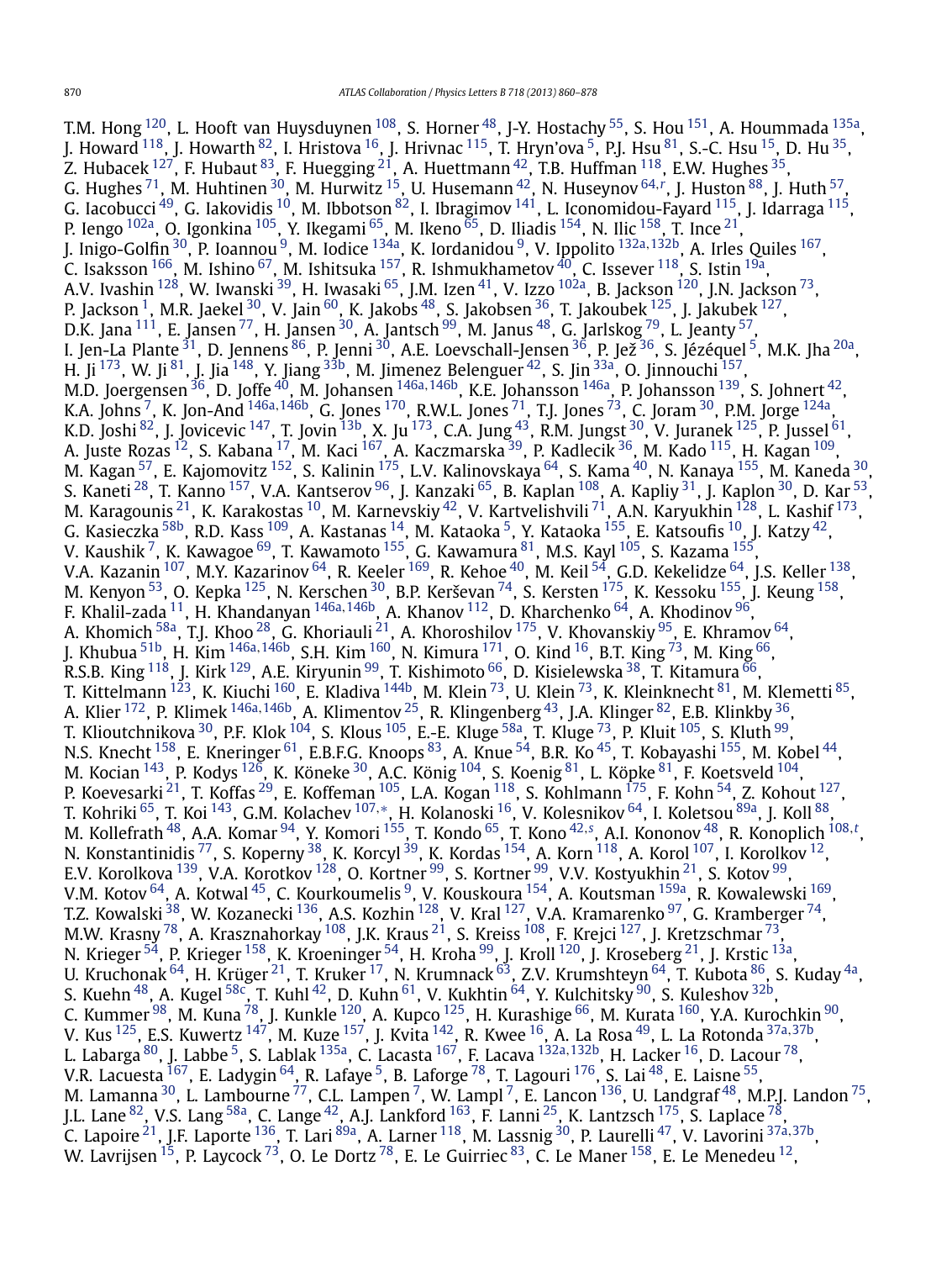T. LeCompte  $^6$ , F. Ledroit-Guillon  $^{55}$ , H. Lee  $^{105}$ , J.S.H. Lee  $^{116}$ , S.C. Lee  $^{151}$ , L. Lee  $^{176}$  $^{176}$  $^{176}$ , M. Lefebvre  $^{169}$  $^{169}$  $^{169}$ , M. Legendre  $^{136}$ , F. Legger  $^{98}$ , C. Leggett  $^{15}$ , M. Lehmacher  $^{21}$ , G. Lehmann Miotto  $^{30}$ , X. Lei  $^7$  $^7$ , M.A.L. Leite  $^{24\text{d}}$ , R. Leitner  $^{126}$ , D. Lellouch  $^{172}$ , B. Lemmer  $^{54}$ , V. Lendermann  $^{58\text{a}}$ , K.J.C. Leney  $^{145\text{b}}$ , T. Lenz  $^{105}$ , G. Lenzen  $^{175}$ , B. Lenzi  $^{30}$ , K. Leonhardt  $^{44}$  $^{44}$  $^{44}$ , S. Leontsinis  $^{10}$ , F. Lepold  $^{58\mathrm{a}}$ , C. Leroy  $^{93}$ , J-R. Lessard  $^{169}$ , C.G. Lester  $^{28}$ , C.M. Lester  $^{120}$ , J. Levêque  $^5$ , D. Levin  $^{87}$ , L.J. Levinson  $^{172}$ , A. Lewis  $^{118}$ , G.H. Lewis [108,](#page-16-0) A.M. Leyko [21,](#page-15-0) M. Leyton [16,](#page-15-0) B. Li [83,](#page-16-0) H. Li [173](#page-17-0)*,[u](#page-18-0)*, S. Li [33b](#page-15-0)*,[v](#page-18-0)*, X. Li [87,](#page-16-0) Z. Liang [118](#page-16-0)*,[w](#page-18-0)*, H. Liao [34,](#page-15-0) B. Liberti  $^{133}$ a, P. Lichard  $^{30}$ , M. Lichtnecker  $^{98}$  $^{98}$  $^{98}$ , K. Lie  $^{165}$ , W. Liebig  $^{14}$ , C. Limbach  $^{21}$ , A. Limosani  $^{86},$  $^{86},$  $^{86},$ M. Limper [62,](#page-16-0) S.C. Lin [151](#page-17-0)*,[x](#page-18-0)*, F. Linde [105,](#page-16-0) J.T. Linnemann [88,](#page-16-0) E. Lipeles [120,](#page-16-0) A. Lipniacka [14,](#page-15-0) T.M. Liss [165,](#page-17-0) D. Lissauer <sup>25</sup>, A. Lister <sup>49</sup>, A.M. Litke <sup>137</sup>, C. Liu <sup>29</sup>, D. Liu <sup>[151](#page-17-0)</sup>, H. Liu <sup>87</sup>, J.B. Liu <sup>87</sup>, L. Liu <sup>87</sup>, M. Liu <sup>33b</sup>, Y. Liu [33b,](#page-15-0) M. Livan [119a](#page-16-0)*,*[119b,](#page-16-0) S.S.A. Livermore [118,](#page-16-0) A. Lleres [55,](#page-16-0) J. Llorente Merino [80,](#page-16-0) S.L. Lloyd [75,](#page-16-0) E. Lobodzinska  $42$ , P. Loch <sup>7</sup>, W.S. Lockman  $137$ , T. Loddenkoetter  $21$ , F.K. Loebinger  $82$ , A. Loginov  $176$ , C.W. Loh  $^{168}$ , T. Lohse  $^{16}$ , K. Lohwasser  $^{48}$ , M. Lokajicek  $^{125}$ , V.P. Lombardo  $^5$ , R.E. Long  $^{71}$ , L. Lopes  $^{124}$ , D. Lopez Mateos  $^{57}$ , J. Lorenz  $^{98}$ , N. Lorenzo Martinez  $^{115}$ , M. Losada  $^{162}$ , P. Loscutoff  $^{15}$ , F. Lo Sterzo [132a](#page-17-0)*,*[132b](#page-17-0), M.J. Losty [159a](#page-17-0)*,*[∗](#page-18-0), X. Lou [41,](#page-15-0) A. Lounis [115,](#page-16-0) K.F. Loureiro [162,](#page-17-0) J. Love [6,](#page-15-0) P.A. Love [71,](#page-16-0) A.J. Lowe [143](#page-17-0)*,[e](#page-17-0)*, F. Lu [33a,](#page-15-0) H.J. Lubatti [138,](#page-17-0) C. Luci [132a](#page-17-0)*,*[132b,](#page-17-0) A. Lucotte [55,](#page-16-0) A. Ludwig [44](#page-15-0), D. Ludwig [42,](#page-15-0) I. Ludwig  $^{48}$ , J. Ludwig  $^{48}$ , F. Luehring  $^{60}$ , G. Luijckx  $^{105}$ , W. Lukas  $^{61}$ , D. Lumb  $^{48}$ , L. Luminari  $^{132}$ , E. Lund [117,](#page-16-0) B. Lund-Jensen [147,](#page-17-0) B. Lundberg [79,](#page-16-0) J. Lundberg [146a](#page-17-0)*,*[146b,](#page-17-0) O. Lundberg [146a](#page-17-0)*,*[146b,](#page-17-0) J. Lundquist [36,](#page-15-0) M. Lungwitz  $^{81}$ , D. Lynn  $^{25}$  $^{25}$  $^{25}$ , E. Lytken  $^{79}$ , H. Ma  $^{25}$ , L.L. Ma  $^{173}$ , G. Maccarrone  $^{47}$ , A. Macchiolo  $^{99}$ , B. Maček $^{74}$ , J. Machado Miguens  $^{124}$ a, R. Mackeprang $^{36}$ , R.J. Madaras  $^{15}$ , H.J. Maddocks  $^{71}$ , W.F. Mader  $^{44}$ , R. Maenner  $^{58\rm c}$ , T. Maeno  $^{25}$ , P. Mättig  $^{175}$ , S. Mättig  $^{81}$ , L. Magnoni  $^{163}$  $^{163}$  $^{163}$ , E. Magradze  $^{54}$ , K. Mahboubi  $^{48}$ , S. Mahmoud [73,](#page-16-0) G. Mahout [18,](#page-15-0) C. Maiani [136](#page-17-0), C. Maidantchik [24a,](#page-15-0) A. Maio [124a](#page-16-0)*,[b](#page-17-0)*, S. Majewski [25,](#page-15-0) Y. Makida <sup>65</sup>, N. Makovec <sup>115</sup>, P. Mal <sup>136</sup>, B. Malaescu <sup>30</sup>, Pa. Malecki <sup>39</sup>, P. Malecki <sup>39</sup>, V.P. Maleev <sup>[121](#page-16-0)</sup>, F. Malek  $^{55}$ , U. Mallik  $^{62}$ , D. Malon  $^6$ , C. Malone  $^{143}$ , S. Maltezos  $^{10}$ , V. Malyshev  $^{107}$ , S. Malyukov  $^{30}$ , R. Mameghani <sup>98</sup>, J. Mamuzic <sup>13b</sup>, A. Manabe <sup>65</sup>, L. Mandelli <sup>89a</sup>, I. Mandić <sup>74</sup>, R. Mandrysch <sup>16</sup>, J. Maneira <sup>124a</sup>, A. Manfredini <sup>99</sup>, P.S. Mangeard <sup>88</sup>, L. Manhaes de Andrade Filho <sup>24b</sup>, J.A. Manjarres Ramos <sup>136</sup>, A. Mann <sup>54</sup>, P.M. Manning <sup>137</sup>, A. Manousakis-Katsikakis <sup>9</sup>, B. Mansoulie <sup>136</sup>, A. Mapelli [30,](#page-15-0) L. Mapelli [30,](#page-15-0) L. March [80,](#page-16-0) J.F. Marchand [29,](#page-15-0) F. Marchese [133a](#page-17-0)*,*[133b,](#page-17-0) G. Marchiori [78,](#page-16-0) M. Marcisovsky  $^{125}$ , C.P. Marino  $^{169}$ , F. Marroquim  $^{24a}$ , Z. Marshall  $^{30}$ , F.K. Martens  $^{158}$ , L.F. Marti  $^{17}$ , S. Marti-Garcia  $^{167}$ , B. Martin  $^{30}$ , B. Martin  $^{88}$ , J.P. Martin  $^{93}$ , T.A. Martin  $^{18}$ , V.J. Martin  $^{46}$ , B. Martin dit Latour $^{49}$ , S. Martin-Haugh $^{149}$ , M. Martinez $^{12}$ , V. Martinez Outschoorn $^{57}$ , A.C. Martyniuk <sup>169</sup>, M. Marx <sup>82</sup>, F. Marzano <sup>[132a](#page-17-0)</sup>, A. Marzin <sup>111</sup>, L. Masetti <sup>[81](#page-16-0)</sup>, T. Mashimo <sup>155</sup>, R. Mashinistov [94,](#page-16-0) J. Masik [82](#page-16-0), A.L. Maslennikov [107,](#page-16-0) I. Massa [20a](#page-15-0)*,*[20b,](#page-15-0) G. Massaro [105,](#page-16-0) N. Massol [5,](#page-15-0) P. Mastrandrea [148,](#page-17-0) A. Mastroberardino [37a](#page-15-0)*,*[37b,](#page-15-0) T. Masubuchi [155,](#page-17-0) P. Matricon [115,](#page-16-0) H. Matsunaga [155,](#page-17-0) T. Matsushita [66,](#page-16-0) C. Mattravers [118](#page-16-0)*,[c](#page-17-0)*, J. Maurer [83,](#page-16-0) S.J. Maxfield [73,](#page-16-0) A. Mayne [139,](#page-17-0) R. Mazini [151,](#page-17-0) M. Mazur [21,](#page-15-0) L. Mazzaferro [133a](#page-17-0)*,*[133b,](#page-17-0) M. Mazzanti [89a,](#page-16-0) J. Mc Donald [85,](#page-16-0) S.P. Mc Kee [87,](#page-16-0) A. McCarn [165,](#page-17-0) R.L. McCarthy [148,](#page-17-0) T.G. McCarthy [29,](#page-15-0) N.A. McCubbin [129,](#page-17-0) K.W. McFarlane [56](#page-16-0)*,*[∗](#page-18-0), J.A. Mcfayden [139](#page-17-0), G. Mchedlidze [51b](#page-16-0), T. Mclaughlan [18,](#page-15-0) S.J. McMahon [129,](#page-17-0) R.A. McPherson [169](#page-17-0)*,[k](#page-17-0)*, A. Meade [84](#page-16-0), J. Mechnich [105](#page-16-0), M. Mechtel [175,](#page-17-0) M. Medinnis  $^{42}$ , R. Meera-Lebbai  $^{111}$ , T. Meguro  $^{116}$ , R. Mehdiyev  $^{93}$ , S. Mehlhase  $^{36}$ , A. Mehta  $^{73}$ , K. Meier [58a](#page-16-0), B. Meirose [79,](#page-16-0) C. Melachrinos [31,](#page-15-0) B.R. Mellado Garcia [173](#page-17-0), F. Meloni [89a](#page-16-0)*,*[89b,](#page-16-0) L. Mendoza Navas [162,](#page-17-0) Z. Meng [151](#page-17-0)*,[u](#page-18-0)*, A. Mengarelli [20a](#page-15-0)*,*[20b,](#page-15-0) S. Menke [99,](#page-16-0) E. Meoni [161,](#page-17-0) K.M. Mercurio [57,](#page-16-0) P. Mermod [49,](#page-16-0) L. Merola [102a](#page-16-0)*,*[102b,](#page-16-0) C. Meroni [89a,](#page-16-0) F.S. Merritt [31,](#page-15-0) H. Merritt [109](#page-16-0), A. Messina [30](#page-15-0)*,[y](#page-18-0)*, J. Metcalfe  $^{25}$ , A.S. Mete  $^{163}$ , C. Meyer  $^{81}$  $^{81}$  $^{81}$ , C. Meyer  $^{31}$ , J-P. Meyer  $^{136}$ , J. Meyer  $^{174}$ , J. Meyer  $^{54}$  $^{54}$  $^{54}$ , T.C. Meyer  $^{30}$ , J. Miao  $^{33\text{d}}$ , S. Michal  $^{30}$ , L. Micu  $^{26\text{a}}$ , R.P. Middleton  $^{129}$ , S. Migas  $^{73}$ , L. Mijović  $^{136}$ , G. Mikenberg  $^{172}$ , M. Mikestikova  $^{125}$ , M. Mikuž  $^{74}$ , D.W. Miller  $^{31}$ , R.J. Miller  $^{88}$ , W.J. Mills  $^{168}$ , C. Mills  $^{57}$ , A. Milov  $^{172}$ , D.A. Milstead [146a](#page-17-0)*,*[146b,](#page-17-0) D. Milstein [172,](#page-17-0) A.A. Minaenko [128,](#page-17-0) M. Miñano Moya [167,](#page-17-0) I.A. Minashvili [64,](#page-16-0) A.I. Mincer <sup>108</sup>, B. Mindur <sup>38</sup>, M. Mineev <sup>64</sup>, Y. Ming <sup>[173](#page-17-0)</sup>, L.M. Mir <sup>12</sup>, G. Mirabelli <sup>132a</sup>, J. Mitrevski <sup>137</sup>, V.A. Mitsou [167,](#page-17-0) S. Mitsui [65,](#page-16-0) P.S. Miyagawa [139](#page-17-0), J.U. Mjörnmark [79,](#page-16-0) T. Moa [146a](#page-17-0)*,*[146b,](#page-17-0) V. Moeller [28,](#page-15-0) K. Mönig $^{42}$ , N. Möser $^{21}$ , S. Mohapatra $^{148}$ , W. Mohr $^{48}$ , R. Moles-Valls  $^{167}$ , J. Monk $^{77}$ , E. Monnier $^{83},$ J. Montejo Berlingen [12,](#page-15-0) F. Monticelli [70,](#page-16-0) S. Monzani [20a](#page-15-0)*,*[20b](#page-15-0), R.W. Moore [3,](#page-15-0) G.F. Moorhead [86,](#page-16-0) C. Mora Herrera [49,](#page-16-0) A. Moraes [53,](#page-16-0) N. Morange [136,](#page-17-0) J. Morel [54](#page-16-0), G. Morello [37a](#page-15-0)*,*[37b,](#page-15-0) D. Moreno [81,](#page-16-0) M. Moreno Llácer <sup>167</sup>, P. Morettini <sup>50a</sup>, M. Morgenstern <sup>[44](#page-15-0)</sup>, M. Morii <sup>57</sup>, A.K. Morley <sup>[30](#page-15-0)</sup>, G. Mornacchi <sup>30</sup>, J.D. Morris [75,](#page-16-0) L. Morvaj [101,](#page-16-0) H.G. Moser [99,](#page-16-0) M. Mosidze [51b](#page-16-0), J. Moss [109,](#page-16-0) R. Mount [143,](#page-17-0) E. Mountricha [10](#page-15-0)*,[z](#page-18-0)* ,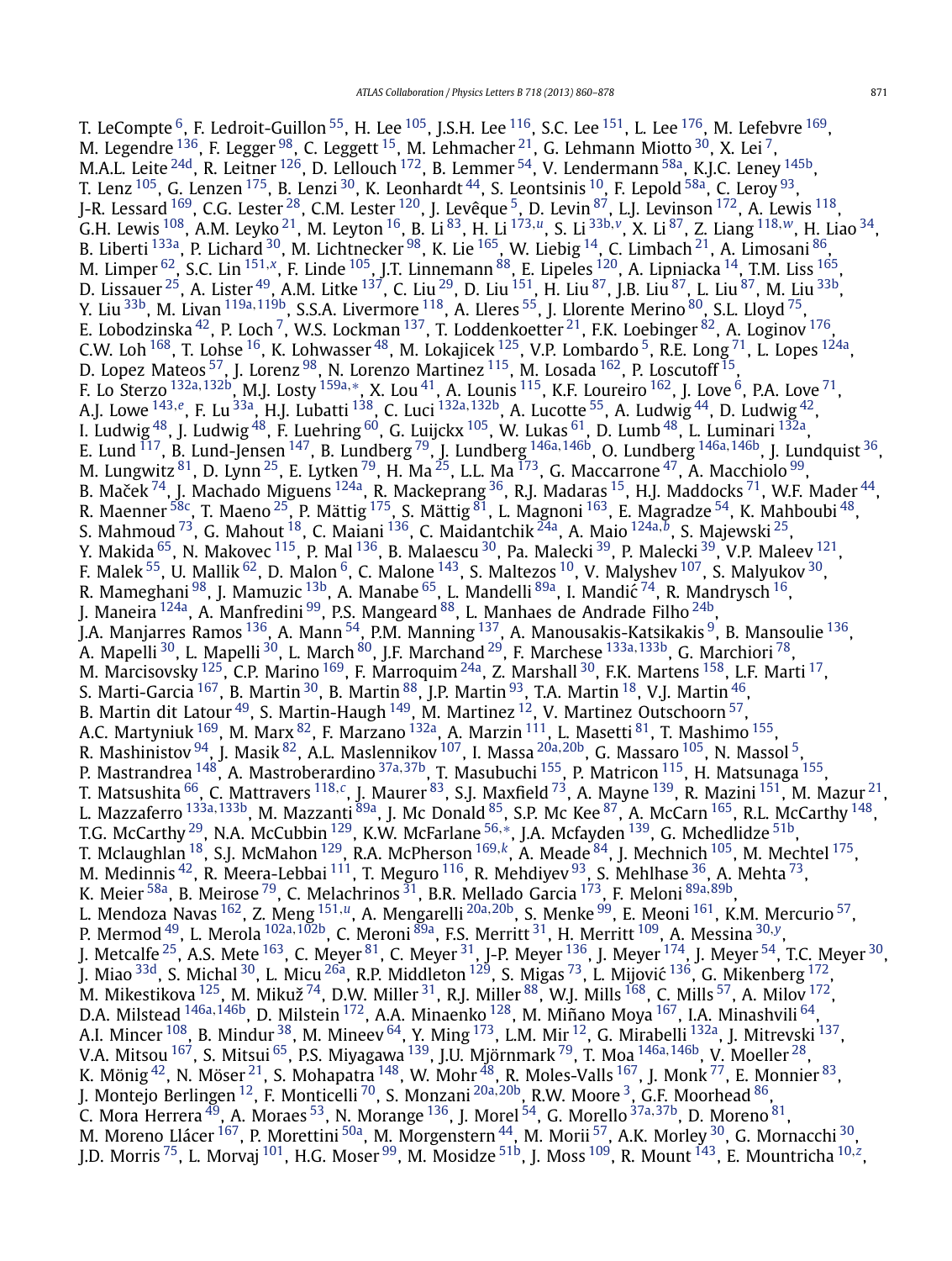S.V. Mouraviev <sup>[94](#page-16-0),[∗](#page-18-0)</sup>, E.J.W. Moyse <sup>84</sup>, F. Mueller <sup>58a</sup>, J. Mueller <sup>123</sup>, K. Mueller <sup>21</sup>, T.A. Müller <sup>98</sup>, T. Mueller [81,](#page-16-0) D. Muenstermann [30,](#page-15-0) Y. Munwes [153,](#page-17-0) W.J. Murray [129,](#page-17-0) I. Mussche [105,](#page-16-0) E. Musto [102a](#page-16-0)*,*[102b,](#page-16-0) A.G. Myagkov <sup>128</sup>, M. Myska <sup>125</sup>, J. Nadal <sup>12</sup>, K. Nagai <sup>160</sup>, R. Nagai <sup>157</sup>, K. Nagano <sup>65</sup>, A. Nagarkar <sup>109</sup>, Y. Nagasaka <sup>59</sup>, M. Nagel <sup>99</sup>, A.M. Nairz <sup>30</sup>, Y. Nakahama <sup>30</sup>, K. Nakamura <sup>155</sup>, T. Nakamura <sup>155</sup>, I. Nakano [110,](#page-16-0) G. Nanava [21,](#page-15-0) A. Napier [161,](#page-17-0) R. Narayan [58b,](#page-16-0) M. Nash [77](#page-16-0)*,[c](#page-17-0)*, T. Nattermann [21,](#page-15-0) T. Naumann [42,](#page-15-0) G. Navarro [162,](#page-17-0) H.A. Neal [87,](#page-16-0) P.Yu. Nechaeva [94,](#page-16-0) T.J. Neep [82,](#page-16-0) A. Negri [119a](#page-16-0)*,*[119b,](#page-16-0) G. Negri [30,](#page-15-0) M. Negrini [20a,](#page-15-0) S. Nektarijevic  $^{49}$ , A. Nelson  $^{163}$ , T.K. Nelson  $^{143}$ , S. Nemecek  $^{125}$ , P. Nemethy  $^{108}$ , A.A. Nepomuceno  $^{24a}$ , M. Nessi <sup>[30](#page-15-0),*[aa](#page-18-0)*</sup>, M.S. Neubauer <sup>165</sup>, M. Neumann <sup>175</sup>, A. Neusiedl <sup>81</sup>, R.M. Neves <sup>108</sup>, P. Nevski <sup>25</sup>, P.R. Newman <sup>18</sup>, V. Nguyen Thi Hong <sup>[136](#page-17-0)</sup>, R.B. Nickerson <sup>[118](#page-16-0)</sup>, R. Nicolaidou <sup>136</sup>, B. Nicquevert <sup>[30](#page-15-0)</sup>, F. Niedercorn <sup>115</sup>, J. Nielsen <sup>137</sup>, N. Nikiforou <sup>35</sup>, A. Nikiforov <sup>[16](#page-15-0)</sup>, V. Nikolaenko <sup>128</sup>, I. Nikolic-Audit <sup>78</sup>, K. Nikolics <sup>49</sup>, K. Nikolopoulos <sup>[18](#page-15-0)</sup>, H. Nilsen <sup>[48](#page-16-0)</sup>, P. Nilsson <sup>8</sup>, Y. Ninomiya <sup>155</sup>, A. Nisati <sup>132a</sup>, R. Nisius <sup>99</sup>, T. Nobe  $^{157}$ , L. Nodulman  $^6$ , M. Nomachi  $^{116}$ , I. Nomidis  $^{154}$ , S. Norberg  $^{111}$ , M. Nordberg  $^{30}$  $^{30}$  $^{30}$ , P.R. Norton  $^{129}$ , J. Novakova <sup>126</sup>, M. Nozaki <sup>65</sup>, L. Nozka <sup>113</sup>, I.M. Nugent <sup>[159a](#page-17-0)</sup>, A.-E. Nuncio-Quiroz <sup>21</sup>, G. Nunes Hanninger [86,](#page-16-0) T. Nunnemann [98,](#page-16-0) E. Nurse [77,](#page-16-0) B.J. O'Brien [46,](#page-15-0) S.W. O'Neale [18](#page-15-0)*,*[∗](#page-18-0), D.C. O'Neil [142,](#page-17-0) V. O'Shea [53,](#page-16-0) L.B. Oakes [98,](#page-16-0) F.G. Oakham [29](#page-15-0)*,[d](#page-17-0)*, H. Oberlack [99,](#page-16-0) J. Ocariz [78,](#page-16-0) A. Ochi [66,](#page-16-0) S. Oda [69,](#page-16-0) S. Odaka [65,](#page-16-0) J. Odier  $^{83}$  $^{83}$  $^{83}$ , H. Ogren  $^{60}$ , A. Oh  $^{82}$ , S.H. Oh  $^{45}$ , C.C. Ohm  $^{30}$ , T. Ohshima  $^{101}$ , H. Okawa  $^{25}$ , Y. Okumura  $^{31}$ , T. Okuyama [155,](#page-17-0) A. Olariu [26a,](#page-15-0) A.G. Olchevski [64,](#page-16-0) S.A. Olivares Pino [32a](#page-15-0), M. Oliveira [124a](#page-16-0)*,[h](#page-17-0)*, D. Oliveira Damazio <sup>25</sup>, E. Oliver Garcia <sup>167</sup>, D. Olivito <sup>120</sup>, A. Olszewski <sup>39</sup>, J. Olszowska <sup>39</sup>, A. Onofre [124a](#page-16-0)*,[ab](#page-18-0)*, P.U.E. Onyisi [31,](#page-15-0) C.J. Oram [159a,](#page-17-0) M.J. Oreglia [31,](#page-15-0) Y. Oren [153](#page-17-0), D. Orestano [134a](#page-17-0)*,*[134b](#page-17-0), N. Orlando [72a](#page-16-0)*,*[72b,](#page-16-0) I. Orlov [107,](#page-16-0) C. Oropeza Barrera [53,](#page-16-0) R.S. Orr [158,](#page-17-0) B. Osculati [50a](#page-16-0)*,*[50b,](#page-16-0) R. Ospanov [120,](#page-16-0) C. Osuna  $^{12}$ , G. Otero y Garzon $^{27}$ , J.P. Ottersbach  $^{105}$ , M. Ouchrif  $^{135\mathrm{d}}$ , E.A. Ouellette  $^{169}$ , F. Ould-Saada  $^{117}$ , A. Ouraou  $^{136}$ , Q. Ouyang  $^{33a}$ , A. Ovcharova  $^{15}$ , M. Owen  $^{82}$ , S. Owen  $^{139}$ , V.E. Ozcan  $^{19a}$ , N. Ozturk  $^8$ , A. Pacheco Pages <sup>12</sup>, C. Padilla Aranda <sup>12</sup>, S. Pagan Griso <sup>15</sup>, E. Paganis <sup>139</sup>, C. Pahl <sup>99</sup>, F. Paige <sup>25</sup>, P. Pais <sup>84</sup>, K. Pajchel  $^{117}$ , G. Palacino  $^{159b}$ , C.P. Paleari  $^7$ , S. Palestini  $^{30}$ , D. Pallin  $^{34}$  $^{34}$  $^{34}$ , A. Palma  $^{124a}$ , J.D. Palmer  $^{18}$  $^{18}$  $^{18}$ , Y.B. Pan  $^{173}$ , E. Panagiotopoulou  $^{10}$ , P. Pani  $^{105}$ , N. Panikashvili  $^{87}$ , S. Panitkin  $^{25}$ , D. Pantea  $^{26\mathrm{a}}$ , A. Papadelis [146a,](#page-17-0) Th.D. Papadopoulou [10,](#page-15-0) A. Paramonov [6,](#page-15-0) D. Paredes Hernandez [34,](#page-15-0) W. Park [25](#page-15-0)*,[ac](#page-18-0)*, M.A. Parker <sup>28</sup>, F. Parodi <sup>[50a](#page-16-0), 50b</sup>, J.A. Parsons <sup>35</sup>, U. Parzefall <sup>48</sup>, S. Pashapour <sup>54</sup>, E. Pasqualucci <sup>[132a](#page-17-0)</sup>, S. Passaggio [50a,](#page-16-0) A. Passeri [134a,](#page-17-0) F. Pastore [134a](#page-17-0)*,*[134b](#page-17-0)*,*[∗](#page-18-0), Fr. Pastore [76,](#page-16-0) G. Pásztor [49](#page-16-0)*,[ad](#page-18-0)*, S. Pataraia [175,](#page-17-0) N. Patel [150](#page-17-0), J.R. Pater [82,](#page-16-0) S. Patricelli [102a](#page-16-0)*,*[102b,](#page-16-0) T. Pauly [30,](#page-15-0) M. Pecsy [144a,](#page-17-0) S. Pedraza Lopez [167,](#page-17-0) M.I. Pedraza Morales  $^{173}$ , S.V. Peleganchuk  $^{107}$ , D. Pelikan  $^{166}$ , H. Peng  $^{33\mathrm{b}}$ , B. Penning  $^{31}$ , A. Penson  $^{35}$ , J. Penwell [60,](#page-16-0) M. Perantoni [24a,](#page-15-0) K. Perez [35](#page-15-0)*,[ae](#page-18-0)*, T. Perez Cavalcanti [42,](#page-15-0) E. Perez Codina [159a,](#page-17-0) M.T. Pérez García-Estañ [167,](#page-17-0) V. Perez Reale [35,](#page-15-0) L. Perini [89a](#page-16-0)*,*[89b,](#page-16-0) H. Pernegger [30,](#page-15-0) R. Perrino [72a,](#page-16-0) P. Perrodo [5,](#page-15-0) V.D. Peshekhonov  $^{64}$ , K. Peters  $^{30}$  $^{30}$  $^{30}$ , B.A. Petersen  $^{30}$ , J. Petersen  $^{30}$ , T.C. Petersen  $^{36}$ , E. Petit  $^5$ , A. Petridis  $^{154}$ , C. Petridou [154,](#page-17-0) E. Petrolo [132a,](#page-17-0) F. Petrucci [134a](#page-17-0)*,*[134b,](#page-17-0) D. Petschull [42,](#page-15-0) M. Petteni [142,](#page-17-0) R. Pezoa [32b,](#page-15-0) A. Phan [86,](#page-16-0) P.W. Phillips [129,](#page-17-0) G. Piacquadio [30,](#page-15-0) A. Picazio [49,](#page-16-0) E. Piccaro [75,](#page-16-0) M. Piccinini [20a](#page-15-0)*,*[20b,](#page-15-0) S.M. Piec [42,](#page-15-0) R. Piegaia [27,](#page-15-0) D.T. Pignotti [109,](#page-16-0) J.E. Pilcher [31,](#page-15-0) A.D. Pilkington [82,](#page-16-0) J. Pina [124a](#page-16-0)*,[b](#page-17-0)*, M. Pinamonti [164a](#page-17-0)*,*[164c,](#page-17-0) A. Pinder [118,](#page-16-0) J.L. Pinfold [3,](#page-15-0) B. Pinto [124a,](#page-16-0) C. Pizio [89a](#page-16-0)*,*[89b,](#page-16-0) M. Plamondon [169,](#page-17-0) M.-A. Pleier [25](#page-15-0), E. Plotnikova [64,](#page-16-0) A. Poblaguev <sup>25</sup>, S. Poddar <sup>58a</sup>, F. Podlyski <sup>34</sup>, L. Poggioli <sup>115</sup>, D. Pohl <sup>21</sup>, M. Pohl <sup>49</sup>, G. Polesello <sup>119a</sup>, A. Policicchio [37a](#page-15-0)*,*[37b](#page-15-0), A. Polini [20a,](#page-15-0) J. Poll [75,](#page-16-0) V. Polychronakos [25,](#page-15-0) D. Pomeroy [23,](#page-15-0) K. Pommès [30,](#page-15-0) L. Pontecorvo  $^{132a}$ , B.G. Pope  $^{88}$ , G.A. Popeneciu  $^{26a}$ , D.S. Popovic  $^{13a}$ , A. Poppleton  $^{30}$ , X. Portell Bueso  $^{30}$ , G.E. Pospelov  $^{99}$ , S. Pospisil  $^{127}$ , I.N. Potrap  $^{99}$ , C.J. Potter  $^{149}$ , C.T. Potter  $^{114}$ , G. Poulard  $^{30}$ , J. Poveda  $^{60}$ , V. Pozdnyakov  $^{64}$ , R. Prabhu  $^{77}$ , P. Pralavorio  $^{83}$ , A. Pranko  $^{15}$ , S. Prasad  $^{30}$ , R. Pravahan  $^{25}$  $^{25}$  $^{25}$ , S. Prell  $^{63}$ , K. Pretzl  $^{17}$ , D. Price  $^{60}$ , J. Price  $^{73}$ , L.E. Price  $^6$ , D. Prieur  $^{123}$ , M. Primavera  $^{72}$ , K. Prokofiev  $^{108},$ F. Prokoshin  $^{32\text{b}}$ , S. Protopopescu  $^{25}$ , J. Proudfoot  $^6$ , X. Prudent  $^{44}$ , M. Przybycien  $^{38}$ , H. Przysiezniak  $^5$ , S. Psoroulas [21,](#page-15-0) E. Ptacek [114,](#page-16-0) E. Pueschel [84,](#page-16-0) J. Purdham [87,](#page-16-0) M. Purohit [25](#page-15-0)*,[ac](#page-18-0)*, P. Puzo [115,](#page-16-0) Y. Pylypchenko [62,](#page-16-0) J. Qian  $^{87}$ , A. Quadt  $^{54}$ , D.R. Quarrie  $^{15}$ , W.B. Quayle  $^{173}$ , F. Quinonez  $^{32}$ , M. Raas  $^{104}$ , V. Radescu  $^{42}$ , P. Radloff [114](#page-16-0), T. Rador [19a,](#page-15-0) F. Ragusa [89a](#page-16-0)*,*[89b,](#page-16-0) G. Rahal [178,](#page-17-0) A.M. Rahimi [109,](#page-16-0) D. Rahm [25,](#page-15-0) S. Rajagopalan [25,](#page-15-0) M. Rammensee  $^{48}$  $^{48}$  $^{48}$ , M. Rammes  $^{141}$ , A.S. Randle-Conde  $^{40}$ , K. Randrianarivony  $^{29}$ , F. Rauscher  $^{98}$ , T.C. Rave [48,](#page-16-0) M. Raymond [30,](#page-15-0) A.L. Read [117,](#page-16-0) D.M. Rebuzzi [119a](#page-16-0)*,*[119b,](#page-16-0) A. Redelbach [174,](#page-17-0) G. Redlinger [25,](#page-15-0) R. Reece  $^{120}$ , K. Reeves  $^{41}$ , E. Reinherz-Aronis  $^{153}$ , A. Reinsch  $^{114}$ , I. Reisinger  $^{43}$ , C. Rembser  $^{30}$ , Z.L. Ren  $^{151}$ , A. Renaud <sup>115</sup>, M. Rescigno <sup>132a</sup>, S. Resconi <sup>89a</sup>, B. Resende <sup>136</sup>, P. Reznicek <sup>98</sup>, R. Rezvani <sup>158</sup>, R. Richter <sup>99</sup>, E. Richter-Was [5](#page-15-0)*,[af](#page-18-0)* , M. Ridel [78,](#page-16-0) M. Rijpstra [105,](#page-16-0) M. Rijssenbeek [148,](#page-17-0) A. Rimoldi [119a](#page-16-0)*,*[119b,](#page-16-0) L. Rinaldi [20a,](#page-15-0)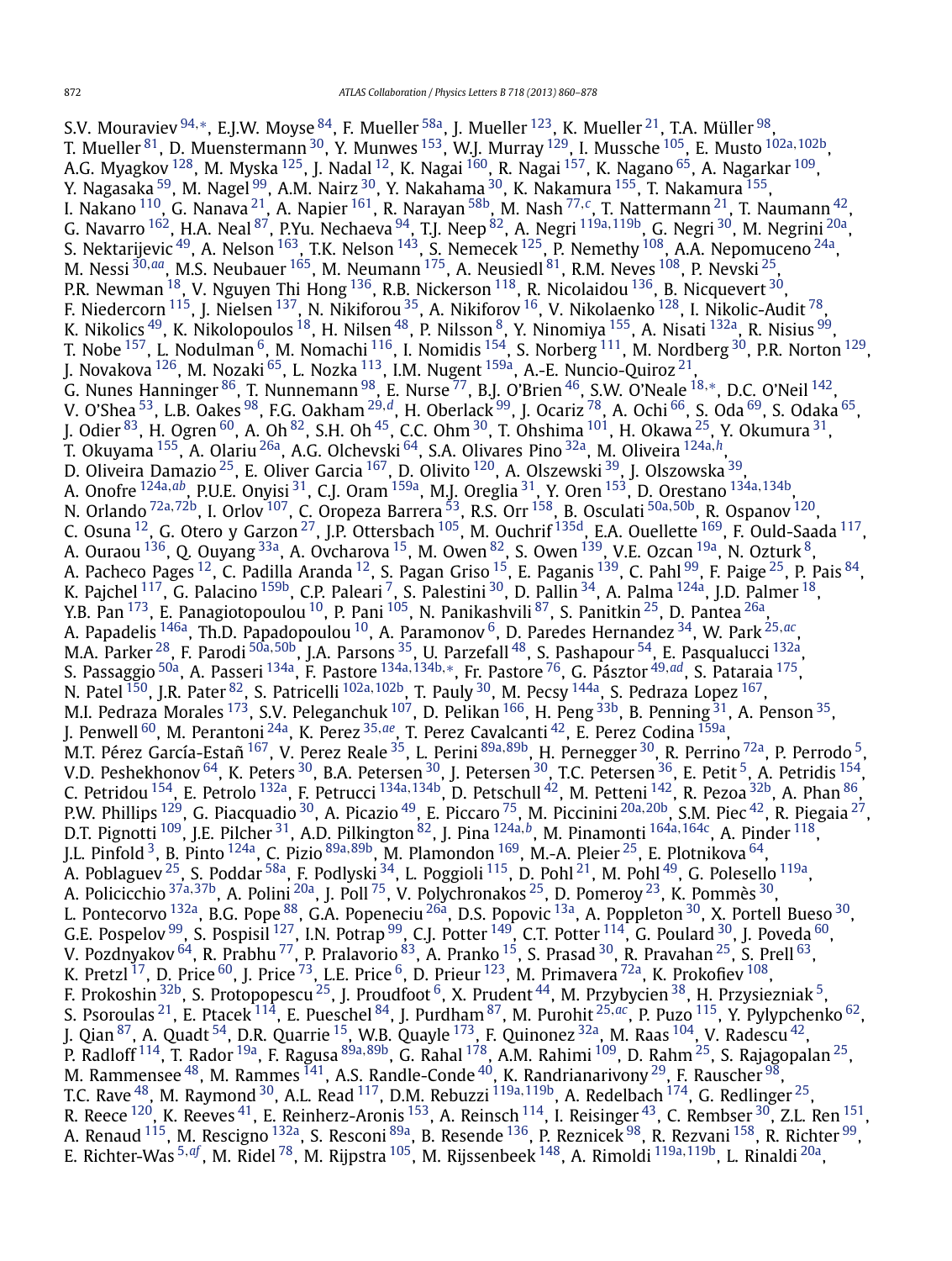R.R. Rios [40,](#page-15-0) I. Riu [12,](#page-15-0) G. Rivoltella [89a](#page-16-0)*,*[89b,](#page-16-0) F. Rizatdinova [112,](#page-16-0) E. Rizvi [75,](#page-16-0) S.H. Robertson [85](#page-16-0)*,[k](#page-17-0)*, A. Robichaud-Veronneau <sup>[118](#page-16-0)</sup>, D. Robinson <sup>28</sup>, J.E.M. Robinson <sup>82</sup>, A. Robson <sup>53</sup>, J.G. Rocha de Lima <sup>106</sup>, C. Roda [122a](#page-16-0)*,*[122b,](#page-16-0) D. Roda Dos Santos [30,](#page-15-0) A. Roe [54,](#page-16-0) S. Roe [30,](#page-15-0) O. Røhne [117,](#page-16-0) S. Rolli [161,](#page-17-0) A. Romaniouk [96,](#page-16-0) M. Romano [20a](#page-15-0)*,*[20b,](#page-15-0) G. Romeo [27,](#page-15-0) E. Romero Adam [167,](#page-17-0) N. Rompotis [138,](#page-17-0) L. Roos [78,](#page-16-0) E. Ros [167,](#page-17-0) S. Rosati [132a,](#page-17-0) K. Rosbach  $^{49}$ , A. Rose  $^{149}$ , M. Rose  $^{76}$ , G.A. Rosenbaum  $^{158}$ , E.I. Rosenberg  $^{63}$ , P.L. Rosendahl  $^{14}$ , O. Rosenthal [141,](#page-17-0) L. Rosselet [49,](#page-16-0) V. Rossetti [12,](#page-15-0) E. Rossi [132a](#page-17-0)*,*[132b,](#page-17-0) L.P. Rossi [50a,](#page-16-0) M. Rotaru [26a](#page-15-0), I. Roth [172,](#page-17-0) J. Rothberg [138,](#page-17-0) D. Rousseau [115,](#page-16-0) C.R. Royon [136,](#page-17-0) A. Rozanov [83,](#page-16-0) Y. Rozen [152,](#page-17-0) X. Ruan [33a](#page-15-0)*,[ag](#page-18-0)*, F. Rubbo [12,](#page-15-0) I. Rubinskiy $^{42}$ , N. Ruckstuhl $^{105}$ , V.I. Rud $^{97}$ , C. Rudolph $^{44}$ , G. Rudolph $^{61}$ , F. Rühr $^7$ , A. Ruiz-Martinez $^{63}$ , L. Rumyantsev [64,](#page-16-0) Z. Rurikova [48,](#page-16-0) N.A. Rusakovich [64,](#page-16-0) J.P. Rutherfoord [7,](#page-15-0) C. Ruwiedel [15](#page-15-0)*,*[∗](#page-18-0), P. Ruzicka [125,](#page-17-0) Y.F. Ryabov  $^{121}$ , M. Rybar  $^{126}$ , G. Rybkin  $^{115}$ , N.C. Ryder  $^{118}$ , A.F. Saavedra  $^{150}$ , I. Sadeh  $^{153}$ , H.F-W. Sadrozinski <sup>137</sup>, R. Sadykov <sup>64</sup>, F. Safai Tehrani <sup>132a</sup>, H. Sakamoto <sup>155</sup>, G. Salamanna <sup>75</sup>, A. Salamon  $^{133$ a, M. Saleem  $^{111}$ , D. Salek  $^{30}$ , D. Salihagic  $^{99}$  $^{99}$  $^{99}$ , A. Salnikov  $^{143}$ , J. Salt  $^{167},$ B.M. Salvachua Ferrando [6,](#page-15-0) D. Salvatore [37a](#page-15-0)*,*[37b,](#page-15-0) F. Salvatore [149,](#page-17-0) A. Salvucci [104,](#page-16-0) A. Salzburger [30,](#page-15-0) D. Sampsonidis [154,](#page-17-0) B.H. Samset [117](#page-16-0), A. Sanchez [102a](#page-16-0)*,*[102b,](#page-16-0) V. Sanchez Martinez [167,](#page-17-0) H. Sandaker [14](#page-15-0), H.G. Sander  $^{81}$ , M.P. Sanders  $^{98}$  $^{98}$  $^{98}$ , M. Sandhoff  $^{175}$ , T. Sandoval  $^{28}$ , C. Sandoval  $^{162}$ , R. Sandstroem  $^{99}$  $^{99}$  $^{99}$ , D.P.C. Sankey [129,](#page-17-0) A. Sansoni [47,](#page-16-0) C. Santamarina Rios [85,](#page-16-0) C. Santoni [34,](#page-15-0) R. Santonico [133a](#page-17-0)*,*[133b,](#page-17-0) H. Santos [124a,](#page-16-0) J.G. Saraiva [124a,](#page-16-0) T. Sarangi [173,](#page-17-0) E. Sarkisyan-Grinbaum [8,](#page-15-0) F. Sarri [122a](#page-16-0)*,*[122b,](#page-16-0) G. Sartisohn [175,](#page-17-0) O. Sasaki [65,](#page-16-0) Y. Sasaki [155,](#page-17-0) N. Sasao [67,](#page-16-0) I. Satsounkevitch [90](#page-16-0), G. Sauvage [5](#page-15-0)*,*[∗](#page-18-0), E. Sauvan [5,](#page-15-0) J.B. Sauvan [115,](#page-16-0) P. Savard [158](#page-17-0)*,[d](#page-17-0)*, V. Savinov [123,](#page-16-0) D.O. Savu [30,](#page-15-0) L. Sawyer [25](#page-15-0)*,[m](#page-17-0)*, D.H. Saxon [53,](#page-16-0) J. Saxon [120,](#page-16-0) C. Sbarra [20a,](#page-15-0) A. Sbrizzi [20a](#page-15-0)*,*[20b,](#page-15-0) D.A. Scannicchio <sup>163</sup>, M. Scarcella <sup>150</sup>, J. Schaarschmidt <sup>115</sup>, P. Schacht <sup>99</sup>, D. Schaefer <sup>120</sup>, U. Schäfer <sup>81</sup>, S. Schaepe $^{21}$ , S. Schaetzel  $^{58\mathrm{b}}$ , A.C. Schaffer  $^{115}$ , D. Schaile  $^{98}$ , R.D. Schamberger  $^{148}$ , A.G. Schamov  $^{107}$ , V. Scharf [58a](#page-16-0), V.A. Schegelsky [121,](#page-16-0) D. Scheirich [87,](#page-16-0) M. Schernau [163](#page-17-0), M.I. Scherzer [35](#page-15-0), C. Schiavi [50a](#page-16-0)*,*[50b,](#page-16-0) J. Schieck [98,](#page-16-0) M. Schioppa [37a](#page-15-0)*,*[37b,](#page-15-0) S. Schlenker [30,](#page-15-0) E. Schmidt [48,](#page-16-0) K. Schmieden [21,](#page-15-0) C. Schmitt [81,](#page-16-0) S. Schmitt  $^{58\text{b}}$ , M. Schmitz  $^{21}$ , B. Schneider  $^{17}$ , U. Schnoor  $^{44}$ , A. Schoening  $^{58\text{b}}$ , A.L.S. Schorlemmer  $^{54}$ , M. Schott <sup>[30](#page-15-0)</sup>, D. Schouten <sup>159a</sup>, J. Schovancova <sup>[125](#page-17-0)</sup>, M. Schram <sup>85</sup>, C. Schroeder <sup>81</sup>, N. Schroer <sup>58c</sup>, M.J. Schultens  $^{21}$ , J. Schultes  $^{175}$ , H.-C. Schultz-Coulon  $^{58a}$ , H. Schulz  $^{16}$ , M. Schumacher  $^{48}$ , B.A. Schumm  $^{137}$ , Ph. Schune  $^{136}$ , C. Schwanenberger  $^{82}$ , A. Schwartzman  $^{143}$ , Ph. Schwegler  $^{99}$ , Ph. Schwemling <sup>78</sup>, R. Schwienhorst  $^{88}$ , R. Schwierz  $^{44}$  $^{44}$  $^{44}$ , J. Schwindling  $^{136}$ , T. Schwindt  $^{21}$  $^{21}$  $^{21}$ , M. Schwoerer  $^5$  $^5$ , G. Sciolla  $^{23}$ , W.G. Scott  $^{129}$ , J. Searcy  $^{114}$ , G. Sedov  $^{42}$ , E. Sedykh  $^{121}$ , S.C. Seidel  $^{103}$ , A. Seiden  $^{137}$ , F. Seifert  $^{44}$ , J.M. Seixas  $^{24}$ , G. Sekhniaidze  $^{102}$ , S.J. Sekula  $^{40}$ , K.E. Selbach  $^{46}$ , D.M. Seliverstov  $^{121}$ , B. Sellden [146a,](#page-17-0) G. Sellers [73,](#page-16-0) M. Seman [144b,](#page-17-0) N. Semprini-Cesari [20a](#page-15-0)*,*[20b,](#page-15-0) C. Serfon [98,](#page-16-0) L. Serin [115,](#page-16-0) L. Serkin <sup>54</sup>, R. Seuster <sup>99</sup>, H. Severini <sup>111</sup>, A. Sfyrla <sup>30</sup>, E. Shabalina <sup>54</sup>, M. Shamim <sup>114</sup>, L.Y. Shan <sup>33a</sup>, J.T. Shank [22,](#page-15-0) Q.T. Shao [86,](#page-16-0) M. Shapiro [15,](#page-15-0) P.B. Shatalov [95](#page-16-0), K. Shaw [164a](#page-17-0)*,*[164c,](#page-17-0) D. Sherman [176,](#page-17-0) P. Sherwood [77,](#page-16-0) A. Shibata  $^{108}$ , S. Shimizu  $^{101}$ , M. Shimojima  $^{100}$ , T. Shin  $^{56}$ , M. Shiyakova  $^{64}$ , A. Shmeleva  $^{94}$ , M.J. Shochet  $^{31}$ , D. Short  $^{118}$ , S. Shrestha  $^{63}$ , E. Shulga  $^{96}$ , M.A. Shupe  $^7$ , P. Sicho  $^{125}$ , A. Sidoti  $^{132}$ , F. Siegert <sup>[48](#page-16-0)</sup>, Dj. Sijacki <sup>13a</sup>, O. Silbert <sup>172</sup>, J. Silva <sup>[124a](#page-16-0)</sup>, Y. Silver <sup>[153](#page-17-0)</sup>, D. Silverstein <sup>143</sup>, S.B. Silverstein <sup>146a</sup>, V. Simak [127,](#page-17-0) O. Simard [136,](#page-17-0) Lj. Simic [13a,](#page-15-0) S. Simion [115,](#page-16-0) E. Simioni [81,](#page-16-0) B. Simmons [77,](#page-16-0) R. Simoniello [89a](#page-16-0)*,*[89b,](#page-16-0) M. Simonyan [36,](#page-15-0) P. Sinervo [158](#page-17-0), N.B. Sinev [114,](#page-16-0) V. Sipica [141,](#page-17-0) G. Siragusa [174,](#page-17-0) A. Sircar [25,](#page-15-0) A.N. Sisakyan [64](#page-16-0)*,*[∗](#page-18-0), S.Yu. Sivoklokov [97,](#page-16-0) J. Sjölin [146a](#page-17-0)*,*[146b,](#page-17-0) T.B. Sjursen [14,](#page-15-0) L.A. Skinnari [15,](#page-15-0) H.P. Skottowe [57](#page-16-0), K. Skovpen [107](#page-16-0), P. Skubic <sup>111</sup>, M. Slater <sup>18</sup>, T. Slavicek <sup>[127](#page-17-0)</sup>, K. Sliwa <sup>161</sup>, V. Smakhtin <sup>172</sup>, B.H. Smart <sup>46</sup>, S.L. Smestad <sup>117</sup>, S.Yu. Smirnov  $^{96}$ , Y. Smirnov  $^{96}$ , L.N. Smirnova  $^{97}$ , O. Smirnova  $^{79}$ , B.C. Smith  $^{57}$  $^{57}$  $^{57}$ , D. Smith  $^{143}$ , K.M. Smith  $^{53}$ , M. Smizanska  $^{71}$ , K. Smolek  $^{127}$ , A.A. Snesarev  $^{94}$ , S.W. Snow  $^{82}$ , J. Snow  $^{111}$ , S. Snyder  $^{25}$ , R. Sobie [169](#page-17-0)*,[k](#page-17-0)*, J. Sodomka [127,](#page-17-0) A. Soffer [153,](#page-17-0) C.A. Solans [167,](#page-17-0) M. Solar [127,](#page-17-0) J. Solc [127](#page-17-0), E.Yu. Soldatov [96](#page-16-0), U. Soldevila [167,](#page-17-0) E. Solfaroli Camillocci [132a](#page-17-0)*,*[132b,](#page-17-0) A.A. Solodkov [128,](#page-17-0) O.V. Solovyanov [128,](#page-17-0) V. Solovyev [121,](#page-16-0) N. Soni [1,](#page-15-0) V. Sopko [127,](#page-17-0) B. Sopko [127,](#page-17-0) M. Sosebee [8,](#page-15-0) R. Soualah [164a](#page-17-0)*,*[164c](#page-17-0), A. Soukharev [107,](#page-16-0) S. Spagnolo [72a](#page-16-0)*,*[72b,](#page-16-0) F. Spanò [76,](#page-16-0) R. Spighi [20a](#page-15-0), G. Spigo [30,](#page-15-0) R. Spiwoks [30,](#page-15-0) M. Spousta [126](#page-17-0)*,[ah](#page-18-0)*, T. Spreitzer [158,](#page-17-0) B. Spurlock  $\frac{8}{3}$ , R.D. St. Denis  $\frac{53}{3}$ , J. Stahlman  $\frac{120}{3}$ , R. Stamen  $\frac{58a}{3}$ , E. Stanecka  $\frac{39}{3}$ , R.W. Stanek  $\frac{6}{3}$ , C. Stanescu <sup>134a</sup>, M. Stanescu-Bellu <sup>42</sup>, M.M. Stanitzki <sup>42</sup>, S. Stapnes <sup>117</sup>, E.A. Starchenko <sup>128</sup>, J. Stark <sup>55</sup>, P. Staroba [125,](#page-17-0) P. Starovoitov [42,](#page-15-0) R. Staszewski [39,](#page-15-0) A. Staude [98,](#page-16-0) P. Stavina [144a](#page-17-0)*,*[∗](#page-18-0), G. Steele [53,](#page-16-0) P. Steinbach [44,](#page-15-0) P. Steinberg<sup>25</sup>, I. Stekl <sup>127</sup>, B. Stelzer <sup>[142](#page-17-0)</sup>, H.J. Stelzer <sup>[88](#page-16-0)</sup>, O. Stelzer-Chilton <sup>159a</sup>, H. Stenzel <sup>52</sup>, S. Stern <sup>99</sup>, G.A. Stewart <sup>30</sup>, J.A. Stillings <sup>21</sup>, M.C. Stockton <sup>[85](#page-16-0)</sup>, K. Stoerig <sup>48</sup>, G. Stoicea <sup>26a</sup>, S. Stonjek <sup>99</sup>, P. Strachota <sup>126</sup>, A.R. Stradling [8,](#page-15-0) A. Straessner [44,](#page-15-0) J. Strandberg [147,](#page-17-0) S. Strandberg [146a](#page-17-0)*,*[146b,](#page-17-0) A. Strandlie [117,](#page-16-0) M. Strang [109,](#page-16-0)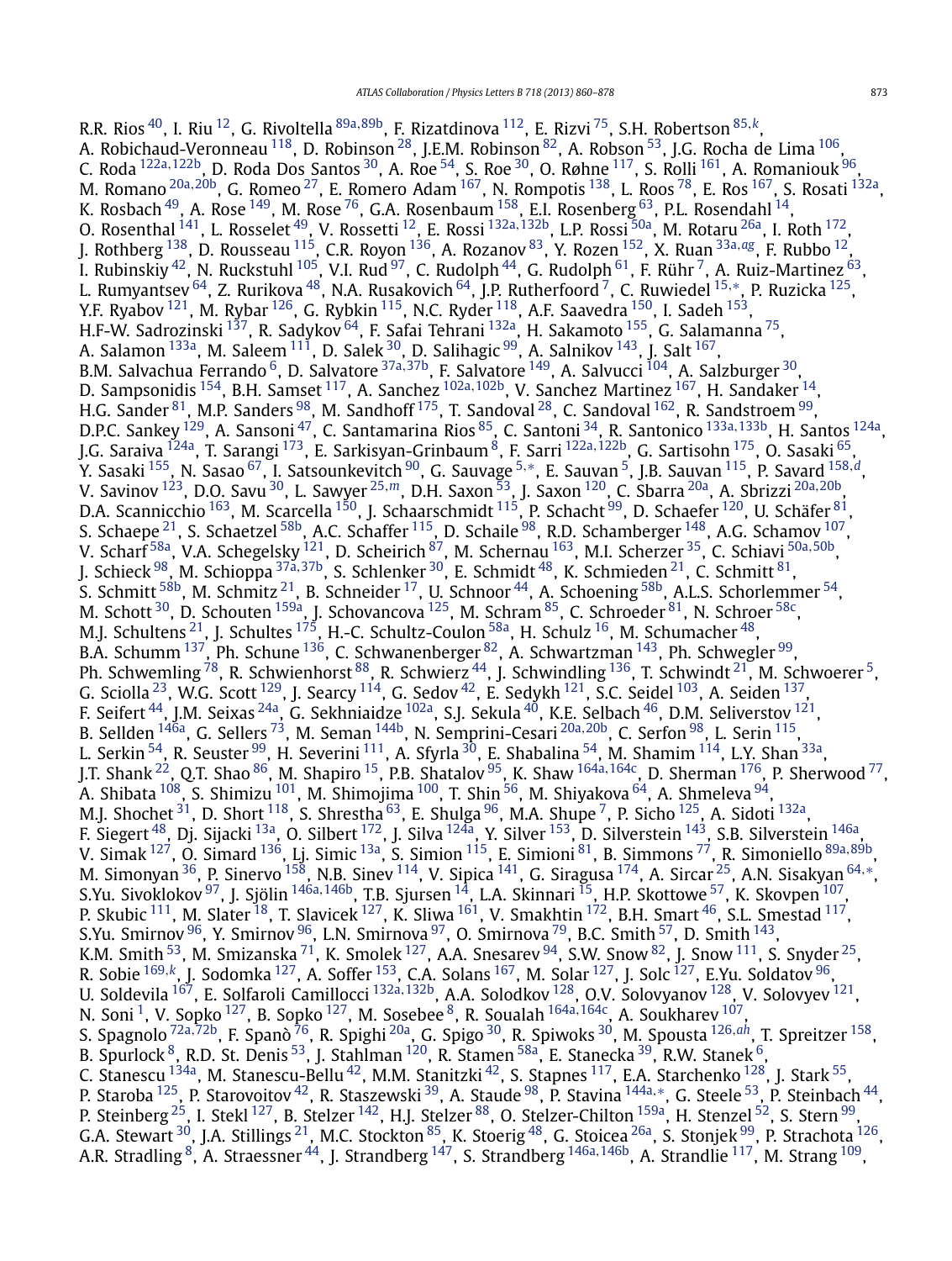E. Strauss [143,](#page-17-0) M. Strauss [111,](#page-16-0) P. Strizenec [144b,](#page-17-0) R. Ströhmer [174,](#page-17-0) D.M. Strom [114](#page-16-0), J.A. Strong [76](#page-16-0)*,*[∗](#page-18-0), R. Stroynowski [40,](#page-15-0) J. Strube [129,](#page-17-0) B. Stugu [14,](#page-15-0) I. Stumer [25](#page-15-0)*,*[∗](#page-18-0), J. Stupak [148,](#page-17-0) P. Sturm [175,](#page-17-0) N.A. Styles [42,](#page-15-0) D.A. Soh [151](#page-17-0)*,[w](#page-18-0)*, D. Su [143,](#page-17-0) HS. Subramania [3,](#page-15-0) A. Succurro [12,](#page-15-0) Y. Sugaya [116,](#page-16-0) C. Suhr [106,](#page-16-0) M. Suk [126,](#page-17-0) V.V. Sulin [94,](#page-16-0) S. Sultansoy [4d,](#page-15-0) T. Sumida [67,](#page-16-0) X. Sun [55](#page-16-0), J.E. Sundermann [48,](#page-16-0) K. Suruliz [139,](#page-17-0) G. Susinno [37a](#page-15-0)*,*[37b,](#page-15-0) M.R. Sutton <sup>149</sup>, Y. Suzuki <sup>[65](#page-16-0)</sup>, Y. Suzuki <sup>66</sup>, M. Svatos <sup>125</sup>, S. Swedish <sup>168</sup>, I. Sykora <sup>[144a](#page-17-0)</sup>, T. Sykora <sup>[126](#page-17-0)</sup>, J. Sánchez <sup>167</sup>, D. Ta <sup>105</sup>, K. Tackmann <sup>42</sup>, A. Taffard <sup>163</sup>, R. Tafirout <sup>[159a](#page-17-0)</sup>, N. Taiblum <sup>153</sup>, Y. Takahashi <sup>101</sup>, H. Takai [25,](#page-15-0) R. Takashima [68,](#page-16-0) H. Takeda [66,](#page-16-0) T. Takeshita [140,](#page-17-0) Y. Takubo [65,](#page-16-0) M. Talby [83,](#page-16-0) A. Talyshev [107](#page-16-0)*,[f](#page-17-0)* , M.C. Tamsett <sup>25</sup>, J. Tanaka <sup>155</sup>, R. Tanaka <sup>115</sup>, S. Tanaka <sup>131</sup>, S. Tanaka <sup>65</sup>, A.J. Tanasijczuk <sup>142</sup>, K. Tani <sup>66</sup>, N. Tannoury  $^{83}$ , S. Tapprogge  $^{81}$  $^{81}$  $^{81}$ , D. Tardif  $^{158}$ , S. Tarem  $^{152}$ , F. Tarrade  $^{29}$ , G.F. Tartarelli  $^{89\mathrm{a}}$ , P. Tas  $^{126}$ , M. Tasevsky [125,](#page-17-0) E. Tassi [37a](#page-15-0)*,*[37b,](#page-15-0) M. Tatarkhanov [15,](#page-15-0) Y. Tayalati [135d](#page-17-0), C. Taylor [77,](#page-16-0) F.E. Taylor [92,](#page-16-0) G.N. Taylor  $^{86}$ , W. Taylor  $^{159\mathrm{b}}$ , M. Teinturier  $^{115}$ , F.A. Teischinger  $^{30}$ , M. Teixeira Dias Castanheira  $^{75}$ , P. Teixeira-Dias <sup>76</sup>, K.K. Temming <sup>48</sup>, H. Ten Kate <sup>30</sup>, P.K. Teng <sup>151</sup>, S. Terada <sup>65</sup>, K. Terashi <sup>[155](#page-17-0)</sup>, J. Terron <sup>80</sup>, M. Testa [47,](#page-16-0) R.J. Teuscher [158](#page-17-0)*,[k](#page-17-0)*, J. Therhaag [21,](#page-15-0) T. Theveneaux-Pelzer [78,](#page-16-0) S. Thoma [48,](#page-16-0) J.P. Thomas [18,](#page-15-0) E.N. Thompson  $^{35}$ , P.D. Thompson  $^{18}$ , P.D. Thompson  $^{158}$ , A.S. Thompson  $^{53}$ , L.A. Thomsen  $^{36}$ , E. Thomson  $^{120}$ , M. Thomson  $^{28}$ , W.M. Thong  $^{86}$ , R.P. Thun  $^{87}$ , F. Tian  $^{35}$ , M.J. Tibbetts  $^{15}$ , T. Tic  $^{125}$ , V.O. Tikhomirov <sup>94</sup>, Y.A. Tikhonov <sup>[107](#page-16-0), [f](#page-17-0)</sup>, S. Timoshenko <sup>96</sup>, P. Tipton <sup>176</sup>, S. Tisserant <sup>83</sup>, T. Todorov <sup>5</sup>, S. Todorova-Nova <sup>161</sup>, B. Toggerson <sup>163</sup>, J. Tojo <sup>69</sup>, S. Tokár <sup>144a</sup>, K. Tokushuku <sup>65</sup>, K. Tollefson <sup>88</sup>, M. Tomoto  $^{101}$ , L. Tompkins  $^{31}$ , K. Toms  $^{103}$ , A. Tonoyan  $^{14}$ , C. Topfel  $^{17}$ , N.D. Topilin  $^{64}$  $^{64}$  $^{64}$ , I. Torchiani  $^{30}$ , E. Torrence [114,](#page-16-0) H. Torres [78](#page-16-0), E. Torró Pastor [167,](#page-17-0) J. Toth [83](#page-16-0)*,[ad](#page-18-0)*, F. Touchard [83,](#page-16-0) D.R. Tovey [139](#page-17-0), T. Trefzger [174,](#page-17-0) L. Tremblet <sup>30</sup>, A. Tricoli <sup>30</sup>, I.M. Trigger <sup>159a</sup>, S. Trincaz-Duvoid <sup>78</sup>, M.F. Tripiana <sup>[70](#page-16-0)</sup>, N. Triplett <sup>25</sup>, W. Trischuk <sup>158</sup>, B. Trocmé <sup>55</sup>, C. Troncon <sup>89a</sup>, M. Trottier-McDonald <sup>142</sup>, M. Trzebinski <sup>39</sup>, A. Trzupek <sup>39</sup>, C. Tsarouchas [30,](#page-15-0) J.C-L. Tseng [118,](#page-16-0) M. Tsiakiris [105,](#page-16-0) P.V. Tsiareshka [90,](#page-16-0) D. Tsionou [5](#page-15-0)*,[ai](#page-18-0)*, G. Tsipolitis [10,](#page-15-0) S. Tsiskaridze  $^{12}$ , V. Tsiskaridze  $^{48}$ , E.G. Tskhadadze  $^{51a}$ , I.I. Tsukerman  $^{95}$ , V. Tsulaia  $^{15}$  $^{15}$  $^{15}$ , J.-W. Tsung  $^{21}$ , S. Tsuno <sup>65</sup>, D. Tsybychev <sup>148</sup>, A. Tua <sup>139</sup>, A. Tudorache <sup>[26a](#page-15-0)</sup>, V. Tudorache <sup>26a</sup>, J.M. Tuggle <sup>31</sup>, M. Turala <sup>39</sup>, D. Turecek [127,](#page-17-0) I. Turk Cakir [4e,](#page-15-0) E. Turlay [105,](#page-16-0) R. Turra [89a](#page-16-0)*,*[89b,](#page-16-0) P.M. Tuts [35,](#page-15-0) A. Tykhonov [74,](#page-16-0) M. Tylmad [146a](#page-17-0)*,*[146b,](#page-17-0) M. Tyndel [129,](#page-17-0) G. Tzanakos [9,](#page-15-0) K. Uchida [21,](#page-15-0) I. Ueda [155,](#page-17-0) R. Ueno [29,](#page-15-0) M. Ugland [14](#page-15-0), M. Uhlenbrock  $^{21}$ , M. Uhrmacher  $^{54}$ , F. Ukegawa  $^{160}$ , G. Unal  $^{30}$ , A. Undrus  $^{25}$ , G. Unel  $^{163}$ , Y. Unno  $^{65}$ , D. Urbaniec [35,](#page-15-0) G. Usai [8,](#page-15-0) M. Uslenghi [119a](#page-16-0)*,*[119b,](#page-16-0) L. Vacavant [83,](#page-16-0) V. Vacek [127,](#page-17-0) B. Vachon [85,](#page-16-0) S. Vahsen [15,](#page-15-0) J. Valenta [125,](#page-17-0) S. Valentinetti [20a](#page-15-0)*,*[20b,](#page-15-0) A. Valero [167,](#page-17-0) S. Valkar [126,](#page-17-0) E. Valladolid Gallego [167](#page-17-0), S. Vallecorsa [152,](#page-17-0) J.A. Valls Ferrer <sup>[167](#page-17-0)</sup>, P.C. Van Der Deijl <sup>105</sup>, R. van der Geer <sup>105</sup>, H. van der Graaf <sup>105</sup>, R. Van Der Leeuw <sup>105</sup>, E. van der Poel $^{105}$ , D. van der Ster $^{30}$  $^{30}$  $^{30}$ , N. van Eldik $^{30}$ , P. van Gemmeren $^6$ , I. van Vulpen $^{105}$ , M. Vanadia  $99$ , W. Vandelli  $30$ , A. Vaniachine  $6$ , P. Vankov  $42$ , F. Vannucci  $78$ , R. Vari  $132a$ , T. Varol  $84$ , D. Varouchas <sup>15</sup>, A. Vartapetian <sup>8</sup>, K.E. Varvell <sup>150</sup>, V.I. Vassilakopoulos <sup>56</sup>, F. Vazeille <sup>34</sup>, T. Vazquez Schroeder [54,](#page-16-0) G. Vegni [89a](#page-16-0)*,*[89b,](#page-16-0) J.J. Veillet [115,](#page-16-0) F. Veloso [124a,](#page-16-0) R. Veness [30](#page-15-0), S. Veneziano [132a,](#page-17-0) A. Ventura [72a](#page-16-0)*,*[72b,](#page-16-0) D. Ventura [84,](#page-16-0) M. Venturi [48,](#page-16-0) N. Venturi [158,](#page-17-0) V. Vercesi [119a,](#page-16-0) M. Verducci [138,](#page-17-0) W. Verkerke [105,](#page-16-0) J.C. Vermeulen [105,](#page-16-0) A. Vest [44,](#page-15-0) M.C. Vetterli [142](#page-17-0)*,[d](#page-17-0)*, I. Vichou [165,](#page-17-0) T. Vickey [145b](#page-17-0)*,[aj](#page-18-0)*, O.E. Vickey Boeriu [145b,](#page-17-0) G.H.A. Viehhauser [118](#page-16-0), S. Viel [168,](#page-17-0) M. Villa [20a](#page-15-0)*,*[20b,](#page-15-0) M. Villaplana Perez [167,](#page-17-0) E. Vilucchi [47](#page-16-0), M.G. Vincter [29,](#page-15-0) E. Vinek [30,](#page-15-0) V.B. Vinogradov [64,](#page-16-0) M. Virchaux [136](#page-17-0)*,*[∗](#page-18-0), J. Virzi [15,](#page-15-0) O. Vitells [172,](#page-17-0) M. Viti $^{42}$ , I. Vivarelli $^{48}$ , F. Vives Vaque $^3$ , S. Vlachos  $^{10}$ , D. Vladoiu  $^{98}$ , M. Vlasak  $^{127}$ , A. Vogel  $^{21}$ , P. Vokac <sup>127</sup>, G. Volpi <sup>47</sup>, M. Volpi <sup>86</sup>, G. Volpini <sup>89a</sup>, H. von der Schmitt <sup>99</sup>, H. von Radziewski <sup>[48](#page-16-0)</sup>, E. von Toerne $^{21}$ , V. Vorobel  $^{126}$  $^{126}$  $^{126}$ , V. Vorwerk  $^{12}$ , M. Vos  $^{167}$ , R. Voss  $^{30}$ , T.T. Voss  $^{175}$ , J.H. Vossebeld  $^{73}$ , N. Vranjes <sup>136</sup>, M. Vranjes Milosavljevic <sup>105</sup>, V. Vrba <sup>125</sup>, M. Vreeswijk <sup>105</sup>, T. Vu Anh <sup>48</sup>, R. Vuillermet <sup>30</sup>, I. Vukotic  $^{\rm 31}$ , W. Wagner  $^{\rm 175}$ , P. Wagner  $^{\rm 120}$ , H. Wahlen  $^{\rm 175}$ , S. Wahrmund  $^{\rm 44}$ , J. Wakabayashi  $^{\rm 101}$ , S. Walch  $^{87}$ , J. Walder  $^{71}$ , R. Walker  $^{98}$ , W. Walkowiak  $^{141}$ , R. Wall  $^{176}$ , P. Waller  $^{73}$ , B. Walsh  $^{176}$ , C. Wang [45,](#page-15-0) H. Wang [173,](#page-17-0) H. Wang [33b](#page-15-0)*,[ak](#page-18-0)*, J. Wang [151,](#page-17-0) J. Wang [55,](#page-16-0) R. Wang [103,](#page-16-0) S.M. Wang [151,](#page-17-0) T. Wang [21,](#page-15-0) A. Warburton  $^{85}$ , C.P. Ward  $^{28}$ , M. Warsinsky  $^{48}$  $^{48}$  $^{48}$ , A. Washbrook  $^{46}$ , C. Wasicki  $^{42}$ , I. Watanabe  $^{66},$ P.M. Watkins  $^{18}$ , A.T. Watson  $^{18}$ , I.J. Watson  $^{150}$ , M.F. Watson  $^{18}$ , G. Watts  $^{138}$ , S. Watts  $^{82}$  $^{82}$  $^{82}$ , A.T. Waugh  $^{150}$ , B.M. Waugh  $^{77}$ , M.S. Weber  $^{17}$ , P. Weber  $^{54}$ , A.R. Weidberg  $^{118}$ , P. Weigell  $^{99}$ , J. Weingarten  $^{54}$ , C. Weiser  $^{48}$ , P.S. Wells [30,](#page-15-0) T. Wenaus [25,](#page-15-0) D. Wendland [16,](#page-15-0) Z. Weng [151](#page-17-0)*,[w](#page-18-0)*, T. Wengler [30,](#page-15-0) S. Wenig [30,](#page-15-0) N. Wermes [21,](#page-15-0) M. Werner $^{48}$ , P. Werner $^{30}$ , M. Werth $^{163}$  $^{163}$  $^{163}$ , M. Wessels $^{58\mathrm{a}}$ , J. Wetter $^{161}$ , C. Weydert $^{55}$ , K. Whalen $^{29}$  $^{29}$  $^{29}$ , S.J. Wheeler-Ellis <sup>163</sup>, A. White <sup>[8](#page-15-0)</sup>, M.J. White <sup>[86](#page-16-0)</sup>, S. White <sup>[122a](#page-16-0), 122b</sup>, S.R. Whitehead <sup>118</sup>, D. Whiteson <sup>[163](#page-17-0)</sup>, D. Whittington <sup>60</sup>, F. Wicek <sup>115</sup>, D. Wicke <sup>175</sup>, F.J. Wickens <sup>129</sup>, W. Wiedenmann <sup>[173](#page-17-0)</sup>, M. Wielers <sup>129</sup>,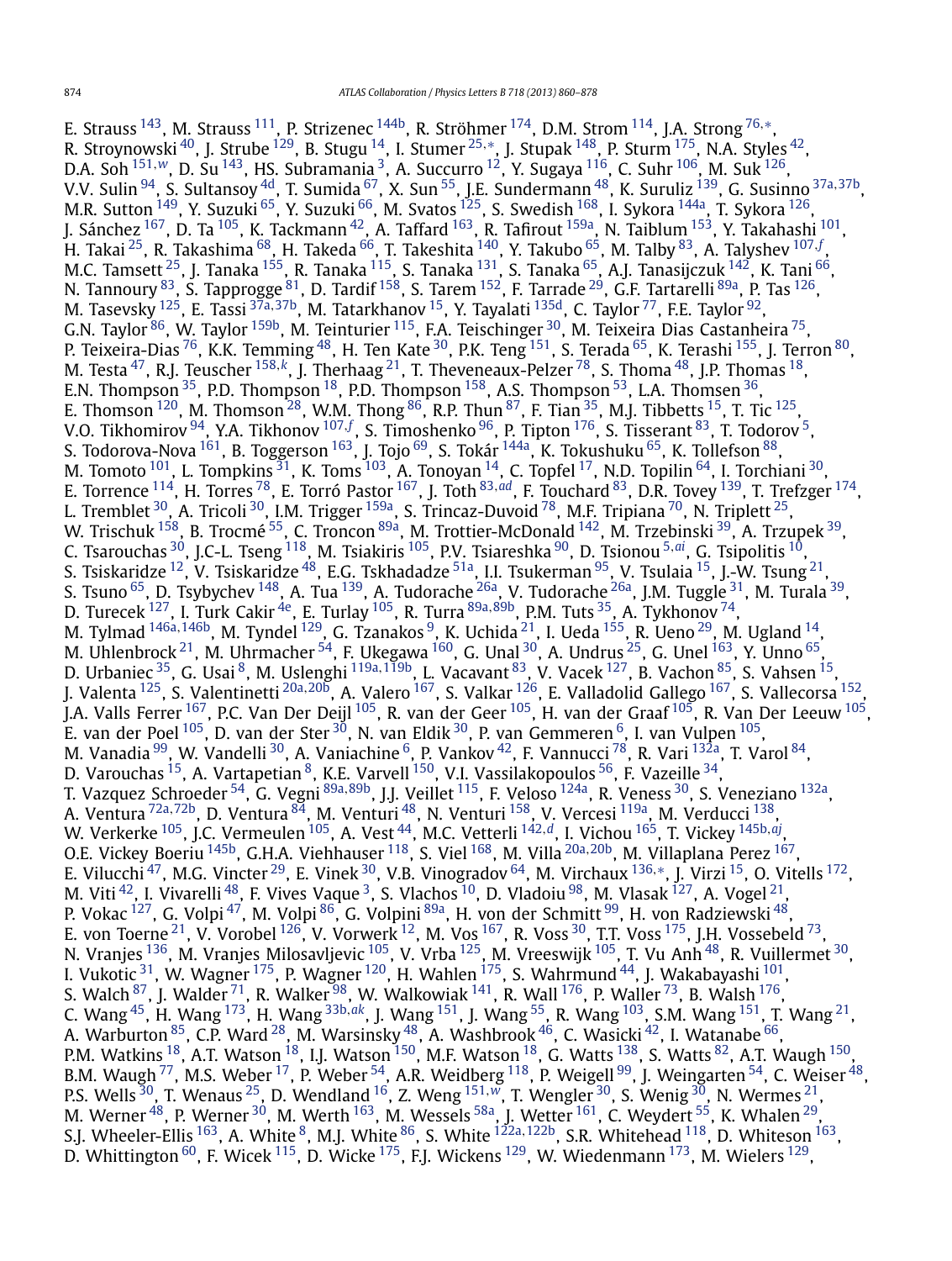<span id="page-15-0"></span>P. Wienemann <sup>21</sup>, C. Wiglesworth <sup>75</sup>, L.A.M. Wiik-Fuchs <sup>48</sup>, P.A. Wijeratne <sup>77</sup>, A. Wildauer <sup>99</sup>, M.A. Wildt <sup>42</sup>*,[s](#page-18-0)* , I. Wilhelm [126,](#page-17-0) H.G. Wilkens 30, J.Z. Will [98,](#page-16-0) E. Williams 35, H.H. Williams [120,](#page-16-0) W. Willis 35, S. Willocq  $^{84}$ , J.A. Wilson  $^{18}$ , M.G. Wilson  $^{143}$ , A. Wilson  $^{87}$ , I. Wingerter-Seez  $^5$ , S. Winkelmann  $^{48}$ , F. Winklmeier 30, M. Wittgen [143,](#page-17-0) S.J. Wollstadt [81,](#page-16-0) M.W. Wolter 39, H. Wolters [124a](#page-16-0)*,[h](#page-17-0)*, W.C. Wong 41, G. Wooden <sup>87</sup>, B.K. Wosiek <sup>39</sup>, J. Wotschack <sup>30</sup>, M.J. Woudstra <sup>82</sup>, K.W. Wozniak <sup>39</sup>, K. Wraight <sup>53</sup>, M. Wright [53,](#page-16-0) B. Wrona [73,](#page-16-0) S.L. Wu [173,](#page-17-0) X. Wu [49,](#page-16-0) Y. Wu 33b*,[al](#page-18-0)*, E. Wulf 35, B.M. Wynne 46, S. Xella 36, M. Xiao [136,](#page-17-0) S. Xie [48,](#page-16-0) C. Xu 33b*,[z](#page-18-0)* , D. Xu [139,](#page-17-0) B. Yabsley [150,](#page-17-0) S. Yacoob [145a](#page-17-0)*,[am](#page-18-0)*, M. Yamada [65,](#page-16-0) H. Yamaguchi <sup>155</sup>, A. Yamamoto <sup>65</sup>, K. Yamamoto <sup>63</sup>, S. Yamamoto <sup>155</sup>, T. Yamamura <sup>155</sup>, T. Yamanaka <sup>155</sup>, J. Yamaoka <sup>45</sup>, T. Yamazaki <sup>155</sup>, Y. Yamazaki <sup>66</sup>, Z. Yan <sup>22</sup>, H. Yang <sup>87</sup>, U.K. Yang <sup>82</sup>, Y. Yang <sup>60</sup>, Z. Yang [146a](#page-17-0)*,*[146b,](#page-17-0) S. Yanush [91,](#page-16-0) L. Yao 33a, Y. Yao 15, Y. Yasu [65](#page-16-0), G.V. Ybeles Smit [130,](#page-17-0) J. Ye 40, S. Ye 25, M. Yilmaz  $^{4c}$ , R. Yoosoofmiya  $^{123}$ , K. Yorita  $^{171}$ , R. Yoshida  $^6$ , C. Young  $^{143}$ , C.J. Young  $^{118}$  $^{118}$  $^{118}$ , S. Youssef  $^{22}$ , D. Yu  $^{25}$ , J. Yu  $^8$ , J. Yu  $^{112}$ , L. Yuan  $^{66}$ , A. Yurkewicz  $^{106}$ , B. Zabinski  $^{39}$ , R. Zaidan  $^{62}$ , A.M. Zaitsev  $^{128},$ Z. Zajacova 30, L. Zanello [132a](#page-17-0)*,*[132b,](#page-17-0) D. Zanzi [99](#page-16-0), A. Zaytsev 25, C. Zeitnitz [175,](#page-17-0) M. Zeman [125,](#page-17-0) A. Zemla 39, C. Zendler 21, O. Zenin [128,](#page-17-0) T. Ženiš [144a,](#page-17-0) Z. Zinonos [122a](#page-16-0)*,*[122b,](#page-16-0) S. Zenz 15, D. Zerwas [115,](#page-16-0) G. Zevi della Porta [57,](#page-16-0) Z. Zhan 33d, D. Zhang 33b*,[ak](#page-18-0)*, H. Zhang [88,](#page-16-0) J. Zhang 6, X. Zhang 33d, Z. Zhang [115,](#page-16-0) L. Zhao  $^{108}$ , T. Zhao  $^{138}$ , Z. Zhao  $^{33b}$ , A. Zhemchugov  $^{64}$ , J. Zhong  $^{118}$  $^{118}$  $^{118}$ , B. Zhou  $^{87}$ , N. Zhou  $^{163}$  $^{163}$  $^{163}$ , Y. Zhou  $^{151}$ , C.G. Zhu <sup>33d</sup>, H. Zhu <sup>42</sup>, J. Zhu <sup>87</sup>, Y. Zhu <sup>33b</sup>, X. Zhuang <sup>98</sup>, V. Zhuravlov <sup>99</sup>, D. Zieminska <sup>60</sup>, N.I. Zimin <sup>64</sup>, R. Zimmermann $^{21}$ , S. Zimmermann $^{21}$ , S. Zimmermann $^{48}$ , M. Ziolkowski  $^{141}$ , R. Zitoun $^5$ , L. Živković  $^{35}$ , V.V. Zmouchko [128](#page-17-0)*,*[∗](#page-18-0), G. Zobernig [173,](#page-17-0) A. Zoccoli 20a*,*20b, M. zur Nedden 16, V. Zutshi [106,](#page-16-0) L. Zwalinski <sup>30</sup>

<sup>1</sup> *School of Chemistry and Physics, University of Adelaide, North Terrace Campus, 5000, SA, Australia*

<sup>2</sup> *Physics Department, SUNY Albany, Albany NY, United States*

- <sup>3</sup> *Department of Physics, University of Alberta, Edmonton AB, Canada*
- 4 <sup>(a)</sup> Department of Physics, Ankara University, Ankara; <sup>(b)</sup> Department of Physics, Dumlupinar University, Kutahya; <sup>(c)</sup> Department of Physics, Gazi University, Ankara; <sup>(d)</sup> Division of *Physics, TOBB University of Economics and Technology, Ankara; (e) Turkish Atomic Energy Authority, Ankara, Turkey*
- <sup>5</sup> *LAPP, CNRS/IN2P3 and Université de Savoie, Annecy-le-Vieux, France*
- <sup>6</sup> *High Energy Physics Division, Argonne National Laboratory, Argonne, IL, United States*
- <sup>7</sup> *Department of Physics, University of Arizona, Tucson, AZ, United States*
- <sup>8</sup> *Department of Physics, The University of Texas at Arlington, Arlington, TX, United States*
- <sup>9</sup> *Physics Department, University of Athens, Athens, Greece*
- <sup>10</sup> *Physics Department, National Technical University of Athens, Zografou, Greece*
- <sup>11</sup> *Institute of Physics, Azerbaijan Academy of Sciences, Baku, Azerbaijan*
- <sup>12</sup> *Institut de Física d'Altes Energies and Departament de Física de la Universitat Autònoma de Barcelona and ICREA, Barcelona, Spain*
- <sup>13</sup> *(a) Institute of Physics, University of Belgrade, Belgrade; (b) Vinca Institute of Nuclear Sciences, University of Belgrade, Belgrade, Serbia*

<sup>14</sup> *Department for Physics and Technology, University of Bergen, Bergen, Norway*

- <sup>15</sup> *Physics Division, Lawrence Berkeley National Laboratory and University of California, Berkeley, CA, United States*
- <sup>16</sup> *Department of Physics, Humboldt University, Berlin, Germany*
- <sup>17</sup> *Albert Einstein Center for Fundamental Physics and Laboratory for High Energy Physics, University of Bern, Bern, Switzerland*

<sup>18</sup> *School of Physics and Astronomy, University of Birmingham, Birmingham, United Kingdom*

- <sup>19 (a)</sup> Department of Physics, Bogazici University, Istanbul; <sup>(b)</sup> Division of Physics, Dogus University, Istanbul; <sup>(c)</sup> Department of Physics Engineering, Gaziantep University, Gaziantep: (<sup>d)</sup> *Department of Physics, Istanbul Technical University, Istanbul, Turkey*
- <sup>20</sup> *(a) INFN Sezione di Bologna; (b) Dipartimento di Fisica, Università di Bologna, Bologna, Italy*

<sup>21</sup> *Physikalisches Institut, University of Bonn, Bonn, Germany*

- <sup>22</sup> *Department of Physics, Boston University, Boston, MA, United States*
- <sup>23</sup> *Department of Physics, Brandeis University, Waltham, MA, United States*
- <sup>24 (a)</sup> Universidade Federal do Rio De Janeiro COPPE/EE/IF, Rio de Janeiro; <sup>(b)</sup> Federal University of Juiz de Fora (UFJF), Juiz de Fora; <sup>(c)</sup> Federal University of Sao Joao del Rei (UFSJ), Sao Joao *del Rei; (d) Instituto de Fisica, Universidade de Sao Paulo, Sao Paulo, Brazil*
- <sup>25</sup> *Physics Department, Brookhaven National Laboratory, Upton, NY, United States*
- <sup>26</sup><sup>(a)</sup> National Institute of Physics and Nuclear Engineering, Bucharest; <sup>(b)</sup> University Politehnica Bucharest, Bucharest; <sup>(c)</sup> West University in Timisoara, Timisoara, Romania
- <sup>27</sup> *Departamento de Física, Universidad de Buenos Aires, Buenos Aires, Argentina*
- <sup>28</sup> *Cavendish Laboratory, University of Cambridge, Cambridge, United Kingdom*
- <sup>29</sup> *Department of Physics, Carleton University, Ottawa, ON, Canada*

<sup>30</sup> *CERN, Geneva, Switzerland*

- <sup>31</sup> *Enrico Fermi Institute, University of Chicago, Chicago, IL, United States*
- 32 (a) Departamento de Física, Pontificia Universidad Católica de Chile, Santiago; (b) Departamento de Física, Universidad Técnica Federico Santa María, Valparaíso, Chile
- 33 (a) Institute of High Energy Physics, Chinese Academy of Sciences, Beijing; (b) Department of Modern Physics, University of Science and Technology of China, Anhui; (c) Department of *Physics, Nanjing University, Jiangsu; (d) School of Physics, Shandong University, Shandong, China*
- 
- <sup>34</sup> *Laboratoire de Physique Corpusculaire, Clermont Université and Université Blaise Pascal and CNRS/IN2P3, Aubiere Cedex, France*
- <sup>35</sup> *Nevis Laboratory, Columbia University, Irvington, NY, United States*
- <sup>36</sup> *Niels Bohr Institute, University of Copenhagen, Kobenhavn, Denmark*
- <sup>37</sup> *(a) INFN Gruppo Collegato di Cosenza; (b) Dipartimento di Fisica, Università della Calabria, Arcavata di Rende, Italy*
- <sup>38</sup> *AGH University of Science and Technology, Faculty of Physics and Applied Computer Science, Krakow, Poland*
- <sup>39</sup> *The Henryk Niewodniczanski Institute of Nuclear Physics, Polish Academy of Sciences, Krakow, Poland*
- <sup>40</sup> *Physics Department, Southern Methodist University, Dallas, TX, United States*
- <sup>41</sup> *Physics Department, University of Texas at Dallas, Richardson, TX, United States*

<sup>42</sup> *DESY, Hamburg and Zeuthen, Germany*

- <sup>43</sup> *Institut für Experimentelle Physik IV, Technische Universität Dortmund, Dortmund, Germany*
- <sup>44</sup> *Institut für Kern- und Teilchenphysik, Technical University Dresden, Dresden, Germany*
- <sup>45</sup> *Department of Physics, Duke University, Durham, NC, United States*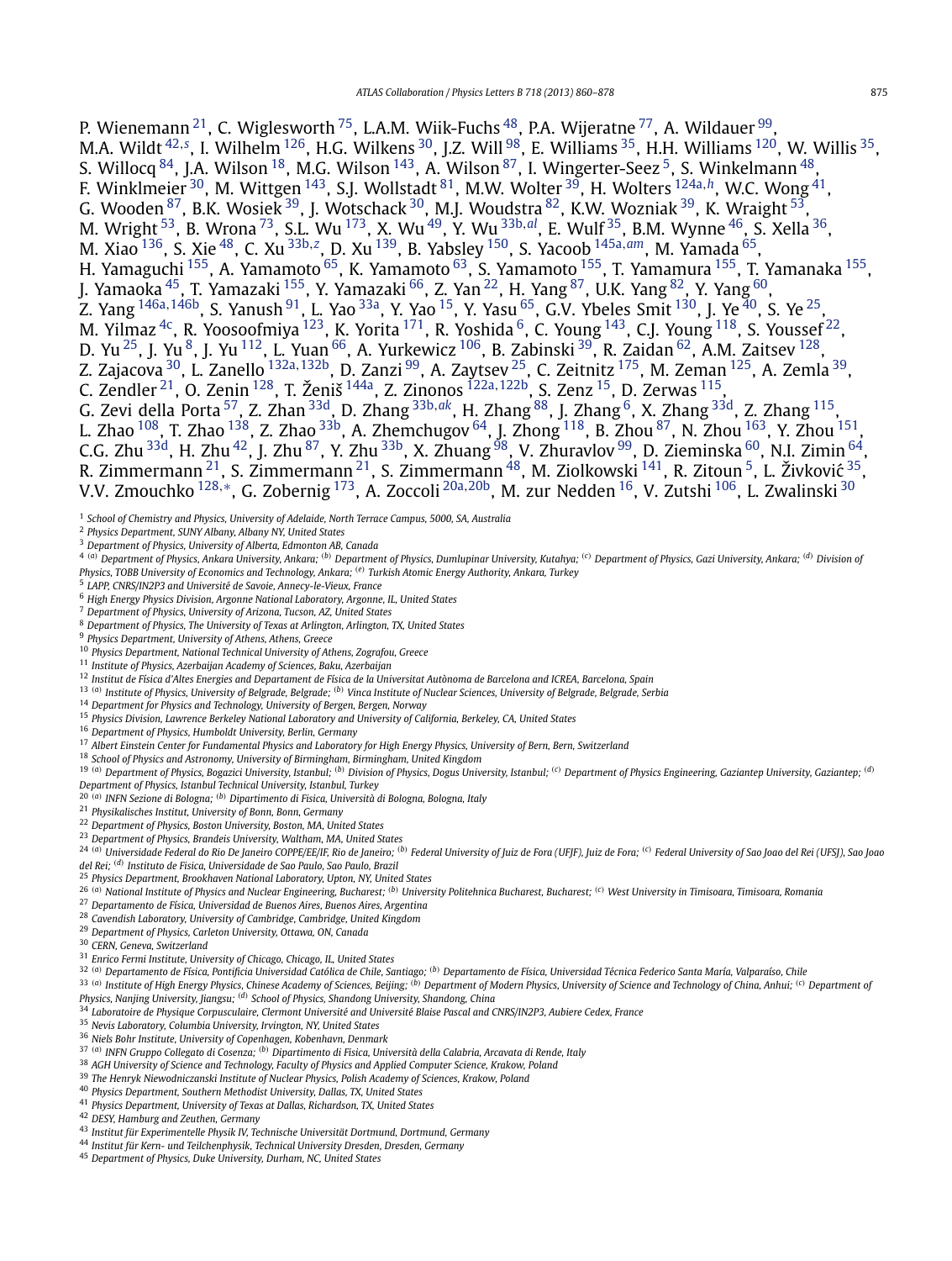- <span id="page-16-0"></span>*SUPA – School of Physics and Astronomy, University of Edinburgh, Edinburgh, United Kingdom*
- *INFN Laboratori Nazionali di Frascati, Frascati, Italy*
- *Fakultät für Mathematik und Physik, Albert-Ludwigs-Universität, Freiburg, Germany*
- *Section de Physique, Université de Genève, Geneva, Switzerland*
- *(a) INFN Sezione di Genova; (b) Dipartimento di Fisica, Università di Genova, Genova, Italy*
- *(a) E. Andronikashvili Institute of Physics, Tbilisi State University, Tbilisi; (b) High Energy Physics Institute, Tbilisi State University, Tbilisi, Georgia*
- *II Physikalisches Institut, Justus-Liebig-Universität Giessen, Giessen, Germany*
- *SUPA School of Physics and Astronomy, University of Glasgow, Glasgow, United Kingdom*
- *II Physikalisches Institut, Georg-August-Universität, Göttingen, Germany*
- *Laboratoire de Physique Subatomique et de Cosmologie, Université Joseph Fourier and CNRS/IN2P3 and Institut National Polytechnique de Grenoble, Grenoble, France*
- *Department of Physics, Hampton University, Hampton, VA, United States*
- *Laboratory for Particle Physics and Cosmology, Harvard University, Cambridge, MA, United States*
- <sup>58 (a)</sup> Kirchhoff-Institut für Physik, Ruprecht-Karls-Universität Heidelberg, Heidelberg; <sup>(b)</sup> Physikalisches Institut, Ruprecht-Karls-Universität Heidelberg, Heidelberg; <sup>(c)</sup> ZITI Institut für
- *technische Informatik, Ruprecht-Karls-Universität Heidelberg, Mannheim, Germany*
- *Faculty of Applied Information Science, Hiroshima Institute of Technology, Hiroshima, Japan*
- *Department of Physics, Indiana University, Bloomington, IN, United States*
- *Institut für Astro- und Teilchenphysik, Leopold-Franzens-Universität, Innsbruck, Austria*
- *University of Iowa, Iowa City, IA, United States*
- *Department of Physics and Astronomy, Iowa State University, Ames, IA, United States*
- *Joint Institute for Nuclear Research, JINR Dubna, Dubna, Russia*
- *KEK, High Energy Accelerator Research Organization, Tsukuba, Japan*
- *Graduate School of Science, Kobe University, Kobe, Japan*
- *Faculty of Science, Kyoto University, Kyoto, Japan*
- *Kyoto University of Education, Kyoto, Japan*
- *Department of Physics, Kyushu University, Fukuoka, Japan*
- *Instituto de Física La Plata, Universidad Nacional de La Plata and CONICET, La Plata, Argentina*
- *Physics Department, Lancaster University, Lancaster, United Kingdom*
- *(a) INFN Sezione di Lecce; (b) Dipartimento di Matematica e Fisica, Università del Salento, Lecce, Italy*
- *Oliver Lodge Laboratory, University of Liverpool, Liverpool, United Kingdom*
- *Department of Physics, Jožef Stefan Institute and University of Ljubljana, Ljubljana, Slovenia*
- *School of Physics and Astronomy, Queen Mary University of London, London, United Kingdom*
- *Department of Physics, Royal Holloway University of London, Surrey, United Kingdom*
- *Department of Physics and Astronomy, University College London, London, United Kingdom*
- *Laboratoire de Physique Nucléaire et de Hautes Energies, UPMC and Université Paris-Diderot and CNRS/IN2P3, Paris, France*
- *Fysiska institutionen, Lunds universitet, Lund, Sweden*
- *Departamento de Fisica Teorica C-15, Universidad Autonoma de Madrid, Madrid, Spain*
- *Institut für Physik, Universität Mainz, Mainz, Germany*
- *School of Physics and Astronomy, University of Manchester, Manchester, United Kingdom*
- *CPPM, Aix-Marseille Université and CNRS/IN2P3, Marseille, France*
- *Department of Physics, University of Massachusetts, Amherst, MA, United States*
- *Department of Physics, McGill University, Montreal, QC, Canada*
- *School of Physics, University of Melbourne, Victoria, Australia*
- *Department of Physics, The University of Michigan, Ann Arbor, MI, United States*
- *Department of Physics and Astronomy, Michigan State University, East Lansing, MI, United States*
- *(a) INFN Sezione di Milano; (b) Dipartimento di Fisica, Università di Milano, Milano, Italy*
- *B.I. Stepanov Institute of Physics, National Academy of Sciences of Belarus, Minsk, Belarus*
- *National Scientific and Educational Centre for Particle and High Energy Physics, Minsk, Belarus*
- *Department of Physics, Massachusetts Institute of Technology, Cambridge, MA, United States*
- *Group of Particle Physics, University of Montreal, Montreal, QC, Canada*
- *P.N. Lebedev Institute of Physics, Academy of Sciences, Moscow, Russia*
- *Institute for Theoretical and Experimental Physics (ITEP), Moscow, Russia*
- 
- *Moscow Engineering and Physics Institute (MEPhI), Moscow, Russia*
- *Skobeltsyn Institute of Nuclear Physics, Lomonosov Moscow State University, Moscow, Russia*
- *Fakultät für Physik, Ludwig-Maximilians-Universität München, München, Germany*
- *Max-Planck-Institut für Physik (Werner-Heisenberg-Institut), München, Germany*
- *Nagasaki Institute of Applied Science, Nagasaki, Japan*
- *Graduate School of Science and Kobayashi-Maskawa Institute, Nagoya University, Nagoya, Japan*
- *(a) INFN Sezione di Napoli; (b) Dipartimento di Scienze Fisiche, Università di Napoli, Napoli, Italy*
- *Department of Physics and Astronomy, University of New Mexico, Albuquerque, NM, United States*
- *Institute for Mathematics, Astrophysics and Particle Physics, Radboud University Nijmegen/Nikhef, Nijmegen, Netherlands*
- *Nikhef National Institute for Subatomic Physics and University of Amsterdam, Amsterdam, Netherlands*
- *Department of Physics, Northern Illinois University, DeKalb, IL, United States*
- *Budker Institute of Nuclear Physics, SB RAS, Novosibirsk, Russia*
- *Department of Physics, New York University, New York, NY, United States*
- *Ohio State University, Columbus, OH, United States*
- *Faculty of Science, Okayama University, Okayama, Japan*
- *Homer L. Dodge Department of Physics and Astronomy, University of Oklahoma, Norman, OK, United States*
- *Department of Physics, Oklahoma State University, Stillwater, OK, United States*
- *Palacký University, RCPTM, Olomouc, Czech Republic*
- *Center for High Energy Physics, University of Oregon, Eugene, OR, United States*
- *LAL, Université Paris-Sud and CNRS/IN2P3, Orsay, France*
- *Graduate School of Science, Osaka University, Osaka, Japan*
- *Department of Physics, University of Oslo, Oslo, Norway*
- *Department of Physics, Oxford University, Oxford, United Kingdom*
- *(a) INFN Sezione di Pavia; (b) Dipartimento di Fisica, Università di Pavia, Pavia, Italy*
- *Department of Physics, University of Pennsylvania, Philadelphia, PA, United States*
- *Petersburg Nuclear Physics Institute, Gatchina, Russia*
- *(a) INFN Sezione di Pisa; (b) Dipartimento di Fisica E. Fermi, Università di Pisa, Pisa, Italy*
- *Department of Physics and Astronomy, University of Pittsburgh, Pittsburgh, PA, United States*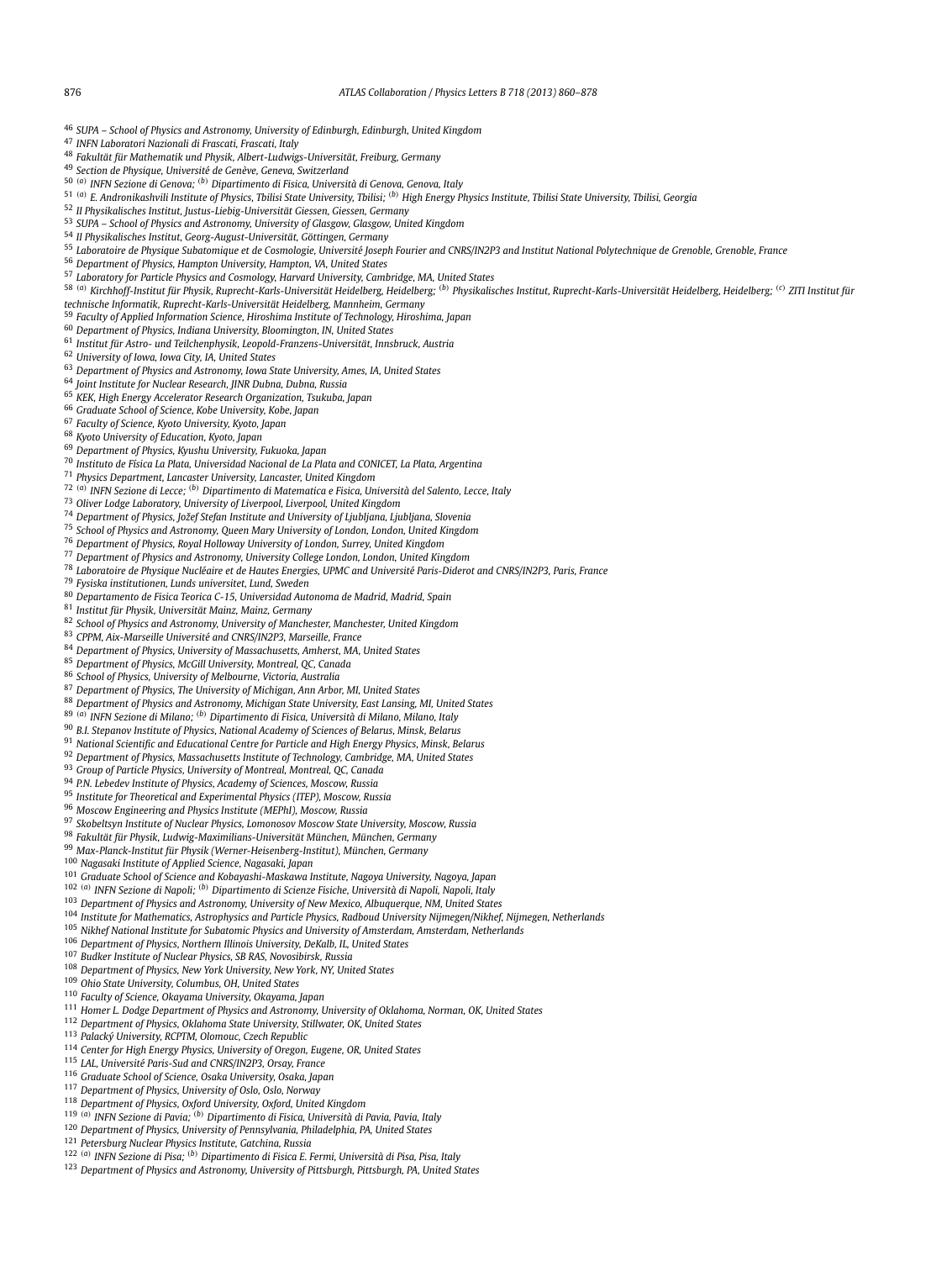<span id="page-17-0"></span><sup>124 (a)</sup> Laboratorio de Instrumentacao e Fisica Experimental de Particulas – LIP, Lisboa; <sup>(b)</sup> Departamento de Fisica Teorica y del Cosmos and CAFPE, Universidad de Granada, Granada, *Portugal Institute of Physics, Academy of Sciences of the Czech Republic, Praha, Czech Republic Faculty of Mathematics and Physics, Charles University in Prague, Praha, Czech Republic Czech Technical University in Prague, Praha, Czech Republic State Research Center Institute for High Energy Physics, Protvino, Russia Particle Physics Department, Rutherford Appleton Laboratory, Didcot, United Kingdom Physics Department, University of Regina, Regina, SK, Canada Ritsumeikan University, Kusatsu, Shiga, Japan (a) INFN Sezione di Roma I; (b) Dipartimento di Fisica, Università La Sapienza, Roma, Italy (a) INFN Sezione di Roma Tor Vergata; (b) Dipartimento di Fisica, Università di Roma Tor Vergata, Roma, Italy (a) INFN Sezione di Roma Tre; (b) Dipartimento di Fisica, Università Roma Tre, Roma, Italy* 135 (a) Faculté des Sciences Ain Chock, Réseau Universitaire de Physique des Hautes Energies - Université Hassan II, Casablanca; (b) Centre National de l'Energie des Sciences Techniaues Nucleaires, Rabat; <sup>(c)</sup> Faculté des Sciences Semlalia, Université Cadi Ayyad, LPHEA-Marrakech; <sup>(d)</sup> Faculté des Sciences, Université Mohamed Premier and LPTPM, Oujda; <sup>(e)</sup> Faculté des *sciences, Université Mohammed V-Agdal, Rabat, Morocco DSM/IRFU (Institut de Recherches sur les Lois Fondamentales de l'Univers), CEA Saclay (Commissariat a l'Energie Atomique), Gif-sur-Yvette, France Santa Cruz Institute for Particle Physics, University of California Santa Cruz, Santa Cruz, CA, United States Department of Physics, University of Washington, Seattle, WA, United States Department of Physics and Astronomy, University of Sheffield, Sheffield, United Kingdom Department of Physics, Shinshu University, Nagano, Japan Fachbereich Physik, Universität Siegen, Siegen, Germany Department of Physics, Simon Fraser University, Burnaby, BC, Canada SLAC National Accelerator Laboratory, Stanford, CA, United States* <sup>144 (a)</sup> Faculty of Mathematics, Physics & Informatics, Comenius University, Bratislava; <sup>(b)</sup> Department of Subnuclear Physics, Institute of Experimental Physics of the Slovak Academy of *Sciences, Kosice, Slovak Republic (a) Department of Physics, University of Johannesburg, Johannesburg; (b) School of Physics, University of the Witwatersrand, Johannesburg, South Africa (a) Department of Physics, Stockholm University; (b) The Oskar Klein Centre, Stockholm, Sweden Physics Department, Royal Institute of Technology, Stockholm, Sweden Departments of Physics & Astronomy and Chemistry, Stony Brook University, Stony Brook, NY, United States Department of Physics and Astronomy, University of Sussex, Brighton, United Kingdom School of Physics, University of Sydney, Sydney, Australia Institute of Physics, Academia Sinica, Taipei, Taiwan Department of Physics, Technion: Israel Institute of Technology, Haifa, Israel Raymond and Beverly Sackler School of Physics and Astronomy, Tel Aviv University, Tel Aviv, Israel Department of Physics, Aristotle University of Thessaloniki, Thessaloniki, Greece International Center for Elementary Particle Physics and Department of Physics, The University of Tokyo, Tokyo, Japan Graduate School of Science and Technology, Tokyo Metropolitan University, Tokyo, Japan Department of Physics, Tokyo Institute of Technology, Tokyo, Japan Department of Physics, University of Toronto, Toronto, ON, Canada (a) TRIUMF, Vancouver BC; (b) Department of Physics and Astronomy, York University, Toronto, ON, Canada Institute of Pure and Applied Sciences, University of Tsukuba,1-1-1 Tennodai, Tsukuba, Ibaraki 305-8571, Japan*

*Science and Technology Center, Tufts University, Medford, MA, United States*

*Centro de Investigaciones, Universidad Antonio Narino, Bogota, Colombia*

*Department of Physics and Astronomy, University of California Irvine, Irvine, CA, United States*

*(a) INFN Gruppo Collegato di Udine; (b) ICTP, Trieste; (c) Dipartimento di Chimica, Fisica e Ambiente, Università di Udine, Udine, Italy*

*Department of Physics, University of Illinois, Urbana, IL, United States*

*Department of Physics and Astronomy, University of Uppsala, Uppsala, Sweden*

*Instituto de Física Corpuscular (IFIC) and Departamento de Física Atómica, Molecular y Nuclear and Departamento de Ingeniería Electrónica and Instituto de Microelectrónica de*

*Barcelona (IMB-CNM), University of Valencia and CSIC, Valencia, Spain*

*Department of Physics, University of British Columbia, Vancouver, BC, Canada*

*Department of Physics and Astronomy, University of Victoria, Victoria, BC, Canada*

*Department of Physics, University of Warwick, Coventry, United Kingdom*

*Waseda University, Tokyo, Japan*

*Department of Particle Physics, The Weizmann Institute of Science, Rehovot, Israel*

*Department of Physics, University of Wisconsin, Madison, WI, United States*

*Fakultät für Physik und Astronomie, Julius-Maximilians-Universität, Würzburg, Germany*

*Fachbereich C Physik, Bergische Universität Wuppertal, Wuppertal, Germany*

*Department of Physics, Yale University, New Haven, CT, United States*

*Yerevan Physics Institute, Yerevan, Armenia*

*Domaine scientifique de la Doua, Centre de Calcul CNRS/IN2P3, Villeurbanne Cedex, France*

*<sup>a</sup>* Also at Laboratorio de Instrumentacao e Fisica Experimental de Particulas – LIP, Lisboa, Portugal.

*<sup>b</sup>* Also at Faculdade de Ciencias and CFNUL, Universidade de Lisboa, Lisboa, Portugal.

*<sup>c</sup>* Also at Particle Physics Department, Rutherford Appleton Laboratory, Didcot, United Kingdom.

*<sup>d</sup>* Also at TRIUMF, Vancouver, BC, Canada.

*<sup>e</sup>* Also at Department of Physics, California State University, Fresno, CA, United States.

*<sup>f</sup>* Also at Novosibirsk State University, Novosibirsk, Russia.

*<sup>g</sup>* Also at Fermilab, Batavia, IL, United States.

*<sup>h</sup>* Also at Department of Physics, University of Coimbra, Coimbra, Portugal.

*<sup>i</sup>* Also at Department of Physics, UASLP, San Luis Potosi, Mexico.

*<sup>j</sup>* Also at Università di Napoli Parthenope, Napoli, Italy.

*<sup>k</sup>* Also at Institute of Particle Physics (IPP), Canada.

*<sup>l</sup>* Also at Department of Physics, Middle East Technical University, Ankara, Turkey.

*<sup>m</sup>* Also at Louisiana Tech University, Ruston, LA, United States.

*<sup>n</sup>* Also at Dep Fisica and CEFITEC of Faculdade de Ciencias e Tecnologia, Universidade Nova de Lisboa, Caparica, Portugal.

*<sup>o</sup>* Also at Department of Physics and Astronomy, University College London, London, United Kingdom.

*<sup>p</sup>* Also at Group of Particle Physics, University of Montreal, Montreal, QC, Canada.